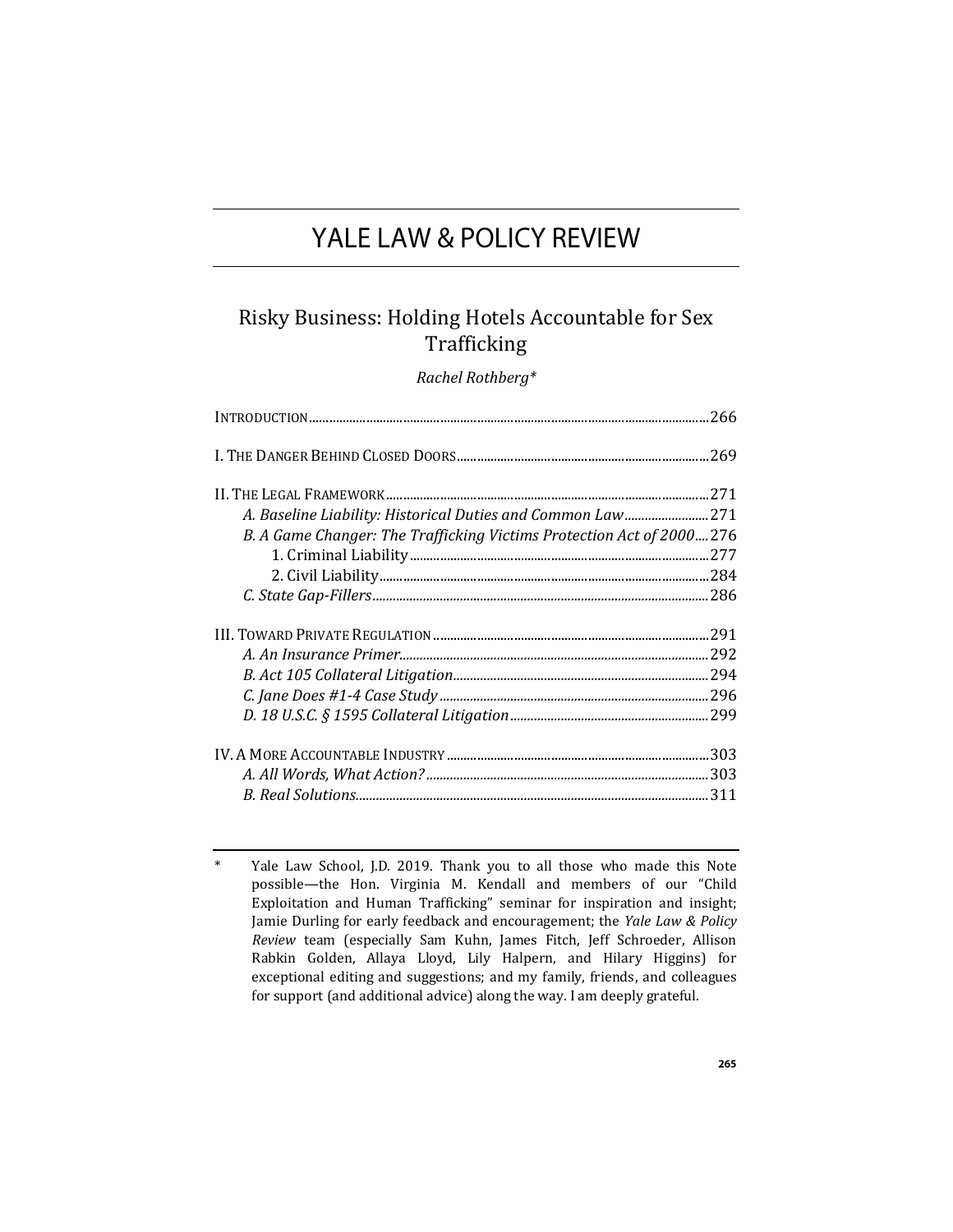| YALE LAW & POLICY REVIEW | 38:265 | 2019 |
|--------------------------|--------|------|
|                          |        |      |

INTRODUCTION

The modern-day sex trade is "hidden in plain sight."<sup>1</sup> Traffickers use and exploit legitimate businesses to engage in and conceal their illegal practices. From nightclubs to travel agencies, massage parlors to car dealerships, a wide variety of industries fail to scrutinize suspicious activity or take adequate precautions,<sup>2</sup> while the most egregious actors actively solicit and benefit from "lucrative" partnerships.<sup>3</sup>

<span id="page-1-0"></span>This dynamic is particularly pronounced in the hotel and motel industry. Hoteliers enable the underground commercial sex economy and allow it to flourish, be it deliberately or inadvertently.<sup>4</sup> The transient, anonymous nature of hotel guests and an institutionalized respect for their

4*. Id.* at 108 (explaining the "good business strategy" of targeting certain types of motels and establishing good relationships with their operators).

<sup>1.</sup> See, for example, the various groups using this language: *Hidden in Plain Sight: Understanding Federal Efforts to Stop Human Trafficking Before the H. Comm. on Homeland Sec.*, 115th Cong. 76 (2018); STEPHANIE HEPBURN & RITA J. SIMON, TRAFFICKING AROUND THE WORLD: HIDDEN IN PLAIN SIGHT (2013); Lindsey Jacobson, *How to Identify Human Trafficking Victims Often "Hidden in Plain Sight*," ABC NEWS (Jan. 11, 2018), https://abcnews.go.com/US/identifyhuman-trafficking-victims-hidden-plain-sight/story?id=52258660 [https://perma.cc/52BH-C7DD].

<sup>2.</sup> Meredith Dank et al., *Estimating the Size and Structure of the Underground Commercial Sex Economy in Eight Major Cities*, URB. INST. JUST. POL'Y CTR. 187- 89 (Feb. 2014), https://www.ncjrs.gov/pdffiles1/nij/grants/245295.pdf [https://perma.cc/T5L3-DB7K] [hereinafter NIJ Study]; *see also* Janice G. Raymond et al., *Sex Trafficking of Women in the United States*: *International and Domestic Trends*, COALITION AGAINST TRAFFICKING IN WOMEN 48 (Apr. 7, 2001), https://www.ncjrs.gov/pdffiles1/nij/grants/187774.pdf [https://perma.cc/VWY7-XKER] (noting traffickers' involvement in various legitimate businesses, including restaurants and limousine services).

<sup>3.</sup> NIJ Study, *supra* note [2,](#page-1-0) at 187-89 (noting bail bondsmen, nightclub owners, car dealerships, photographers, sex shops, and other retail shops that offer "special deals" and discounts to pimps and those they trafficked).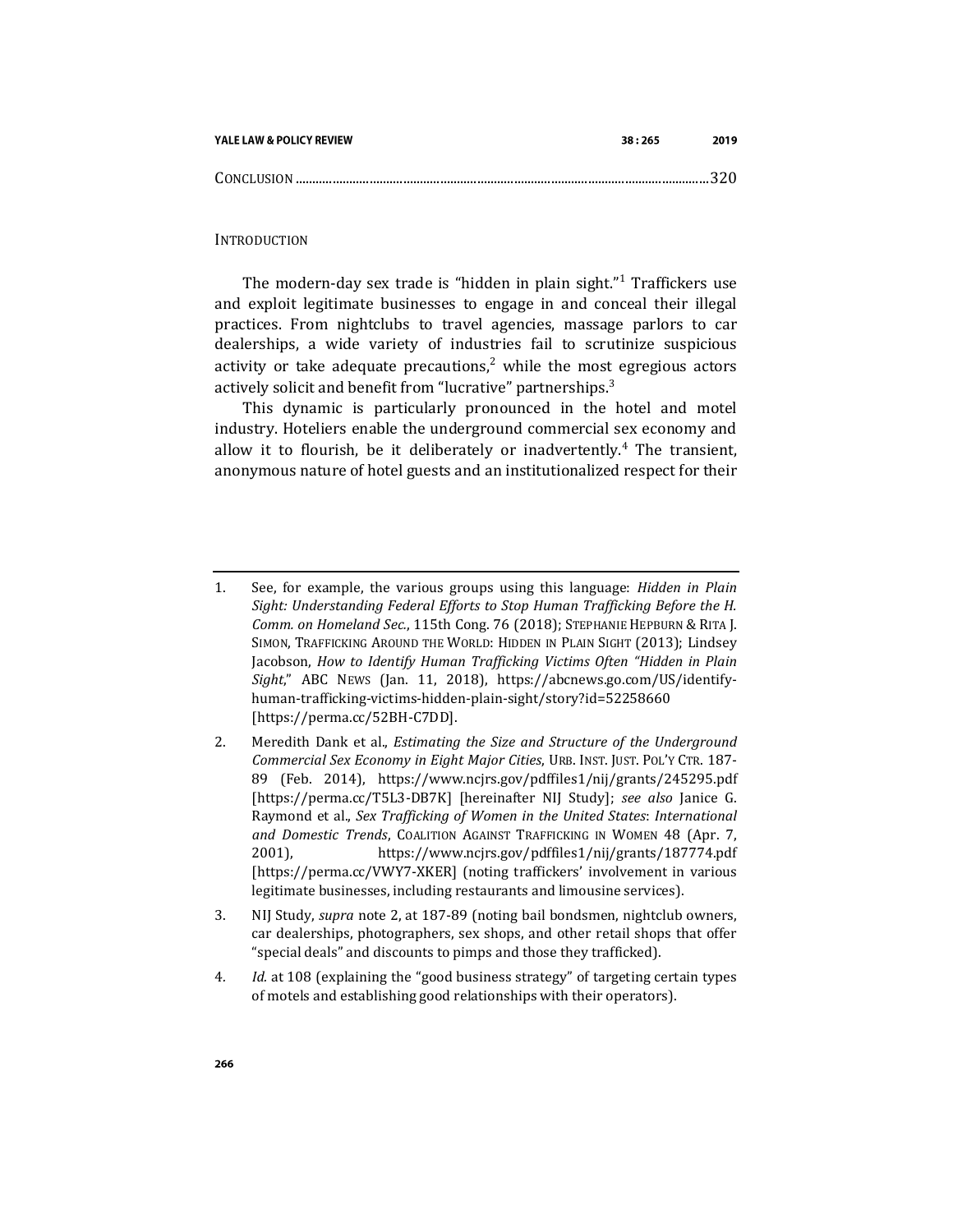privacy create a perfect storm of conditions where trafficking and exploitation can—and do—thrive.<sup>5</sup>

To their credit, hotel chains have begun to recognize their vulnerabilities and have made strides in overcoming them through awareness programs and training-based initiatives. I argue that these improvements, however, are largely ineffective. Occasionally spurred to action by the threat of civil or criminal litigation, hotels, on the whole, have remained too complacent to this human rights violation. At the very least, the hotel industry has yet to fully rise to the occasion and harness the power it has to eradicate the problem.<sup>6</sup>

<span id="page-2-1"></span><span id="page-2-0"></span>The changing national landscape and heightened media attention may quicken the industry's pace.<sup>7</sup> Despite remaining gaps in understanding the scope of the problem, as well as continued under-enforcement, sextrafficking prosecutions are on the rise, $8$  and new laws are regularly being

- 6. The problem is not isolated to the hotel industry. *See, e.g.*, Amy Davidson Sorkin, *The Failure to See What Jeffrey Epstein Was Doing*, NEW YORKER (Aug. 18, 2019), https://www.newyorker.com/magazine/2019/08/26/thefailure-to-see-what-jeffrey-epstein-was-doing [https://perma.cc/T343- 367S].
- 7*. See, e.g.*, *id.*; Dan Barry & Jeffrey E. Singer, *The Case of Jane Doe Ponytail*, N.Y. TIMES (Oct. 16, 2018), https://www.nytimes.com/interactive/2018/10/11/nyregion/sexworkers-massage-parlor.html [https://perma.cc/7W6V-HKKJ]; Ryan Miller, *There Are Red Flags Common in Human Trafficking Cases. Here's How the Florida Spas Compare*, USA TODAY (Feb. 28, 2019), https://www.usatoday.com/story/news/nation/2019/02/28/florida-sextrafficking-spas-tied-robert-kraft-case-had-red-flags/2993747002 [https://perma.cc/H6QZ-W6JB].
- 8*. See* Bureau of Justice Statistics, *Special Report: Federal Prosecution of Human-Trafficking Cases, 2015*, U.S. DEP'T JUST. (June 2018), https://www.bjs.gov/content/pub/pdf/fphtc15.pdf [https://perma.cc/EB6J-FZ9T] [hereinafter BJS 2015 Special Report] (noting 43.9% increase in number of suspects prosecuted for human trafficking between 2011 and 2015); *see also* Alyssa Currier et al., *2018 Federal Human Trafficking Report*, HUM. TRAFFICKING INST. at ii (2019), https://www.traffickingmatters.com/wp-content/uploads/2019/04/2018- Federal-Human-Trafficking-Report-Low-Res.pdf [https://perma.cc/8CTA-WKCZ] [hereinafter *2018 Federal Human Trafficking Report*] (noting that

<sup>5</sup>*. Human Trafficking in the Hotel Industry*, POLARIS PROJECT (Feb. 10, 2016), https://polarisproject.org/blog/2016/02/10/human-trafficking-hotelindustry [https://perma.cc/M6KP-MB8T].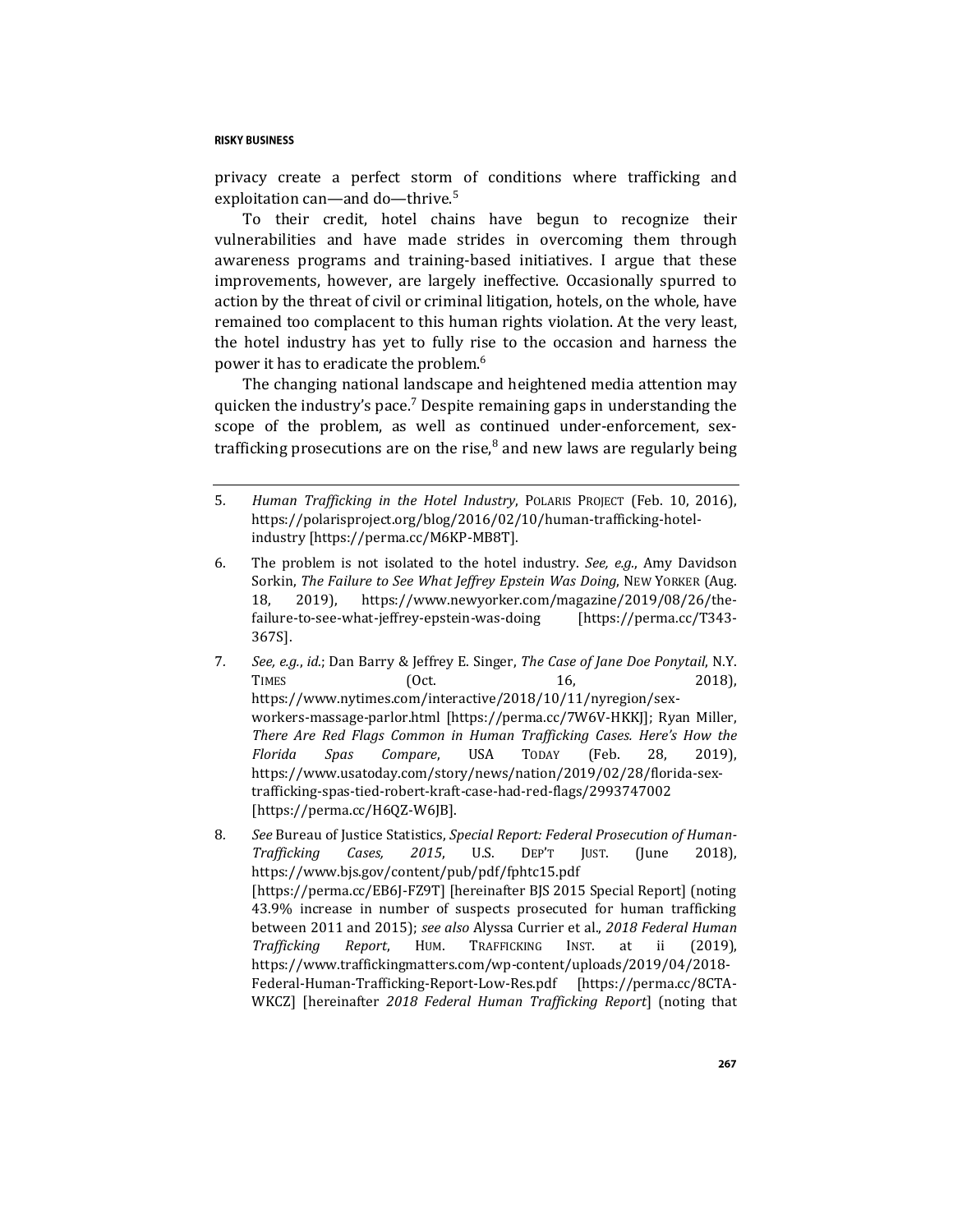<span id="page-3-1"></span>passed to expand liability and stiffen penalties.<sup>9</sup> Hotels are not yet the target of criminal prosecutions, but the industry is already bracing for an enforcement shift, taking note of costly civil lawsuits nationwide and calling on the legal industry for strategic advice.<sup>10</sup>

<span id="page-3-2"></span><span id="page-3-0"></span>Insurance companies can reinforce this movement. Manipulating or withholding commercial insurance coverage from hotels leaves them financially vulnerable.<sup>11</sup> Tying financial responsibility, via loss of insurance or increased policy premiums, directly to sex-trafficking activities will make it more difficult for hotels to turn a blind eye. It may even create a proactive movement within the industry, causing establishments to take concrete steps towards eradicating sex trafficking.

This Note has four parts. Part I addresses the problem of sex trafficking in hotels and why it is important to include the hospitality industry in any real solution. Part II surveys the legal framework underpinning sex-trafficking liability. Section II.A demonstrates how the longstanding common-law duty of innkeepers, as well as the contemporary regulatory regime, charges hoteliers with legal obligations to their guests—and makes the industry particularly vulnerable. Section II.B explains the criminal and civil sanctions available against individuals and corporate entities under the Trafficking Victims Protection Act of 2000 (TVPA), the crux of the federal regime. These sections also discuss the limits of the TVPA, both in terms of coverage gaps and practical enforcement challenges. Section II.C then turns to the TVPA's state

https://www.ahla.com/sites/default/files/Unpacking%20Human%20Traffi cking-v4.pdf [https://perma.cc/S2VZ-UPW5] (committing to semi-annual survey to unpack "all the applicable [human trafficking-related] state laws currently in effect" and "keep up with the constantly changing laws").

number of sex-trafficking prosecutions charged by the federal government each year has greatly increased).

<sup>9</sup>*. Human Trafficking Enactment Database*, NAT'L CONF. ST. LEGISLATURES (2018), http://www.ncsl.org/research/civil-and-criminal-justice/humantrafficking-enactment-database.aspx [https://perma.cc/AQ6X-9K9T].

<sup>10</sup>*. See, e.g.*, Bethany K. Biesenthal et al., *White Paper: Human Trafficking in the Hospitality Industry: What Industry Participants Should Do to Protect Themselves and Their Customers*, JONES DAY (May 2019), https://www.jonesday.com/en/insights/2019/05/human-trafficking-inthe-hospitality-industry [https://perma.cc/X2P8-6CKA].

<sup>11</sup>*. See* Karen Wigle Weiss, *Unpacking Human Trafficking: A Survey of State Laws Targeting Human Trafficking in the Hospitality Industry*, ECPAT-USA 7 (May 2019),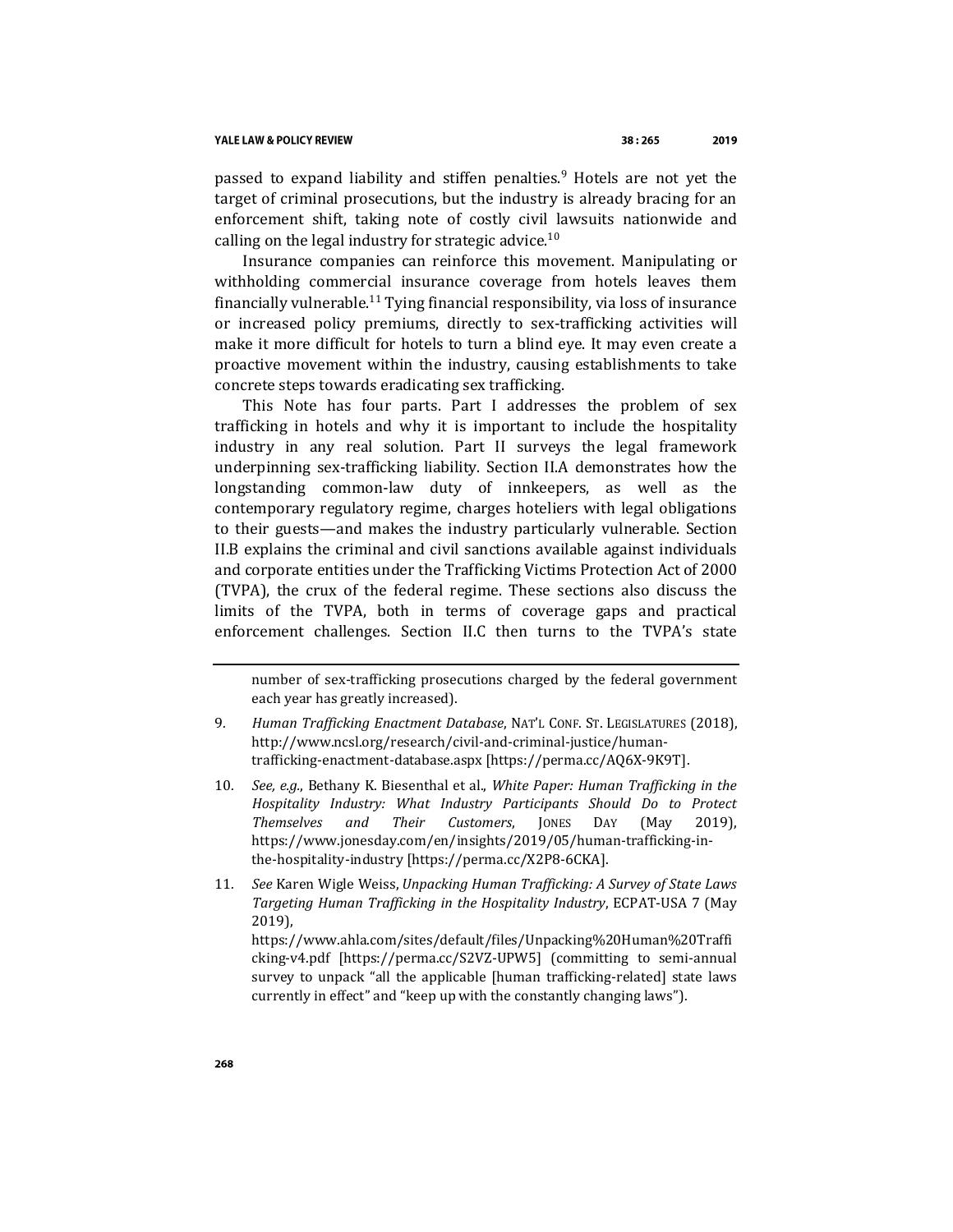counterparts and highlights recent lawsuits against hotels that have operationalized the relevant state statutes.

Part III canvases the collateral litigation between hotels and their insurance providers spawned by the state and federal lawsuits. Section III.A provides a primer on hotel insurance coverage. Sections III.B-D illustrate the specific claims insurance companies have made in response to their insureds' attempts to seek defense coverage or indemnification, and how courts have ruled.

Finally, Part IV outlines the hotel industry's reaction to the recent litigation, as well as its inadequate attempts to eradicate sex trafficking through self-regulation. Because both public law remedies and voluntary compliance are inadequate to combat sex trafficking, Section IV.B offers a new solution: a public-private regulatory regime where commercial insurers use their market power to shape the hospitality industry's response to sex trafficking. Through private regulation, insurance companies can—and should—wield their economic power to force hotels to police sex trafficking on their premises.

## I. THE DANGER BEHIND CLOSED DOORS

<span id="page-4-0"></span>Statistics are hard to come by in the underground world of sex trafficking, which operates in the shadows and preys on vulnerable populations less willing or able than most to identify themselves as victims.<sup>12</sup> Despite these limitations.<sup>13</sup> it is clear that the scope of the problem is monumental. The National Institute of Justice (NIJ) estimated that the 2007 sex-trafficking economy in eight major U.S. cities ranged from \$39.9 to \$290 million.<sup>14</sup> In Atlanta and Miami, the illicit market for sex was larger than that for drugs and guns combined.<sup>15</sup>

Such a profitable "trade" would be impossible without hotels. Sixtyseven percent of the sex workers interviewed in the NIJ study indicated

- 14. NIJ Study*, supra* not[e 2,](#page-1-0) at 2.
- 15*. Id.* at 22 tbl.3.1.

<sup>12.</sup> VIRGINIA M. KENDALL & T. MARKUS FUNK, CHILD EXPLOITATION AND TRAFFICKING: EXAMINING GLOBAL ENFORCEMENT AND SUPPLY CHAIN CHALLENGES AND U.S. RESPONSES 31-35 (2d ed. 2017).

<sup>13</sup>*. 2017 Statistics from the National Human Trafficking Hotline and BeFree Textline*, POLARIS PROJECT, https://polarisproject.org/sites/default/ files/2017NHTHStats%20%281%29.pdf [https://perma.cc/9UQA-L32R] (noting difficulties with underreporting).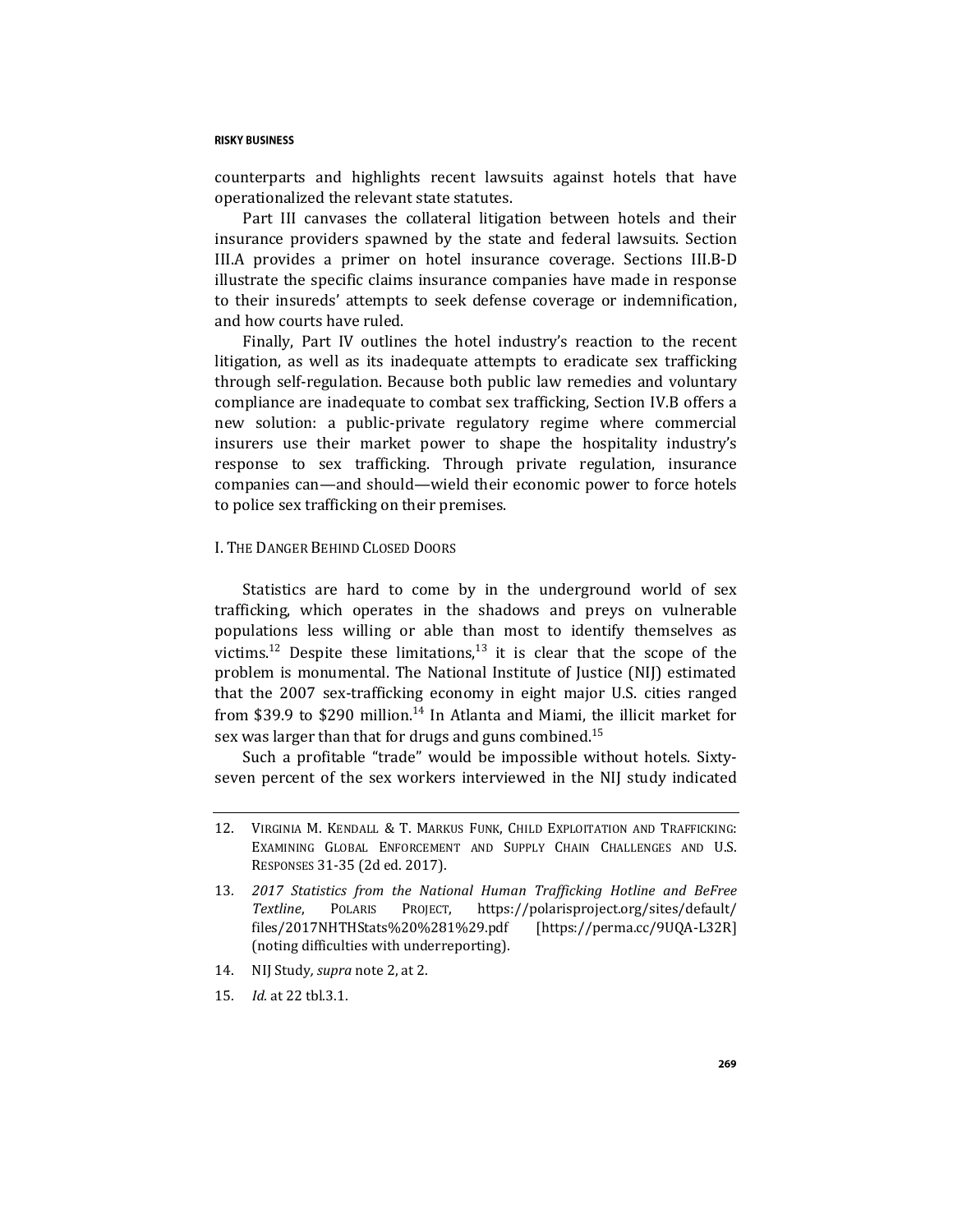#### YALE LAW & POLICY REVIEW

<span id="page-5-0"></span>that they traded sex acts in hotel or motel rooms.<sup>16</sup> Between December 2007 and December 31, 2017, the National Human Trafficking Hotline recorded 3,596 cases of human trafficking involving a hotel or motel.<sup>17</sup> Its 2016 Data Report, the most recently published, indicated that hotel/motelbased sex trafficking had the highest percentage of cases according to venue.<sup>18</sup> Furthermore, seventy-five percent of survivors in the Polaris Project's July 2018 survey reported coming into contact with hotels at some point during their period of victimization.<sup>19</sup> Even one attorney for the hospitality industry has estimated that eight out of ten humantrafficking arrests occur at or around hotels.<sup>20</sup>

Justice Scalia illuminated this issue in his dissent in *City of Los Angeles v. Patel*. <sup>21</sup> He considered "the private pain and public costs" imposed by trafficking as "beyond contention," and recognized that "motels provide an obvious haven for those who trade in human misery."<sup>22</sup> Scalia cited an example of motel owners in San Diego who were indicted for collaborating with members of the Crips street gang in prostituting underage girls.<sup>23</sup> The motel owners had "set aside rooms apart from the rest of their legitimate customers where girls and women were housed, charged the gang

https://polarisproject.org/sites/default/files/A%20Roadmap%20for%20Sy stems%20and%20Industries%20to%20Prevent%20and%20Disrupt%20Hu man%20Trafficking%20-%20Hotels%20and%20Motels.pdf [https://perma.cc/4YWD-7Y6Q].

- 18*. 2016 National Hotline Annual Report*, NAT'L HUM. TRAFFICKING HOTLINE 5 (May 8, 2017), https://humantraffickinghotline.org/sites/default/files/ 2016%20National%20Report.pdf [https://perma.cc/N79Z-CXF6].
- 19*. On-Ramps, Intersections, and Exit Routes*, *supra* not[e 17,](#page-5-0) at 16.
- 20*. See* Rich Keating, *Human Trafficking: What It Is and How It Impacts the Hospitality Industry*, Address at the AHIA Conference, Washington, D.C. (Spring 2013), http://www.ahiattorneys.org/aws/AHIA/asset\_manager/ get\_file/92983 [https://perma.cc/X5DG-YQ3M].
- 21. 135 S. Ct. 2443 (2015).
- 22*. Id.* at 2461 (Scalia, J., dissenting).
- 23*. Id.* at 2461-62 (Scalia, J., dissenting).

<sup>16</sup>*. Id.* at 225.

<sup>17</sup>*. On-Ramps, Intersections, and Exit Routes: A Roadmap for Systems and Industries to Prevent and Disrupt Human Trafficking*, POLARIS PROJECT 16 (July 2018),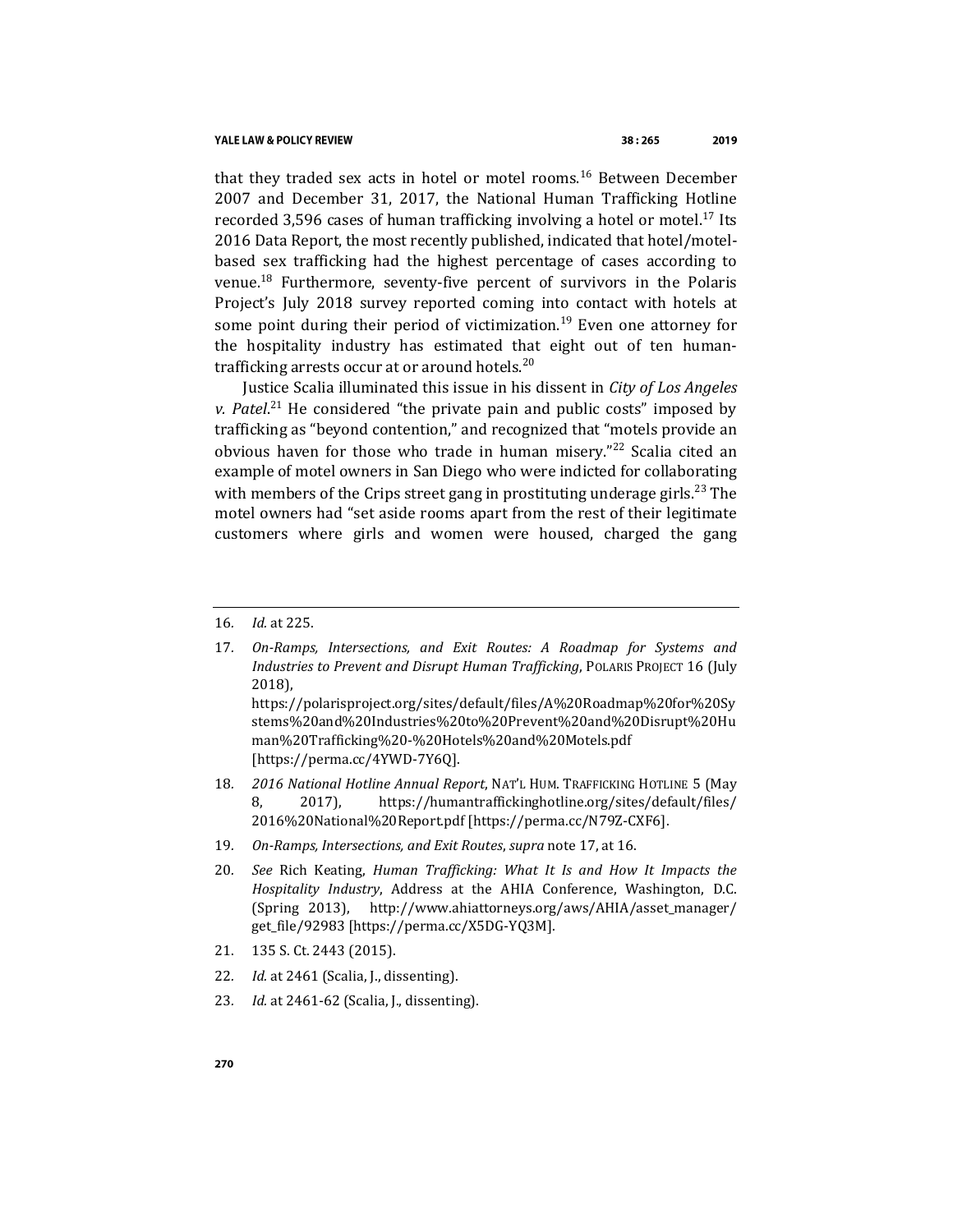members/pimps a higher rate for the rooms where 'dates' or 'tricks' took place, and warned the gang members of inquiries by law enforcement."<sup>24</sup>

In examples like these, hoteliers tasked with providing a duty of care to their guests purposely abdicate their responsibilities. But the complicity is not always this conspicuous. Even hoteliers that ignore the prostitution occurring within their establishments cause tremendous damage merely by "[o]ffering privacy and anonymity on the cheap" and serving as a "particularly attractive site for criminal activity."<sup>25</sup> Given the legal obligations of hotels to their guests, there can be no such thing as passive—or fully innocent— actors.

#### II. THE LEGAL FRAMEWORK

## <span id="page-6-0"></span>*A. Baseline Liability: Historical Duties and Common Law*

American innkeeping and the corresponding duties of innkeepers have roots in English common law,  $26$  but such obligations date back even further. In ancient Roman law, innkeepers "were put under a peculiar responsibility, and made liable for all losses not arising from inevitable casualty, or overwhelming force."<sup>27</sup> During the Middle Ages, England's Statute of Winchester imposed strict liability on innkeepers, making hosts liable for their guests' behavior.<sup>28</sup> Fourteenth-century London ordinances "specified that innkeepers must be good and sufficient people."<sup>29</sup> In the

- 24*. Id.* at 2462 (Scalia, J., dissenting) (citing Kamala D. Harris, *The State of Human Trafficking in California*, CAL. JUST. DEP'T 25 (2012), https://oag.ca.gov/sites/all/files/agweb/pdfs/ht/human-trafficking-2012.pdf [https://perma.cc/K73T-JWVA]); *see also* NIJ Study, *supra* note [2,](#page-1-0)  at 188 (trafficker explaining actions of a hotel that "showed [him] love" by allowing him to "stay there in an unregistered room").
- 25*. Patel*, 135 S. Ct*.* at 2457 (Scalia, J., dissenting) (internal citations omitted).
- 26*. See, e.g.*, Darby v. Compagnie Nationale Air France, 753 N.E.2d 160, 162 (N.Y. 2001) (noting the development of innkeeper's duties over the course of centuries).
- 27. J. STORY, COMMENTARIES ON THE LAW OF BAILMENTS § 458, at 389 (7th ed. 1863) [hereinafter J. STORY, COMMENTARIES].
- 28. David S. Bogen, *The Innkeeper's Tale: The Legal Development of a Public Calling*, 1996 UTAH L. REV. 51, 60 (1996).
- 29*. Id.* at 61. They also had to "warn their guests of the city's law against carrying arms." *Id.*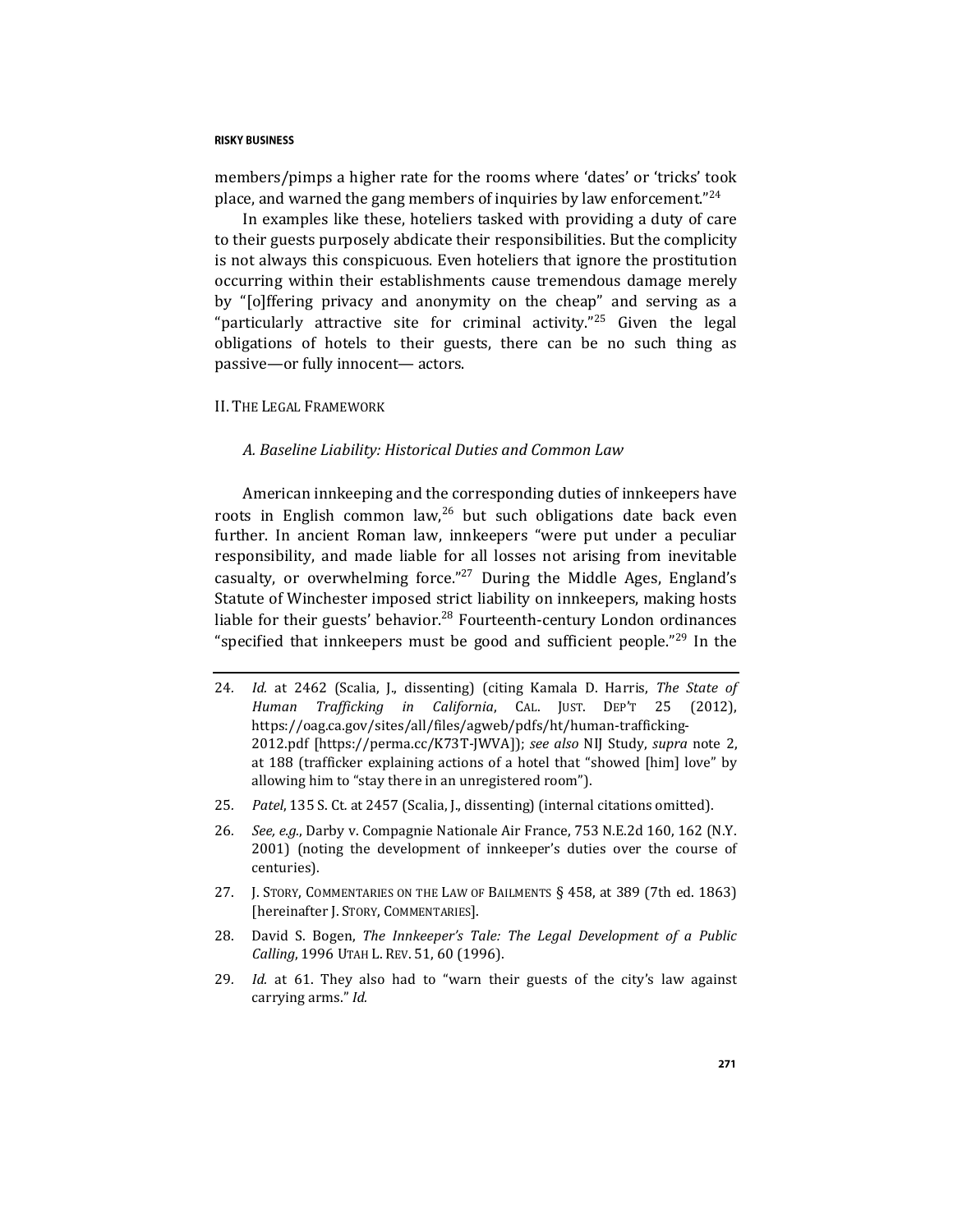nineteenth century, Justice Story recognized that "the doctrines thus asserted in the Roman law, in respect to innkeepers, seem to have been generally incorporated into the jurisprudence of Continental Europe," $30$ including Spain, France, Scotland, and "probably in that of every other nation, whose jurisprudence had its origin in the Roman law." $31$ 

<span id="page-7-0"></span>Innkeepers, as a kind of "public servants,"<sup>32</sup> were bound to treat their guests with "uncommon care."<sup>33</sup> Their inns were subject to comprehensive regulation—including frequent, warrantless searches—in eighteenthcentury America because of the "extraordinary temptation to fraud, or danger of plunder."<sup>34</sup> Public policy justified the intrusions, as travelers were "obliged to rely almost implicitly on the good faith of innholders, whose education and morals are none of the best, and who might have frequent opportunities of associating with ruffians and pilferers."<sup>35</sup>

<span id="page-7-1"></span>As Justice Scalia indicated in *City of Los Angeles v. Patel,* today's hotels and motels face temptations similar to their commercial forebears. Their "unique public role"<sup>36</sup> has continued to subject them to "unique public" duties" $37$  derived from the common law and now often imposed by regulatory schemes. Modern-day innkeepers and hotel owners are tasked with at least a reasonable duty of care for their guests' safety, comfort, and convenience.<sup>38</sup> Hoteliers in some jurisdictions "owe their guests a heightened duty of care exceeding that which business invitors owe their invitees."<sup>39</sup> Under the Restatement (Second) of Torts, this elevated

- 30. J. STORY, COMMENTARIES § 467, *supra* note [27,](#page-6-0) at 399.
- 31*. Id.*
- 32. Rex v. Ivens, 7 Car. & P. 213, 173 Eng. Rep. 94 (1835).
- 33. J. STORY, COMMENTARIES § 470, *supra* note [27,](#page-6-0) at 401.
- 34*. Id.* § 464, at 396.
- 35. City of Los Angeles v. Patel, 135 S. Ct. 2443, 2459 (Scalia, J., dissenting) (quoting J. STORY, COMMENTARIES ON THE LAW OF BAILMENTS §471, at 498 (5th ed. 1851)).
- 36*. Id.*
- 37*. Id.*
- 38*. See, e.g.*, Young-Gibson v. Patel, 957 F. Supp. 2d 269, 272-73 (W.D.N.Y. 2013); Bell v. Daugherty, 200 N.W. 708, 709 (Iowa 1924); *see also* 40A AM. JUR. 2D *Hotels, Motels, Etc.* § 70 (2019).
- 39. Jarmak v. Ramos, No. 6:10-cv-00048, 2011 U.S. Dist. LEXIS 107031, at \*4-5 (W.D. Va. Sept. 21, 2011); *see* RESTATEMENT (SECOND) OF TORTS § 314A (AM. LAW INST. 1965) ("Special Relations Giving Rise to Duty to Aid or Protect");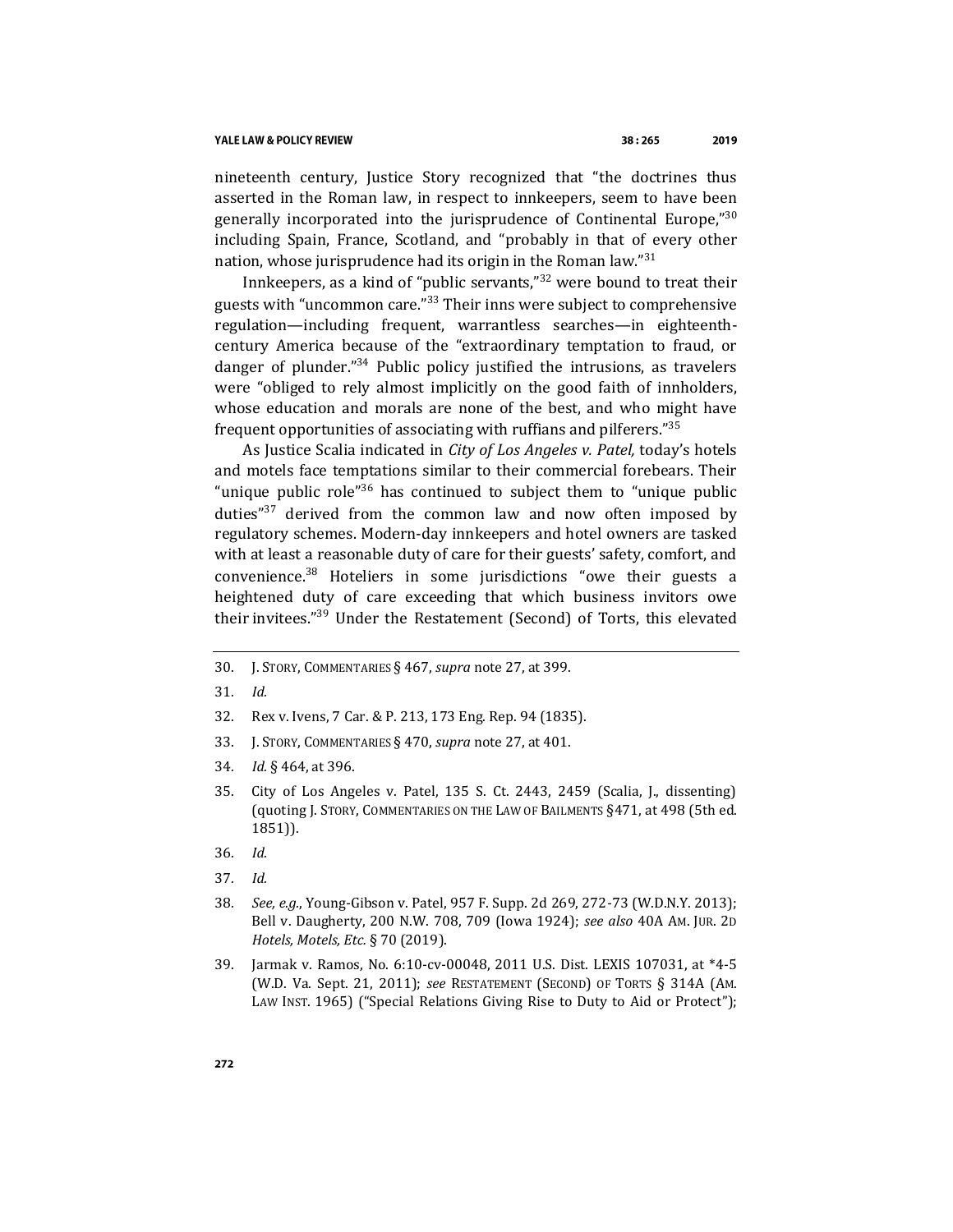duty requires innkeepers to "take reasonable action" to protect their guests against an "unreasonable risk of physical harm," to render aid if they know or have reason to know a guest is ill or injured, and even to "care for them until they can be cared for by others."<sup>40</sup>

Local, state, and federal statutes and regulations have supplemented the hoteliers' common-law duty, but they have not supplanted it.<sup>41</sup> These various sources of liability allow for a multiplicity of suits and provide an effective, hybrid arsenal with which plaintiffs can maximize pressure. For instance, the Los Angeles City Attorney's Office has incorporated the old common-law theory of public nuisance into a new regulatory regime in its Citywide Nuisance Abatement Program. In August 2017, the L.A. City Attorney's Office reached a settlement with the owner of a local Motel 6 in Sylmar, California for the rampant sex trafficking and other criminal activity on premises. $42$  The terms of the agreement committed the motel owner to "maintain[ing] a broad array of physical and managerial improvements for public safety<sup> $n_{43}$ </sup> and also required Motel 6 "to pay

<span id="page-8-0"></span>*see also* Banks v. Hyatt Corp., 722 F.2d 214, 221 (5th Cir. 1984) (explaining § 314A's exception to the general rule that there is no affirmative duty to act); Kveragas v. Scottish Inns, Inc., 733 F.2d 409, 412 (6th Cir. 1984) ("The common law has long recognized the special legal relationship between innkeepers and registered guests.").

- 40. RESTATEMENT (SECOND) OF TORTS § 314A (AM. LAW INST. 1965); *see also* Trask-Morton v. Motel 6 Operating Ltd. P'ship, 534 F.3d 672, 680-81 (7th Cir. 2008) ("Under Indiana law, an innkeeper owes a duty to his guests to render aid after he knows or has reason to know that they are ill or injured, and to care for them until they can be cared for by others.").
- 41*. See, e.g.*, Verdugo v. Target Corp., 770 F.3d 1203, 1214 (9th Cir. 2014) ("[A]s a general rule, unless expressly provided, statutes should not be interpreted to alter the common law, and should be construed to avoid conflict with common law rules." (citations omitted)); Copeland v. Lodge Enters., Inc., 4 P.3d 695, 700 (Okla. 2000) ("An innkeeper in Oklahoma continues to have a status-based, common-law duty of care to a guest. This duty remains unaltered by inspection and licensing statutes enacted under the police power of the state.").
- 42. Anne Teigen, *Prosecuting Human Traffickers: Recent Legislative Enactments*, NAT'L CONF. STATE LEGISLATURES 7 (Sept. 2018), http://www.ncsl.org/ Portals/1/HTML\_LargeReports/Prosecuting\_Traffickers\_091818\_32767.pdf [https://perma.cc/GY6J-ZSPS].
- 43*. L.A. City Attorney Mike Feuer Secures Settlement with the Owner of Motel 6 to Curb Rampant Drug, Prostitution at Sylmar Location; Owner of Motel Chain to*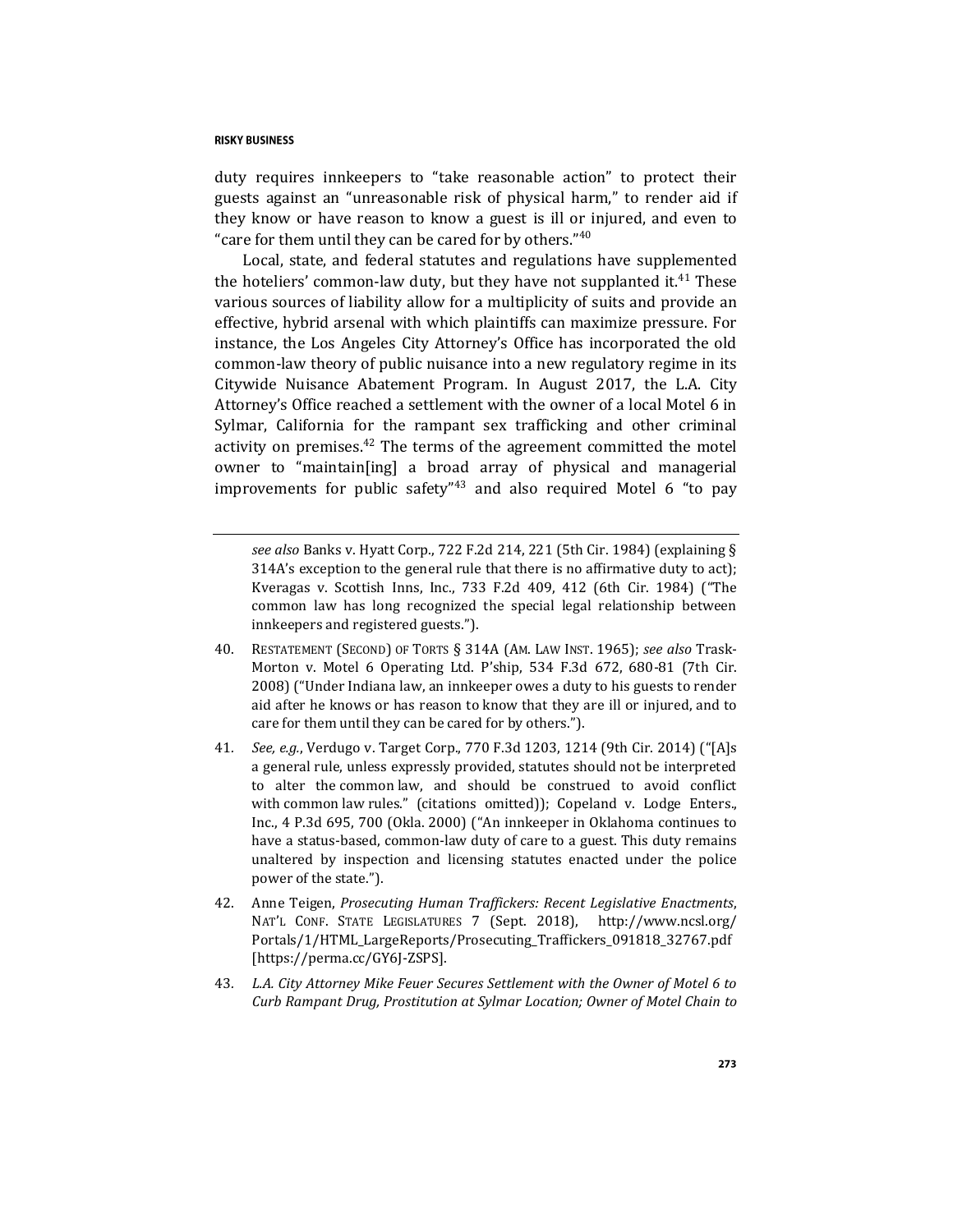\$250,000 to fund a new City Attorney program to detect, deter and prevent human trafficking in and around Los Angeles County."<sup>44</sup>

Although modern-day hoteliers have moved away from their traditional role as quasi-public servants and have fully embraced the corporate world, $45$  the hospitality industry remains inextricably linked to—and defined by—its public-facing roots. A discriminatory hotel served as a catalyst for change during the Civil Rights Movement in the  $1960s^{46}$ and hotels, as public accommodations, have now been placed under the purview of the U.S. Constitution. In addition to Fourteenth Amendment discrimination concerns, hotels frequently encounter Fourth Amendment issues as well. During the eighteenth century, the balance between protecting the privacy of guests and protecting the public tipped in favor of law enforcement raids of inns.<sup>47</sup> Today's answer is more complex: Our modern culture has a deep respect for privacy, but until what point?<sup>48</sup>

- 44*. Id.*
- 45*. See, e.g.*, *Economic Impact of the US Hotel Industry*, OXFORD ECON. 4 (June 30, 2016),

https://www.ahla.com/sites/default/files/Economic%20Impact%20Study %20%28Oxford%29\_0.pdf [https://perma.cc/RTG9-JLYN] (estimating that the hotel industry supported \$1.1 trillion of economic output in 2015 in a study funded by the hotel industry's advocacy and lobbying group, AHLA).

- 46*. See* 42 U.S.C. § 2000a(a), (b)(1) (2018) (prohibiting discrimination on the ground of race, color, religion or national origin in establishments providing lodging to transient guests); Heart of Atlanta Motel, Inc., v. United States, 379 U.S. 241, 247 (1964) (holding the hotel liable for discrimination based on race); *see also* Americans with Disabilities Act, 42 U.S.C. § 12182(a) ("No individual shall be discriminated against on the basis of disability in . . . any place of public accommodation by any person who owns, leases (or leases to), or operates a place of public accommodation.").
- 47*. See supra* note[s 34](#page-7-0)[-35](#page-7-1) and accompanying text.
- 48*. See* KENDALL & FUNK, *supra* note [12,](#page-4-0) at 36 ("In a society increasingly selfconscious about questioning personal relationships or interfering in other's business, this level of tolerance has the reverse effect of enabling the

*Also Pay \$250k for New Anti-Human Trafficking Program*, L.A. CITY ATT'Y MIKE FEUER (Aug. 31, 2017), https://www.lacityattorney.org/singlepost/2017/08/31/LA-City-Attorney-Mike-Feuer-Secures-Settlement-withthe-Owner-of-Motel-6-to-Curb-Rampant-Drug-Prostitution-at-Sylmar-Location-Owner-of-Motel-Chain-to-Also-Pay-250k-for-New-Anti-Human-Trafficking-Program [https://perma.cc/8SD8-G9KG] (canvassing changes agreed to as part of settlement).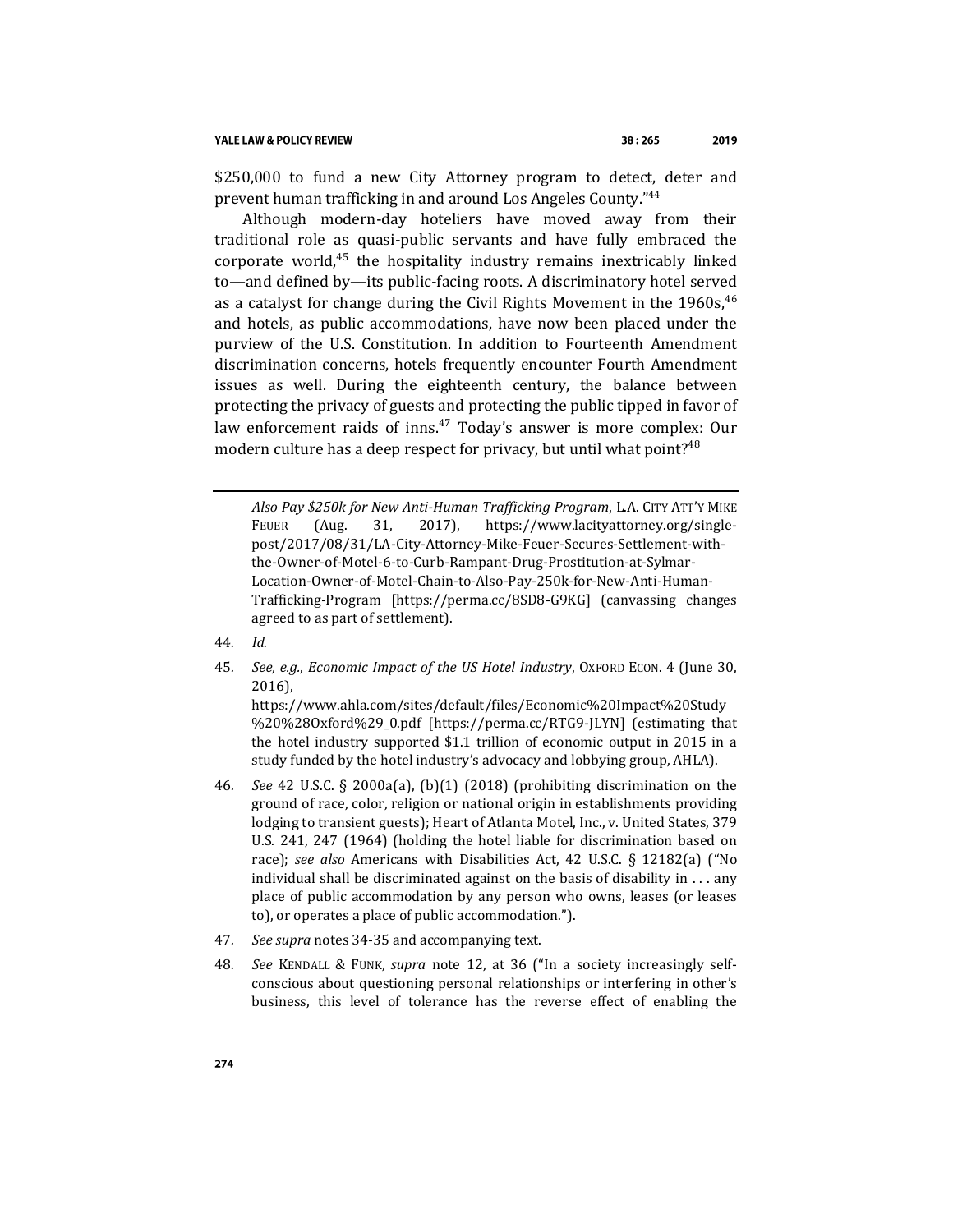In 2015, the Supreme Court weighed in on the debate, expanding constitutional privacy protections to twenty-first-century innkeepers and their guests. In *City of Los Angeles v. Patel*, the Court's latest word on the issue, hotel operators brought a Fourth Amendment challenge against a Los Angeles Municipal Code (LAMC) provision, which required them to gather and maintain certain information about guests and make such information available to LAPD Officers "on demand" and without a warrant. If the owners did not immediately comply with law enforcement, they could face jail time.

Over a strenuous dissent by Justice Scalia, the *Patel* Court held the ordinance facially unconstitutional under the Fourth Amendment because it penalized the operators "for declining to turn over their records without affording them any opportunity for precompliance review."<sup>49</sup> Despite fractures along other lines, the Court unanimously recognized that trafficking activities would constitute "exigent circumstances," thus allowing police to dispose of the warrant requirement prior to search.<sup>50</sup>

For victims, however, this concession may provide little comfort. Indeed, as Justice Scalia noted, "[t]he whole reason criminals use motel rooms in the first place is that they offer privacy and secrecy, so that police will never come to discover these exigencies."<sup>51</sup> The recordkeeping requirement, combined with warrantless inspections, would deter criminals, who "never know when law enforcement might drop by to inspect."<sup>52</sup> Permitting warrantless inspections would thwart the use of motel rooms for privacy and secrecy, and the exigencies occurring behind the walls would finally see the light of day—there would be no time "for

traffickers to operate with impunity in even the most advanced communities."); *see also* Camila Domonoske, *Motel 6 Agrees to Pay Millions After Giving Guest Lists to Immigration Authorities*, NPR (Nov. 6, 2018 3:57 PM EST), https://www.npr.org/2018/11/06/664737581/motel-6-agreesto-pay-millions-after-giving-guest-lists-to-immigration-authoriti [https://perma.cc/MTA3-EBQD] (discussing a \$7.6 million settlement when multiple Motel 6 locations turned over their entire guest registries to ICE on a daily basis, which allegedly violated consumer privacy rights and discriminated on the basis of race by targeting Latinos).

- 49. City of Los Angeles v. Patel, 135 S. Ct. 2443, 2447 (2015).
- 50*. Id.* at 2454.
- 51*. Id.* at 2461 (Scalia, J., dissenting).
- 52*. Id.* at 2462 (Scalia, J., dissenting).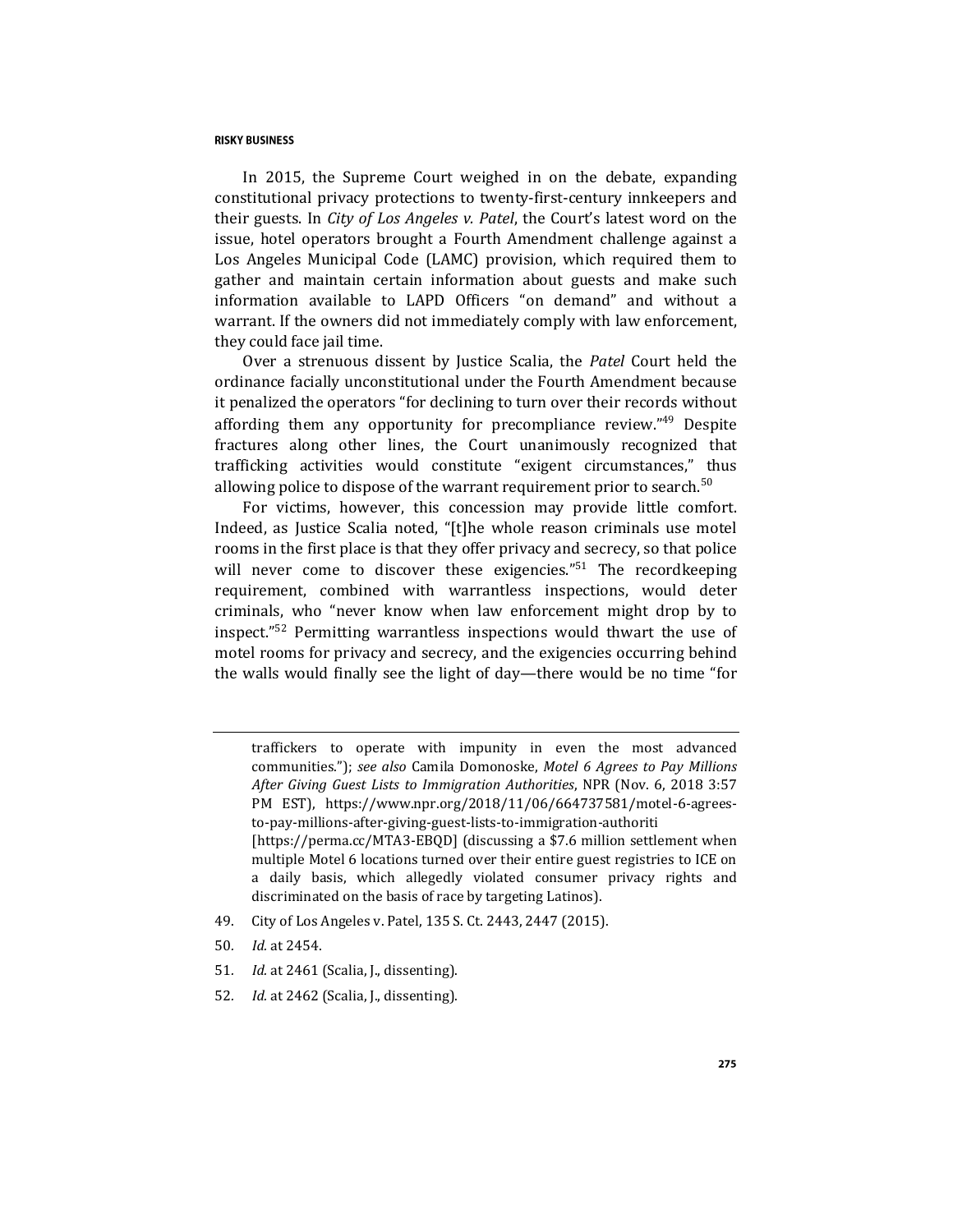making fraudulent entries in their guest register."<sup>53</sup> To avoid the *Patel*  problem, hotel operators should thus be incentivized to consent to random spot checks through private regulation.

## *B. A Game Changer: The Trafficking Victims Protection Act of 2000*

At the turn of the twenty-first century, the United Nations adopted a "Protocol to Prevent, Suppress and Punish Trafficking in Persons, Especially Women and Children, supplementing the United Nations Convention against Transnational Organized Crime," today most commonly referred to as the Palermo Protocol.<sup>54</sup> The Palermo Protocol provides an international definition of what constitutes "trafficking in persons" in order to facilitate transnational cooperation in investigating and prosecuting these cases.<sup>55</sup> Now signed by 117 countries,<sup>56</sup> it has revolutionized the way nations deal with human trafficking.

In order to help implement the Palermo Protocol and close gaps in domestic law, Congress passed the Trafficking Victims Protection Act of 2000 (TVPA). The bipartisan law (Public Law 106-386) was signed by President Clinton on October 28, 2000, and was reauthorized in 2003, 2005, 2008, and  $2013^{57}$  The statutory scheme approaches trafficking in three ways—prevention of sex trafficking, protection of victims, and prosecution of offenders<sup>58</sup>—and provides the main legal framework for prosecuting traffickers and their conspirators criminally and civilly.<sup>59</sup>

- 55. KENDALL & FUNK,*supra* not[e 12,](#page-4-0) at 144.
- 56. 2237 U.N.T.S. 319.
- 57*. Summary of the Trafficking Victims Protection Act (TVPA) and Reauthorizations FY 2017*, ALLIANCE TO END SLAVERY & TRAFFICKING (Jan. 11, 2017, 8:40 AM), https://endslaveryandtrafficking.org/summary-traffickingvictims-protection-act-tvpa-reauthorizations-fy-2017-2 [https://perma.cc/3X39-KZ2N]. For simplicity, I will hereinafter refer to the most-up-to-date law, incorporating all amendments since 2000, as the "TVPA."
- 58. KENDALL & FUNK,*supra* not[e 12,](#page-4-0) at 119.
- 59*. See* William M. Sullivan & Fabio Leonardi, *Alert: Prosecuting Corporations that Benefit Financially from Human Trafficking*, PILLSBURY WINTHROP SHAW PITTMAN LLP 3 (July 24, 2019), https://www.pillsburylaw.com/print/ content/25738/prosecuting-corporations-that-benefit-financially-from-

<span id="page-11-0"></span><sup>53</sup>*. Id*.

<sup>54.</sup> 2237 U.N.T.S. 319.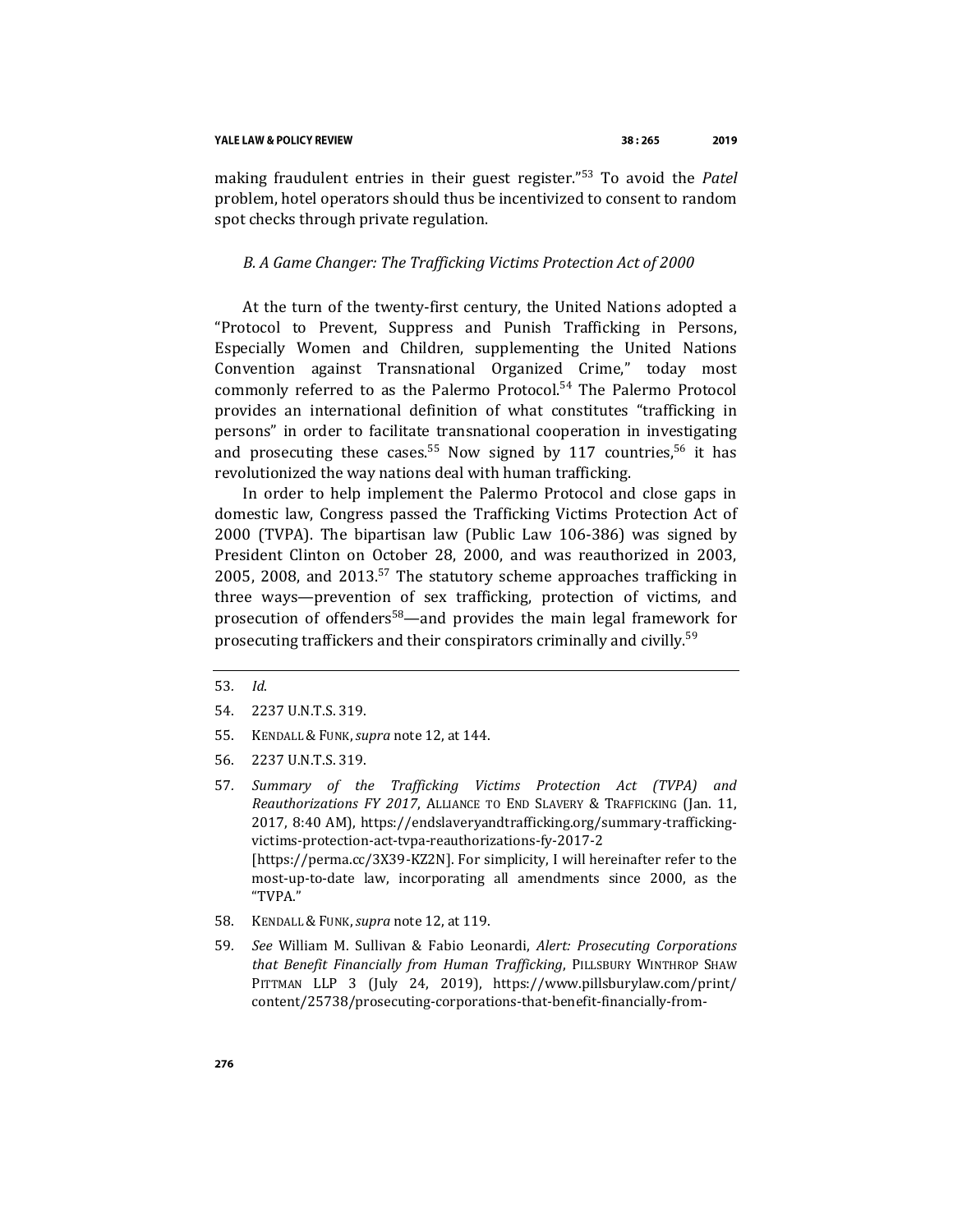## 1. Criminal Liability

Section 1591 of the TVPA criminalizes "sex trafficking"—broadly defined as causing a person to engage in a "commercial sex act"<sup>60</sup>—in two primary ways. First, the statute targets the offender who knowingly "recruits, entices, harbors, transports, provides, obtains, advertises, maintains, patronizes, or solicits" a person by means of "force, threats of force, fraud, coercion" (or a combination thereof), while knowing or recklessly disregarding the fact that such means have been used to cause the person to engage in a commercial sex  $act<sup>61</sup>$  Critically, no such means are required if the victim, the person caused to engage in the commercial sex act, "has not attained the age of 18 years."<sup>62</sup> Alternatively, anyone who "benefits, financially or by receiving anything of value, from participation in a [sex trafficking] venture," while knowing or recklessly disregarding that such means of force, threat, fraud, or coercion have been used against a victim, can be found guilty of sex trafficking under § 1591(a)(2).

Both hotels and their employees can be criminally punished for keeping a victim pre- or post-transport (e.g., "harboring"); unlike smuggling, transport is not a necessary condition for a human-trafficking prosecution.<sup>63</sup> Furthermore, under § 1591(a)(1), it is sufficient that the employee knowingly "harbored" the victim by renting a room to the trafficker while knowing or recklessly disregarding that "means" of force, threats of force, fraud, or coercion were being used against the victim—a hotel employee need not personally use those means against the victim.<sup>64</sup> And if the employee had a "reasonable opportunity" to observe a minor

<span id="page-12-0"></span>human-trafficking.pdf [https://perma.cc/5TLL-PBDE] (discussing amendments, like 2018's FOSTA, that have strengthened the TVPA).

- 60. 18 U.S.C. § 1591(e)(3) (2018) ("The term 'commercial sex act' means any sex act, on account of which anything of value is given to or received by any person.").
- 61*. Id.* § 1591(a)(1). "Reckless disregard" is an insufficient mens rea for the act of advertising though. *Id.*
- 62*. Id.* § 1591(a).
- 63. KENDALL & FUNK,*supra* not[e 12,](#page-4-0) at 39.
- 64. 18 U.S.C. § 1595(a); *see* Shea M. Rhodes, *Sex Trafficking and the Hotel Industry: Criminal and Civil Liability for Hotels and their Employees*, VILL. L. INST. TO ADDRESS COM. SEXUAL EXPLOITATION 4 (2015), http://cseinstitute.org/wp-content/uploads/2015/06/Hotel\_Policy\_Paper-1.pdf [https://perma.cc/4KL2-5CCN].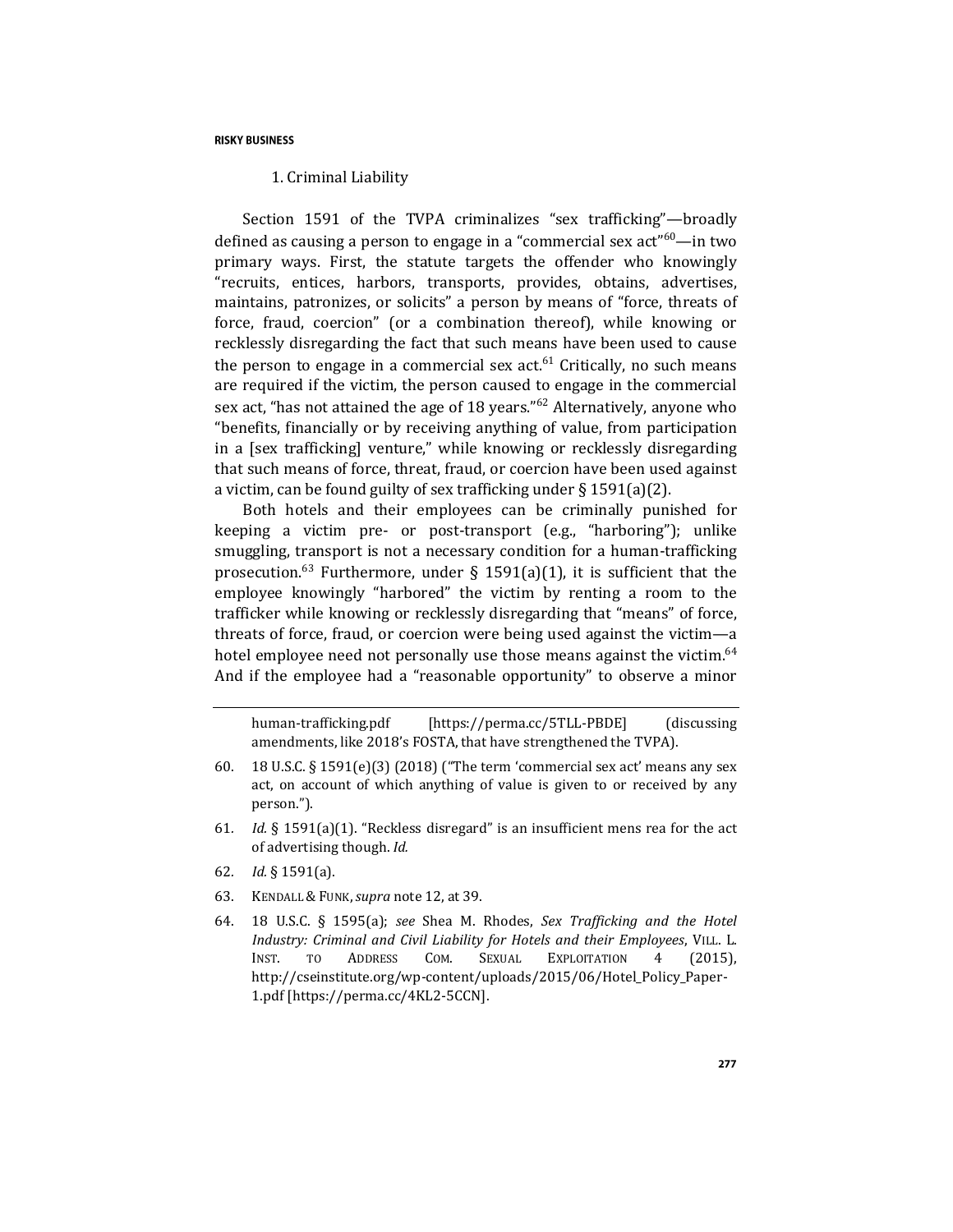#### YALE LAW & POLICY REVIEW

victim, that employee can be held strictly liable; the employee will be guilty of sex trafficking merely by virtue of having "harbored" the victim by renting out the hotel room where the commercial sex act occurs.<sup>65</sup>

<span id="page-13-1"></span><span id="page-13-0"></span>"Harboring," however, can only go so far. In most cases, even if the "harboring" is uncovered and criminally charged, which is already rare, prosecutors have to contend with mens rea defenses. Many hotel operators or mid-level managers naively (albeit genuinely) believe trafficking is not occurring on their premises.<sup>66</sup> Or, they may confuse prostitution with sex trafficking and are thereby reluctant to interfere with what they consider to be voluntary choices of adult women.<sup>67</sup> Thus, these individuals will argue that they lack the requisite mens rea for criminal liability. In many scenarios, this defense will be successful. Even if the owners *should have known* about the trafficking, this negligently culpable mental state will not meet the higher level of culpability required by the TVPA's criminal provisions—knowing with respect to the trafficking act, and knowing or recklessly disregarding the means used (at least with respect to those victims over the age of eighteen).<sup>68</sup>

But the high mens rea burden could be eased in some cases by using the doctrine of willful blindness, considered a substitute for knowledge in all federal courts.<sup>69</sup> Willful blindness describes the mental state of someone seeking to avoid liability by intentionally keeping himself unaware of information that would otherwise render him liable.<sup>70</sup> Using

- 67. For instance, after an enlightening conversation with a manager at the Fairmont Miramar in Santa Monica, California, it became clear to me that an incorrect view of what constitutes sex trafficking leads to completely discounting—and inadvertently avoiding—the issue; this oversight stems not from bad faith but from misinformation.
- 68*. See* 18 U.S.C. § 1591(a).
- 69. Global-Tech Appliances, Inc. v. SEB S.A, 563 U.S. 754, 769 n.9 (2011) (citing cases in all federal circuits recognizing the "willful blindness" doctrine).
- 70. Although the precise definition is somewhat unclear, it generally exists if a person (1) is aware of a high probability of the existence of the fact in question and (2) either takes deliberate action to avoid confirming the fact or purposely fails to investigate in order to avoid confirmation of the fact. *Id.*  at 769.

<sup>65</sup>*.* 18 U.S.C § 1591(c); Rhodes, *supra* note [64,](#page-12-0) at 4.

<sup>66</sup>*. See, e.g.*, Giovanna L.C. Cavagnaro, *Sex Trafficking: The Hospitality Industry's Role and Responsibility*, CORNELL U. SCH. HOTEL ADMIN. app. I (2017) (compiling comments left by hotel survey respondents).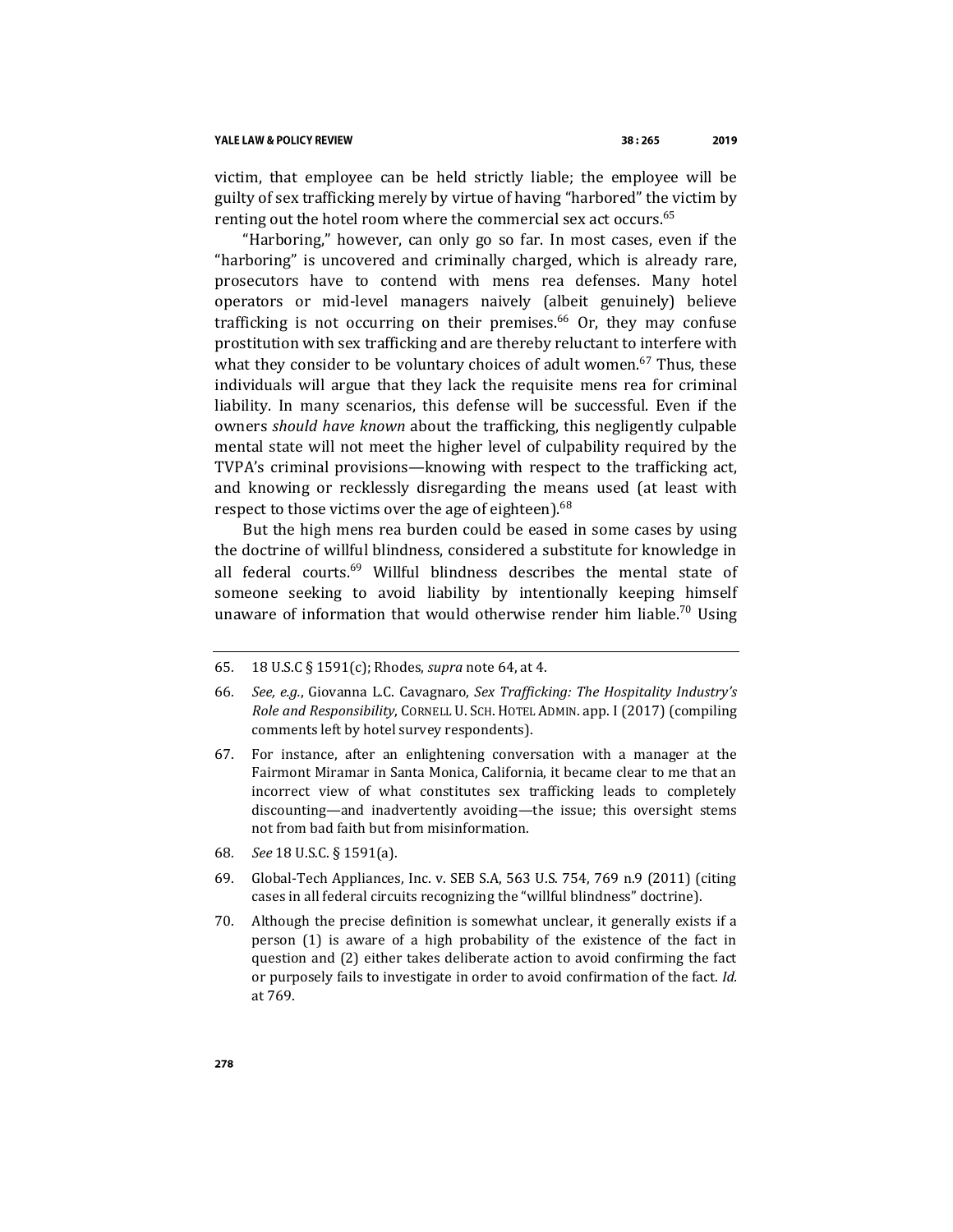this doctrine, the government can meet its burden of proving knowledge under the TVPA by, instead, proving a defendant's "deliberate" failure to inquire.<sup>71</sup> Through an expansive application of willful blindness,<sup>72</sup> managers and employees of a motel where sex trafficking occurs can arguably be considered willfully ignorant without a showing that they either could inquire (or inquire effectively), or had a duty to inquire.

Whether or not the government will pursue this approach remains to be seen; in many instances, the government will devote its limited resources to investigating and prosecuting the cases where proving the defendants' guilty mind is easier. Take, for instance, the case of Kanubhai Patel, the former owner of the Riviera Motel in New Orleans, Louisiana. Patel was indicted under 18 U.S.C. § 1591(a)(2)—the TVPA's "profiteering" section—and § 1591(b)(1) for "knowingly benefit[ting] financially" from his participation in a sex-trafficking venture.<sup>73</sup> In his managerial role, Patel regularly rented rooms to individuals charged as sex-trafficking coconspirators, "knowing they were pimps who forced and coerced women to engage in prostitution."<sup>74</sup> He would charge them higher rates than other guests and open the motel's gate to allow the women to bring customers back to their rooms.<sup>75</sup>

<span id="page-14-0"></span>Moreover, Patel learned of brutal beatings of the women and saw the aftermath in the motel rooms—the broken toilet and sink, as well as the blood on the walls—but agreed not to call the police after his coconspirator reimbursed him for the damage.<sup>76</sup> Patel also knew that the

- 71*. See id.*; *see also* United States v. Heredia, 483 F.3d 913, 918 n.4 (9th Cir. 2007) ("A willfully blind defendant is one who took *deliberate* actions to avoid confirming suspicions of criminality.").
- 72*. See, e.g.*, *Heredia*, 483 F.3d at 928 (Kleinfeld, J., concurring) ("The majority converts the statutory element that the possession be 'knowing' into something much less—a requirement that the defendant be suspicious and deliberately avoid investigating . . . . The majority seems to mean that if someone can investigate, they must.").
- 73*. See* Second Superseding Indictment at 5, United States v. Robinson et al., No. 2:13-CR-00286-SSV-JVM (E.D. La. Oct. 3, 2014).
- 74*. Louisiana Motel Owner Pleads Guilty in Sex Trafficking Case*, U.S. DEP'T JUST. (July 1, 2015), https://www.justice.gov/opa/pr/louisiana-motel-ownerpleads-guilty-sex-trafficking-case [https://perma.cc/C9AD-WDP8].
- 75*. Id.*; *see* Factual Basis, *Robinson*, No. 2:13-CR-00286-SSV-JVM (E.D. La. July 1, 2015).
- 76*. Louisiana Motel Owner Pleads Guilty in Sex Trafficking Case*, *supra* note [74.](#page-14-0)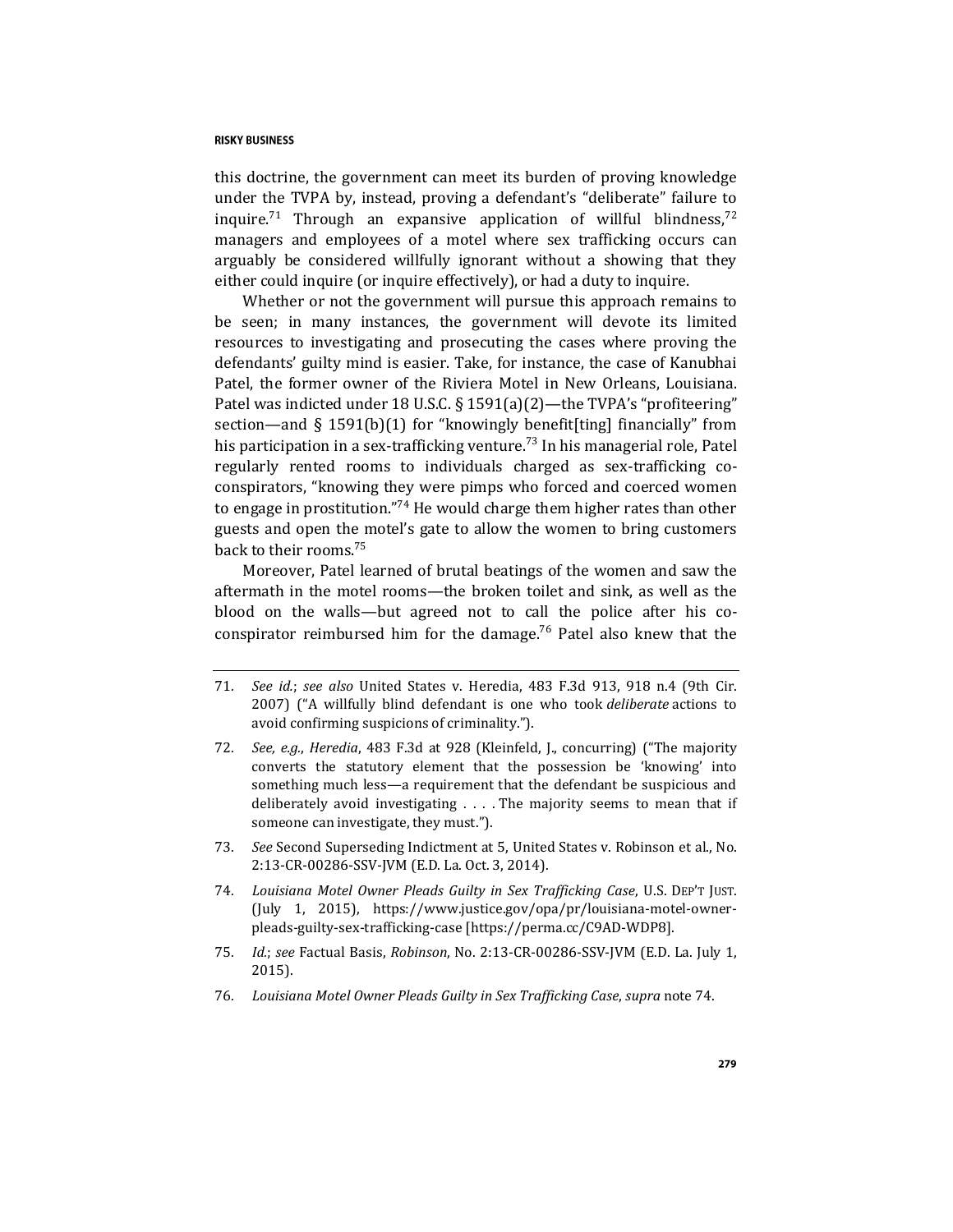pimps would take the women's identification cards and rent hotel rooms in their names, but he did not report the traffickers to the police.<sup>77</sup> Although the evidence of the requisite mens rea appeared strong enough to support a § 1591 conviction, Patel was allowed to plead guilty to one count of benefitting financially from peonage, slavery, and trafficking in persons, in violation of 18 U.S.C. § 1593A.<sup>78</sup>

\* \* \* \*

Hotels as entities can be held criminally liable for sex trafficking in two primary ways. First, a corporation can be held vicariously liable for acts its employees commit in violation of  $\S$  1591(a)(1) if the employees were acting as agents of the hotel. Applying the test for vicarious liability,  $79$ renting a room is within the scope of a hotel employee's position, and the hotel receives a financial benefit from that room rental. Arguably, then, the hotel could be criminally liable by imputation as long as its employee either knew or recklessly disregarded that a  $\S$  1591(a)(1) violation was occurring.<sup>80</sup>

Second, a hotel can be prosecuted under  $\S$  1591(a)(2) if it knowingly received a financial benefit from participation in a venture that violates § 1591(a)(1). By renting a room to a trafficker under criminal circumstances (as defined by  $\S$  1591(a)(1)), the hotel is "effectively participating in a trafficking venture in criminal violation of [§]  $1591(a)(2)$ ."<sup>81</sup>

- 79. The test for attributing criminal liability to a corporation is "whether the agent is performing acts of the kind which he is authorized to perform, and those acts are motivated—at least in part—by an intent to benefit the corporation." United States v. Potter, 463 F.3d 9, 25 (1st Cir. 2006).
- 80*. See* Rhodes, *supra* not[e 64,](#page-12-0) at 4 n.11.
- 81*. Id.* at 5.

<sup>77</sup>*. Id.*

<sup>78</sup>*. See* Plea Agreement, *Robinson*, No. 2:13-CR-00286-SSV-JVM (E.D. La. July 1, 2015). He was ultimately sentenced to five years of probation and a \$10,000 fine. *Remaining Defendants Sentenced for Roles in Sex Trafficking Scheme*, U.S. DEP'T JUST. (July 13, 2016), https://www.justice.gov/usao-edla/pr/ remaining-defendants-sentenced-roles-sex-trafficking-scheme [https://perma.cc/X5BY-VWQH]. According to DOJ, § 1593A is usually inappropriate to charge because §§ 1589 and 1591 "include identical benefiting provisions and carry higher penalties." Benjamin J. Hawk et al., *Chapter 77 and Beyond: Charging Strategies in Human Trafficking Cases*, 65 U.S. ATT'Y'S BULL., at 45, 48 (Nov. 2017). Thus, § 1593A may be used to resolve a case pre-indictment or pre-trial and obtain restitution. *Id.*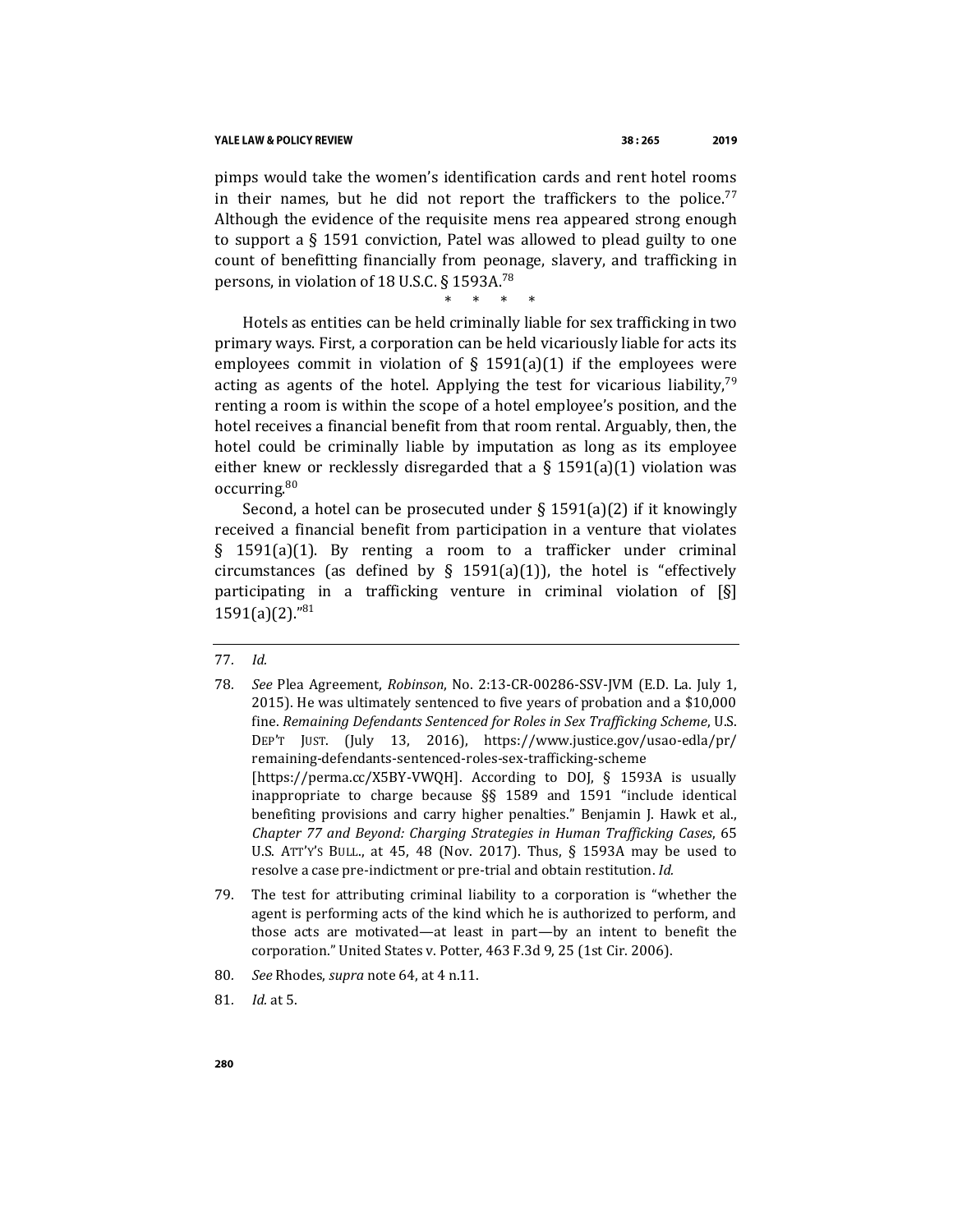<span id="page-16-0"></span>Some of the challenges with holding hotels criminally responsible mirror the general difficulties with corporate criminal liability, such as who should be blamed in global hotel chains that employ hundreds of thousands of agents. $82$  Criminal liability may sufficiently deter low-level on-site employees or mid-level managers who take bribes from traffickers, but such conduct would qualify for individual liability through conspiracy<sup>83</sup> (or the substantive crime of trafficking).<sup>84</sup>

For larger hotels, the government's goal in prosecution might be primarily financial—to extract a large fine or restitution. Similar to the white-collar prosecutions after the 2008 recession, federal prosecutors are well positioned to leverage reputational harm and stock market shocks that accompany a corporate indictment in order to negotiate with a large, publicly traded hotel chain. And as in the white-collar sphere, a hotel chain might request a non-prosecution agreement or a deferred-prosecution agreement in exchange for paying a hefty fine, implementing internal reforms, and hiring a monitor to ensure compliance. Though this sort of deal would mitigate the negative press coverage and many collateral consequences that would otherwise accompany an indictment, we should question whether the failure to publicly shame a corporation that permits human rights violations is the correct response. A publicized indictment may be a worthy deterrent for other chains to stamp out misconduct more aggressively. Furthermore, subjecting a hotel to what effectively amounts to a monetary penalty and increased regulation begins to bridge the criminal-civil divide.

Nevertheless, the reality is that financial institutions look significantly different than even publicly traded hotels. Much like the fast food industry, the hotel industry is heavily franchised. $85$  The "flag" or "brand"—Choice,

- 83*. See* 18 U.S.C. § 1594(c).
- 84. An additional problem prevalent in corporate criminal liability exists: Highlevel managers point the blame downward while claiming ignorance, and low-level employees argue their commands were coming from the top.
- 85. Ellen Meyer, *The Origins and Growth of Franchising in the Hotel Industry*, LODGING MAG. (Apr. 10, 2018), https://lodgingmagazine.com/the-originsand-growth-of-franchising-in-the-hotel-industry/ [https://perma.cc/CU7Q-

<sup>82.</sup> For more background on corporate criminal liability, see generally United States v. Dotterweich, 320 U.S. 277, 281 (1943); DANIEL C. RICHMAN, KATE STITH & BILL STUNTZ, DEFINING FEDERAL CRIMES (2d ed. 2019); and BRANDON L. GARRETT, TOO BIG TO JAIL: HOW PROSECUTORS COMPROMISE WITH CORPORATIONS (2014).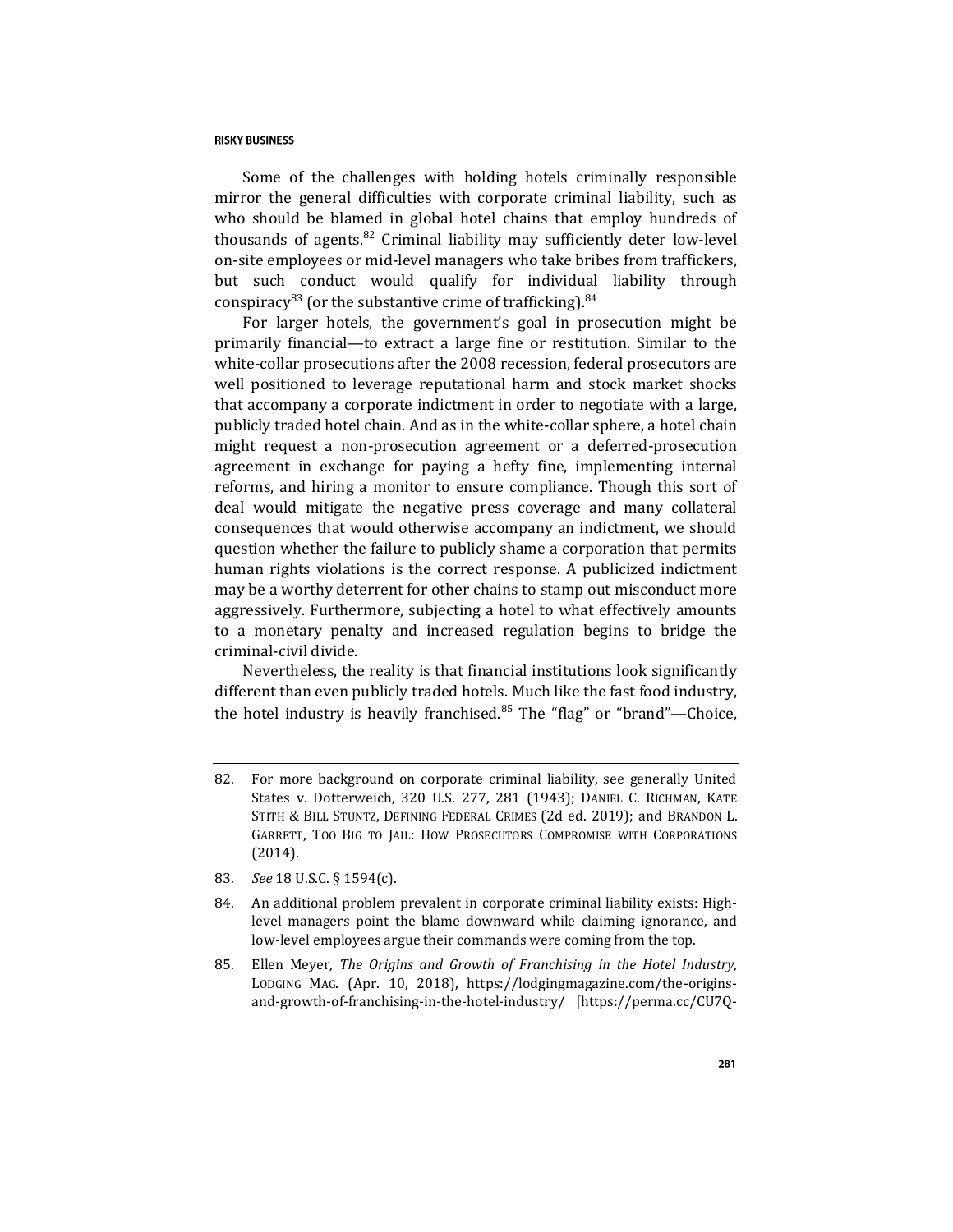#### YALE LAW & POLICY REVIEW

IHG, or Marriott, for instance—is at the top of the pyramid.<sup>86</sup> That brand contracts with a hotel owner to own and operate his hotel under its brand name. $87$  That owner may then run the hotel or he may hire a separate management company; it is thus common for multiple companies to be sandwiched between the deep-pocketed brand and any on-the-ground criminal activity.

The brand protects itself by claiming it has no operational control at a particular facility and that even though the employees are wearing their uniforms, they are not actually "employees" of the brand. Perhaps more importantly, the flag will point to its "brand standards."<sup>88</sup> Management agreements will include similar provisions explicitly stating that the management company is to operate the hotel in accordance with the brand standards, one of which is to make sure no crimes are committed there. The savviest brands have already begun to include a specific prohibition against human trafficking.<sup>89</sup>

<span id="page-17-0"></span>LPUA]. For background information, I drew on conversations I had with industry experts as well.

- 86*. Our Brands*, CHOICE HOTELS (2019), https://choicehotelsdevelopment.com/ brand-portfolio/ [https://perma.cc/MCL5-K6EE]; *Our Brands*, IHG (2019), https://choicehotelsdevelopment.com/brand-portfolio/ [https://perma.cc/2RDV-EFXU]; *Explore Our Brands*, MARRIOTT BONVOY (2019), https://www.marriott.com/marriott-brands.mi [https://perma.cc/ B45K-T8TN].
- 87. Deciding on a brand is considered one of the most important choices for building a hotel. *See, e.g.*, Larry Mogelonsky, *Finding Your Flag*, HOSPITALITYNET (March 17, 2017), https://www.hospitalitynet.org/opinion/4081647.html [https://perma.cc/5DTT-J4GP].
- 88. Enforcement of and compliance with brand standards also varies tremendously among the flags. *See, e.g.*, Chekitan Dev et al., *Hotel Brand Standards: How to Pick the Right Amenities for Your Property*, 17 CORNELL HOSPITALITY RES. BRIEF 3 (2017); Graeme Dickson, *The Importance of Brand Standards*, INSIGHTS (Dec. 8, 2016), https://insights.ehotelier.com/ insights/2016/08/12/importance-brand-standards/ [https://perma.cc/LM2T-NJDX].
- 89*. See, e.g.*, *No Vacancy for Child Sex Traffickers Impact Report: The Efficacy of ECPAT-USA's Work to Prevent and Disrupt the Commercial Sexual Exploitation of Children in Hotels*, ECPAT-USA 10 (2017), https://static1.squarespace.com/static/594970e91b631b3571be12e2/t/59 c9b6bfb07869cc5d792b8c/1506391761747/NoVacany\_Report.pdf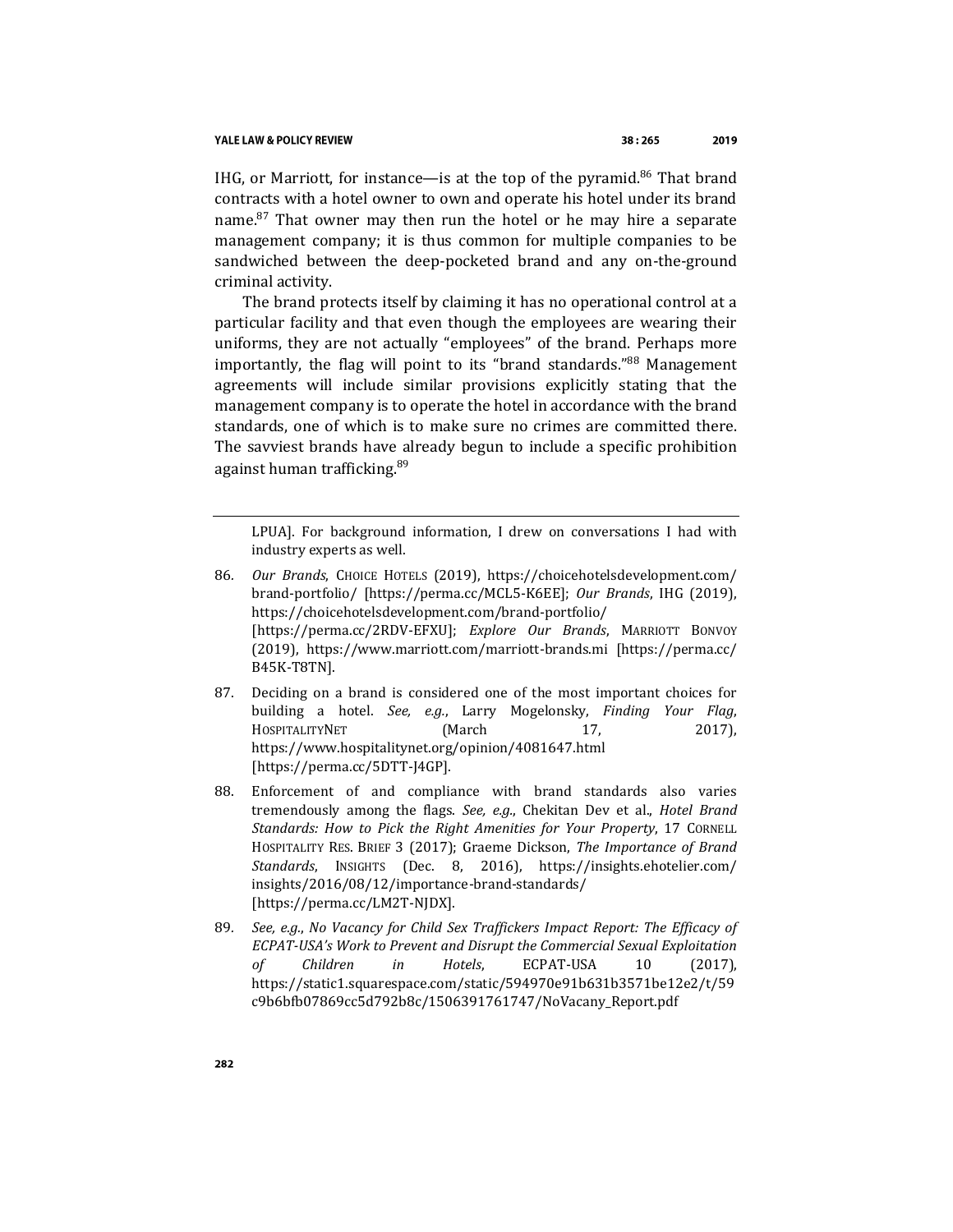Despite these multiple layers of insulation, corporate criminal liability has worked in some cases. For example, in *United States v. Singh*, <sup>90</sup> a privately held motel was prosecuted for prostitution and money laundering offenses under the Mann Act because prosecutors were unable to convict the individual who was president of the corporation. The corporation was considered the actual target's "alter-ego." This case demonstrates that these prosecutions might be successful where an owner who has engaged in wrongful conduct himself is closely aligned with the corporate entity.

Even if the corporation is not the target's "alter-ego," it may be beneficial to indict a hotel operator and the entity that owns the hotel, either for conspiracy or financial purposes, or both. For instance, in October 2017, Faizal Bhimani, a hotel operator in Pennsylvania, was indicted on one count of sex trafficking by force and coercion, $91$  as well as one count of sex trafficking by force and coercion conspiracy. <sup>92</sup> The indictment also charged Om Sri Sai, Inc., the entity that owns the hotel, with the same crimes. $93$  Importantly, the government provided a forfeiture allegation under § 1594(d), which included all of the defendants' assets, including the hotel's liquor license and real property.<sup>94</sup>

Overall, though, federal law enforcement is missing the opportunity to hold hotels criminally responsible under the TVPA for what goes on behind closed doors. In 2018, 383 criminal sex trafficking cases identified the location where a commercial sex act took place; of those, "81.5% (312) involved a victim who was exploited for sex at a hotel."<sup>95</sup> Specific hotels were named in 174 criminal cases, and the top five offenders were "small-

[https://perma.cc/8B33-5MQJ] [hereinafter *No Vacancy Report*] (noting that, "as a brand standard, Hyatt International mandates that all hotels take human trafficking training").

- 90. 518 F.3d 236 (4th Cir. 2008).
- 91. 18 U.S.C. §§ 1591(a)(1), (a)(2), (b)(1).
- 92*. Id.* § 1594(c). *See* Indictment at 1-3, United States v. Bhimani, No. 3:17-CR-00324-ARC (M.D. Pa. Oct. 24, 2017); *Bartonsville Man and Hotel Charged With Sex and Drug Trafficking*, U.S. DEP'T JUST. (Oct. 26, 2017), https://www.justice.gov/usao-mdpa/pr/bartonsville-man-and-hotelcharged-sex-and-drug-trafficking [https://perma.cc/DMU9-JZ7F].
- 93. Indictment at 1-3, *Bhimani*, No. 3:17-CR-00324-ARC.
- 94*. Id.* at 6.
- 95*. 2018 Federal Human Trafficking Report*, *supra* not[e 8,](#page-2-0) at iv.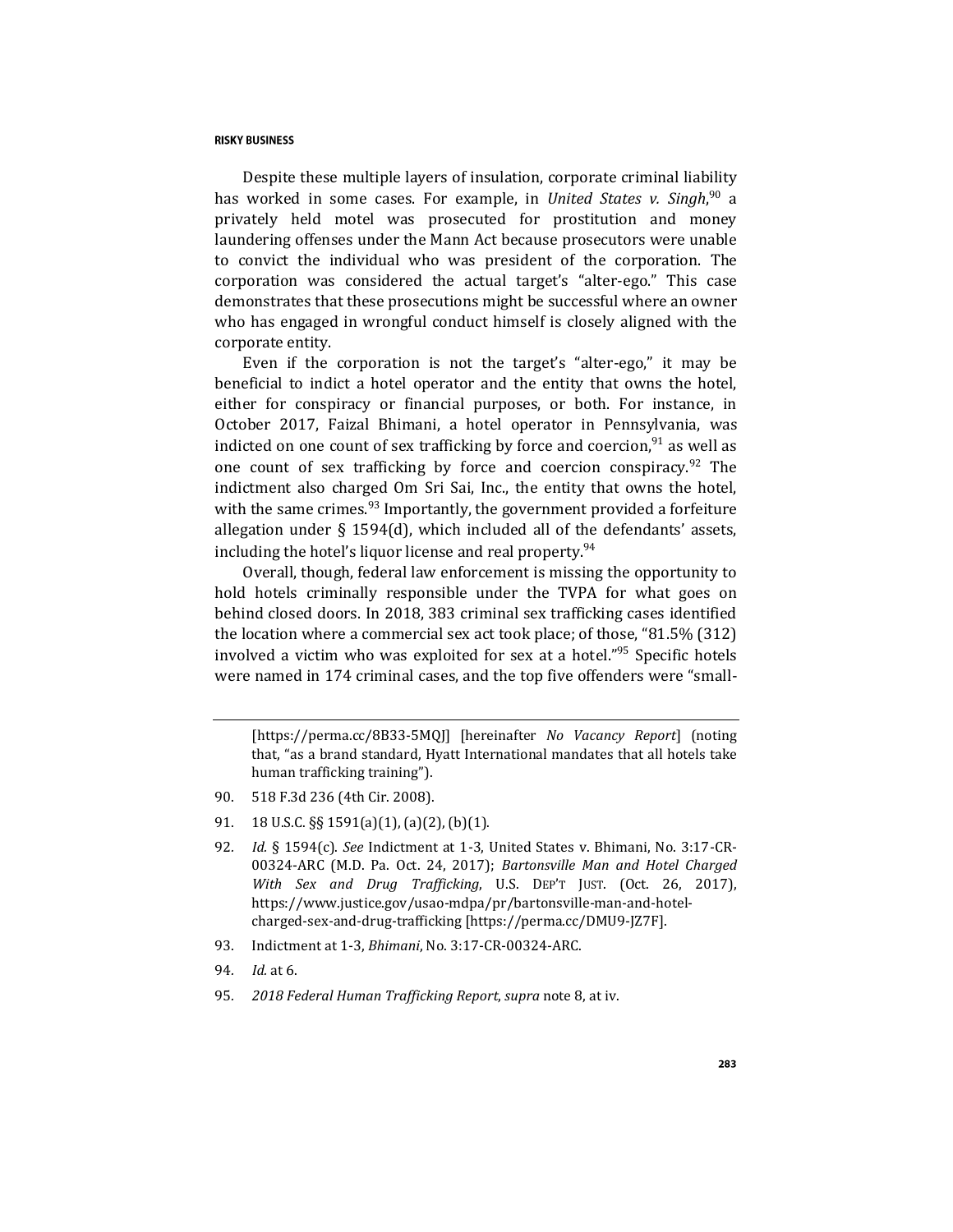#### YALE LAW & POLICY REVIEW

chain hotels or hotels not part of a chain (62), Super 8 (31), Motel 6 (29), Red Roof Inn (20), and Days Inn (19)." $96$  Yet of the 1,217 criminal defendants in federal human trafficking cases in 2018, only two were entities—and only one entity was a hotel in a sex-trafficking case.  $97$ 

#### 2. Civil Liability

With limited governmental resources and a higher burden of proof on the criminal side, a civil remedy can pick up the slack in holding traffickers accountable for their actions.<sup>98</sup> Civil remedies can be more effective and more flexible—victims who bring civil suits "may fully participate in the proceedings if they so choose"<sup>99</sup> and may opt for strength in numbers, bringing class actions against their traffickers.<sup>100</sup>

Under 18 U.S.C. § 1595, any trafficking victim can bring a civil action against the perpetrator, or against whomever "knowingly benefits, financially or by receiving anything of value from participation in a venture which that person knew or *should have known* has engaged in an act in violation of this chapter." $101$  Thus, a hotel can be held liable to a victim for civil damages—compensatory and punitive<sup>102</sup>—if it should have

#### 96*. Id.*

- 97*. Id.* at 16; *see also id.* at iv (noting that the federal government did not initiate any "new prosecutions against entity defendants in 2018").
- 98. Of the 355 suspects investigated for TVPA offenses whom U.S. attorneys declined to prosecute in 2015, 64.2% were declined due to insufficient evidence, by far the most common reason. BJS 2015 Special Report, *supra*  note [8,](#page-2-0) at 7 tbl. 4. That the matter was subject to the authority of another jurisdiction (13.8%) or a prioritization of federal resources (9%) were the next most common reasons. *Id.*
- 99*. 2018 Federal Human Trafficking Report*, *supra* not[e 8,](#page-2-0) at 50.
- 100*. Id.* at 50-51 (noting that 19 of the 91 active civil human trafficking cases in 2018 were class actions).
- 101. 18 U.S.C. § 1595(a) (2018) (emphasis added).
- 102*. See* Ditullio v. Boehm, 662 F.3d 1091, 1094 (9th Cir. 2011) (holding that "the TVPA permits recovery of punitive damages because [§ 1595] creates a cause of action that sounds in tort and punitive damages are available in tort actions under the common law"); Francisco v. Susano, 2013 WL 2302691, at \*4-6 (10th Cir. May 28, 2013) (holding that § 1595 allows trafficking victims to recover compensatory and punitive damages).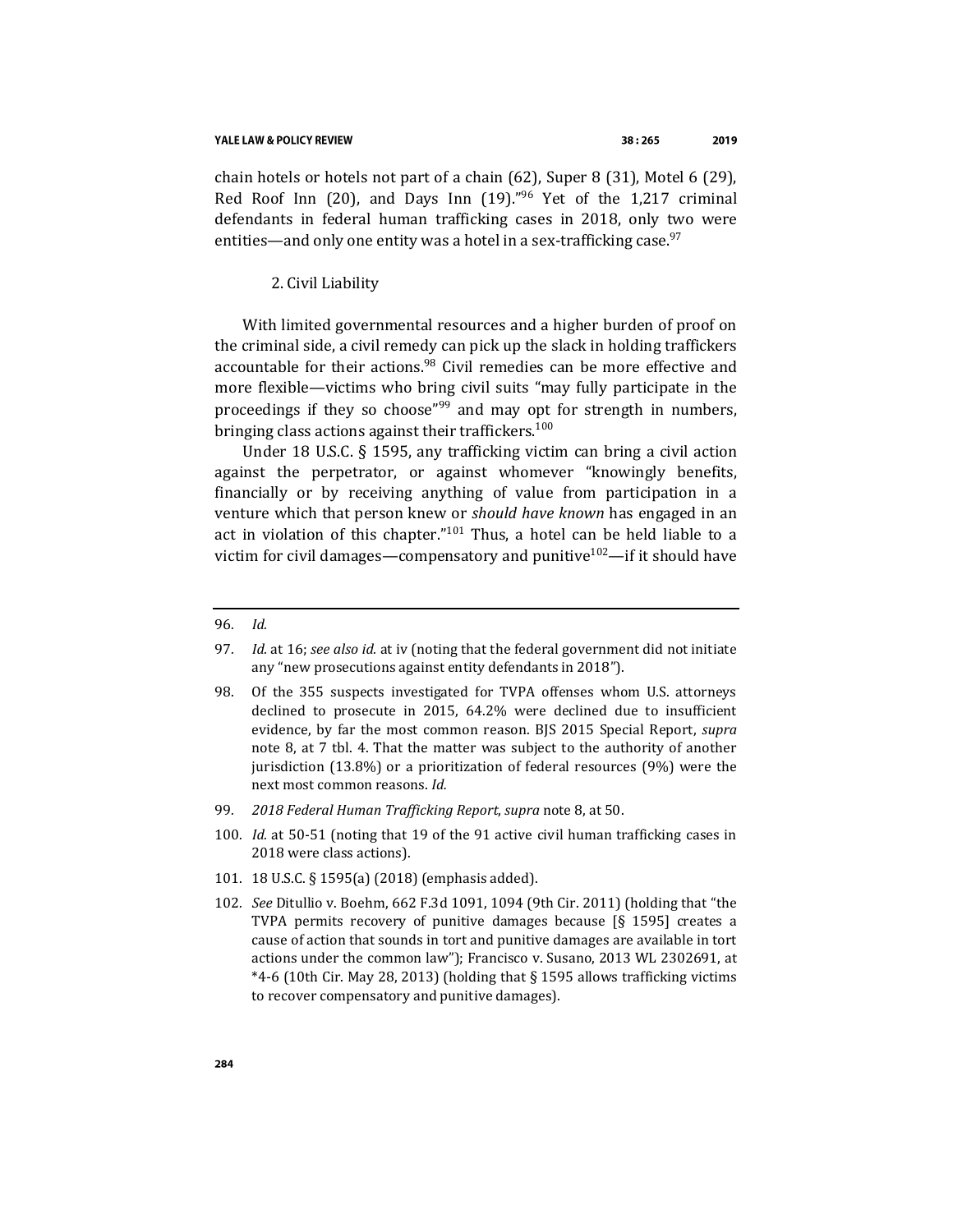known it was renting a room to a trafficker for the purpose of a commercial sex act.<sup>103</sup>

Indeed, civil human trafficking suits against entities in 2018 were much more common than criminal prosecutions of entities: Of the 390 defendants in active civil cases, 43.8% (171) were entities, compared to less than  $1\%$  (2) in active criminal cases.<sup>104</sup>

The first civil TVPA suit against the hospitality industry by a sextrafficking victim was filed in March  $2019$ <sup>105</sup> M.A., an Ohio resident, brought one cause of action under § 1595. She alleged that all defendants—including Wyndham, IHG, and Choice brand hotels<sup>106</sup>— "knowingly benefited from participating in a venture which they knew was engaged in illegal sex trafficking" in violation of  $\S 1591(a)(2)$ .<sup>107</sup> Her complaint described the means by which the defendants engaged "in acts and omissions that were intended to support, facilitate, harbor, and otherwise further the trafficker's sale and victimization of the Plaintiff for commercial sexual exploitation," $108$  as well as the "obvious" warning signs that went unnoticed.<sup>109</sup>

M.A.'s attorneys presented her case with a keen awareness they were breaking new ground. They embraced the role, opening with a dramatic history and condemnation of hotels' complicity in sex-trafficking

- 103*. See* Rhodes, *supra* note [64,](#page-12-0) at 4; *see also* Biesenthal et al., *supra* note [10](#page-3-0) ("Counsel representing individual plaintiffs in private actions under the TVPRA regard the statute as opening the door to large damage awards against corporate entities, including hospitality locations where trafficking is alleged to have occurred.").
- 104*. 2018 Federal Human Trafficking Report*, *supra* note [8,](#page-2-0) at 55. The comparison is not entirely analogous, though, because unlike in the criminal context where the overwhelming majority of all active cases in 2018 were *sex* trafficking (645 out of 680), *see id.* at 6, the reverse was true in civil suits (where 80 out of 91 total active suits were *labor* trafficking), *see id.* at 50.
- 105. Complaint, M.A. v. Wyndham Hotels & Resorts, No. 2:19-CV-00849-ALM-EPD (S.D. Ohio March 8, 2019).
- 106*. Id.* at 21. To support her claim, throughout the complaint, she referred to Wyndham and the local properties (Days Inn by Wyndham) as "alter egos, representatives, agents, or co-conspirators." Additionally, she alleged an agency relationship between IHG and Defendant Crown Plaza. *Id.*
- 107*. Id.* at 35, ¶ 107.

109*. Id.* at 19, ¶ 55.

<sup>108</sup>*. Id.*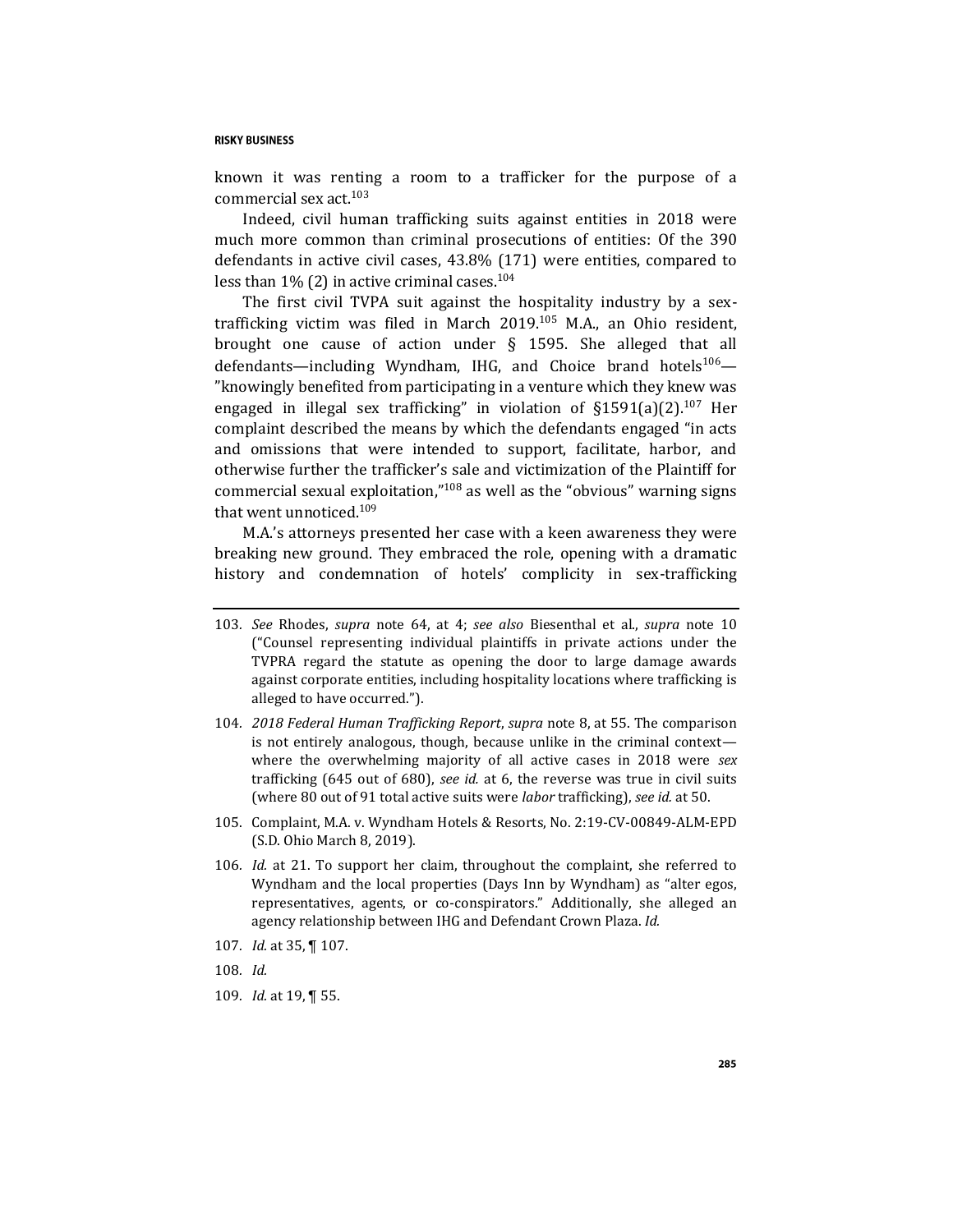#### YALE LAW & POLICY REVIEW

ventures.<sup>110</sup> The complaint canvassed the actions taken by governmental and non-governmental organizations to combat the crime, but concluded that "[t]he complicity of the hospitality industry is essential to the perpetuation of human trafficking, allowing traffickers to remain transient, collect profits, and evade detection."<sup>111</sup>

However, if this is the first civil suit against hotels almost two decades after the TVPA was first passed—and there is no guarantee of ultimate success given the franchised nature of the hotel industry<sup>112</sup>—we cannot solely rely on federal litigation. We need further pressure points to create the change.

## *C. State Gap-Fillers*

Even if sex-trafficking violations *should* be made a federal case given their gravity and complexity, realistically, the federal criminal justice system cannot effectively prosecute every such incident in the United States.<sup>113</sup> The federal government has therefore sought to partner with and train local and state governments to improve their ability to combat the crime. 114

- 113. Amy Pharell et al., *Identifying Challenges to Improve the Investigation and Prosecution of State and Local Human Trafficking Cases*, URB. INST. JUST. POL'Y CTR. 2 (2012), https://www.urban.org/research/publication/identifyingchallenges-improve-investigation-and-prosecution-state-and-local-humantrafficking-cases/view/full\_report [https://perma.cc/VZ4Y-R7A6].
- 114*. See, e.g.*, *id.* at 3; *Federal Strategic Action Plan on Services for Victims of Human Trafficking in the United States, 2013-2017*, PRESIDENT'S INTERAGENCY TASK FORCE TO MONITOR & COMBAT TRAFFICKING IN PERSONS (Jan. 2014), https://www.ovc.gov/pubs/FederalHumanTraffickingStrategicPlan.pdf [https://perma.cc/N52F-Q3RS] (noting that the task force's first goal is to "align efforts" by "promot[ing] a strategic, coordinated approach to the provision of services for victims of human trafficking at the federal, regional, state, territorial, tribal, and local levels").

<sup>110</sup>*. Id.* at 3, ¶ 1.

<sup>111</sup>*. Id.*

<sup>112.</sup> M.A.'s attorneys refer to "hotel and hotel brands" throughout the complaint, demonstrating an understanding of how the hospitality branding structure complicates the litigation. *See, e.g.*, *id.* at 5, 7, 9, 16-17, 26.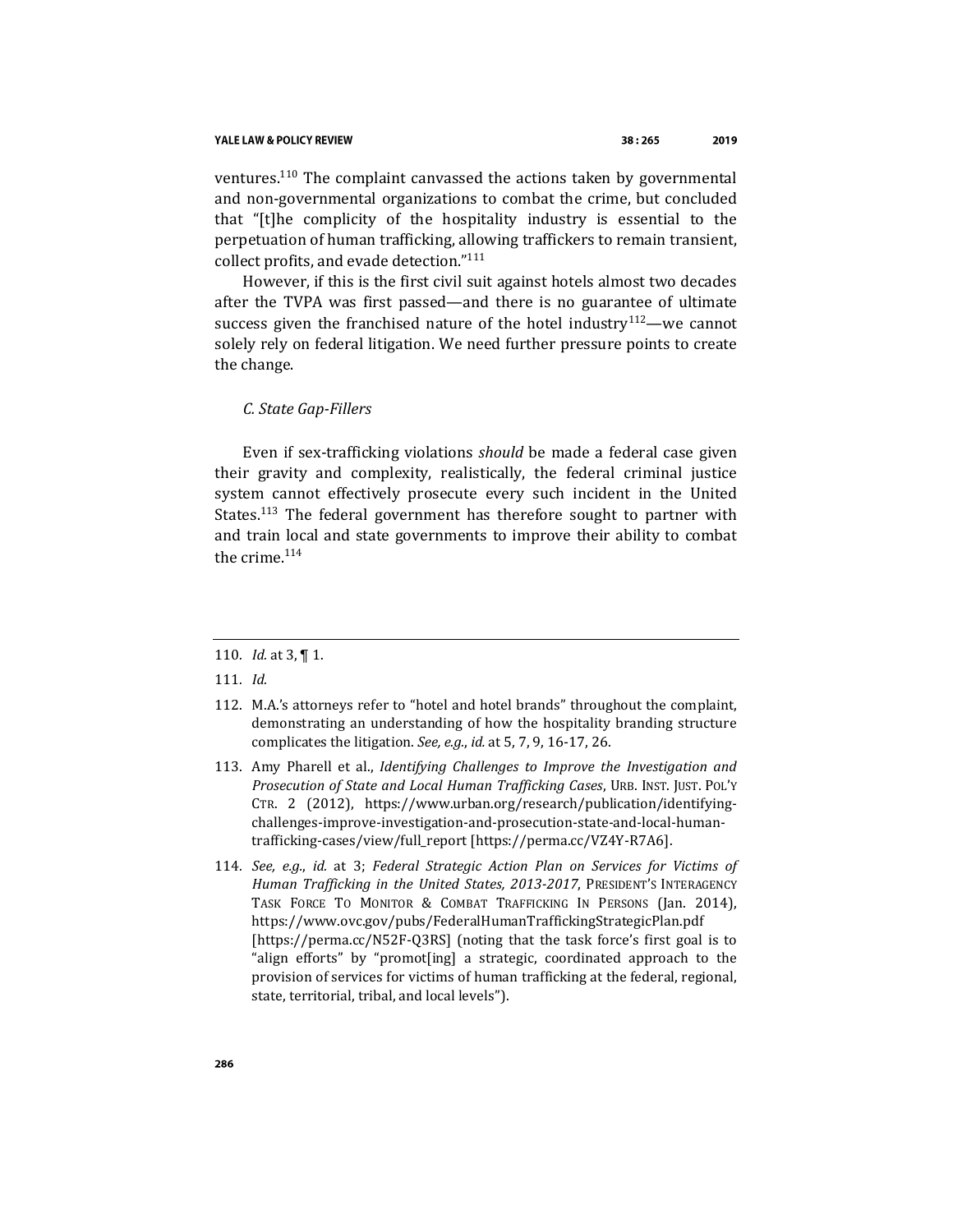<span id="page-22-0"></span>Meanwhile, state legislatures have enacted their own sex-trafficking statutes modeled after the TVPA's federal proscriptions.<sup>115</sup> Indeed, many states have gone beyond the TVPA to fill the gaps in both civil and criminal liability and widen the liability net.<sup>116</sup> Notably, numerous legislatures have targeted the hospitality industry through signage requirements.<sup>117</sup> Thus, hotel chains are already, in theory, subject to liability under our criminal law and civil laws, both federal and local.

<span id="page-22-1"></span>Groundbreaking lawsuits have capitalized on this legal exposure and are now testing the limits of these state statutes; in doing so, they have raised alarm bells in the hotel industry.<sup>118</sup> For instance, Texas's human trafficking code, Texas Civil Practice & Remedies Code § 98.002, $^{119}$  was enacted in 2009 and has recently started to gain traction and publicity.<sup>120</sup>

- 115*. See A Look Back: Building a Human Trafficking Legal Framework*, POLARIS PROJECT (2014), https://polarisproject.org/sites/default/files/2014-Look-Back.pdf [https://perma.cc/L9YG-R9U9]; *Human Trafficking Enactment Database*, *supra* not[e 9.](#page-3-1)
- 116*. See, e.g.*, Teigen*, supra* note [42,](#page-8-0) at 5 ("In South Carolina, a person who uses his or her business in a way that participates in human trafficking can be imprisoned for 10 years in addition to penalties for each trafficking violation."); *see also* Sullivan & Leonardi, *supra* note [59](#page-11-0) (noting that "virtually every state has enacted some form of anti-human trafficking legislation creating criminal and civil liability for corporations that benefit from labor and sexual exploitation").
- 117*. See, e.g.*, ALA. CODE § 13A-6-170 (2019) ("Posting of National Human Trafficking Resource Center Hotline in certain establishments"); ARK. CODE ANN. § 12-19-102 (2019) ("Posting information about the National Human Trafficking Resource Center Hotline"); OHIO REV. CODE ANN. § 5502.63(B)(1) (West 2019) ("[P]oster providing information regarding national human trafficking resource center hotline"); *see generally Compendium of Human Trafficking Awareness Poster State Laws: A Resource Guide*, U.S. DEP'T TRANSP. (Feb. 10, 2014), https://www.transportation.gov/sites/dot.gov/files/ pictures/HT\_Awareness\_Poster\_Laws.pdf [https://perma.cc/Y6M8-L5ZW]; Weiss, *supra* not[e 11.](#page-3-2)
- 118*. See, e.g.*, Louise Esola, *The Hospitality Industry's Lurking Liability*, BUS. INS. (Aug. 7, 2017, 12:00 AM), https://www.businessinsurance.com/article/ 20170807/NEWS06/912314912/Sex-trafficking-hospitality-industrylurking-liability [https://perma.cc/VL2C-SDR5].
- 119*. See* TEX. CIV. PRAC. & REM. CODE ANN. § 98.002(a) (West 2018).
- 120*. See* Paul Cannon, *Are Texas Trial Lawyers the Next Step in Battling Human Trafficking?*, SIMMONS & FLETCHER, P.C. (Apr. 22, 2019),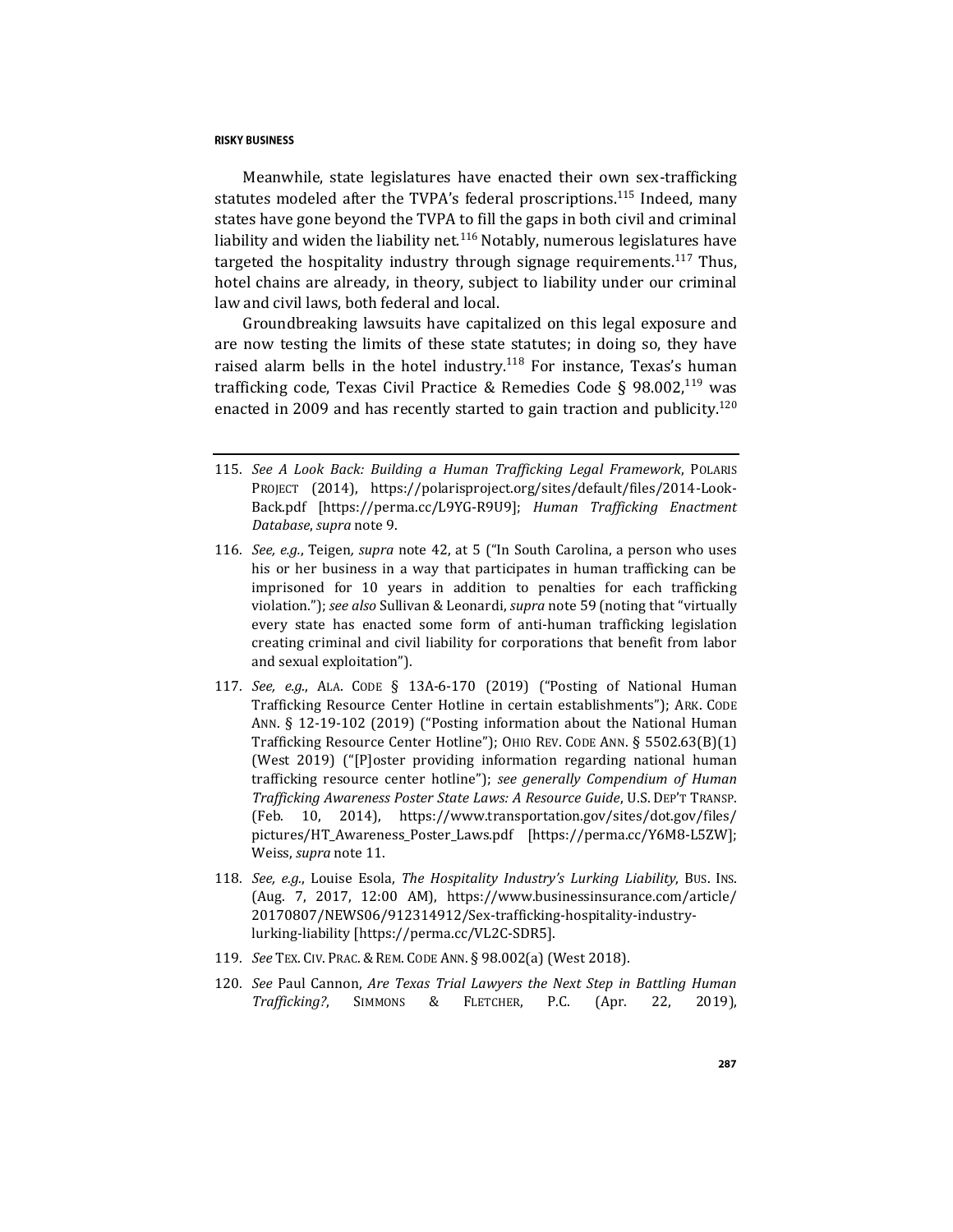On January 23, 2018, a Jane Doe victim filed suit in Harris County, Texas against hotels, truck stops, and Backpage.com.<sup>121</sup> She accused the "Hotel Defendants<sup>"122</sup> of fostering "Hotbeds of Sexual Exploitation," and her complaint described how "Human Trafficking and the Sexual Exploitation of Minors is a Rampant and Known Problem in the Hotel Industry."<sup>123</sup> She documented the specific red flags concerning her trafficking and alleged that the Defendants turned a blind eye, "refus[ing] to take any steps to alert the authorities, properly intervene in the situation, or take reasonable security steps to improve awareness of sex trafficking and/or prevent the sexual exploitation of minors at their properties."<sup>124</sup> In addition to section 98.002 violations, Jane Doe included causes of action against the Hotel Defendants for negligence<sup>125</sup> and gross negligence,<sup>126</sup> as well as common-law aiding and abetting.<sup>127</sup> The lawsuit made national news for its wide-ranging implications.<sup>128</sup>

https://www.simmonsandfletcher.com/blog/texas-trial-lawyers-next-stepbattling-human-trafficking/ [https://perma.cc/V3EV-TM6A].

- 121. Plaintiff's Original Petition at 59, 71, 76, Jane Doe #1 v. Backpage.com, No. 201804501-7 (Tex. Dist. Ct. Jan. 23, 2018).
- 122. The "Hotel Defendants" include Choice Hotels International, Inc. D/B/A Quality Inn; Rutik, LLC, D/B/A Palace Inn; Hyatt Hotels Corporation; and Balaji Hotels, Inc. D/B/A Symphony Inn. *Id.* at 16.
- 123*. Id*. at 55.
- 124*. Id.*
- 125*. Id.* at 76.
- 126*. Id.* at 78.
- 127*. Id.* at 77.
- 128*. See* Susan Hogan et al., *Lawsuits Accuse Hotels, Truck Stops of Turning Blind Eye to Sex Trafficking*, NBC4 WASH. (May 1, 2018, 7:05 PM), https://www.nbcwashington.com/news/local/Lawsuits-Accuse-Hotels-Truck-Stops-of-Turning-Blind-Eye-to-Sex-Trafficking-481290921.html [https://perma.cc/U27J-57B9]; Pillsbury Winthrop Shaw Pittman LLP, *Human Trafficking Raises Corporate Liability Concerns for the Hospitality Industry*, LEXOLOGY (Feb. 5, 2018), https://www.lexology.com/library/ detail.aspx?g=80aac912-598f-4526-94ee-003461fd544f [https:// perma.cc/ XUU2-CHX7]. Though the trial had been set for April 1, 2019 (according to the docket), the court granted Plaintiff's Notice of Non-Suit Without Prejudice on November 9, 2018. Order on Plaintiff's Notice of Non-Suit Without Prejudice 2, Jane Doe #1 v. Backpage.com, No. 201804501-7 (Tex. Dist. Ct. Nov. 9, 2018).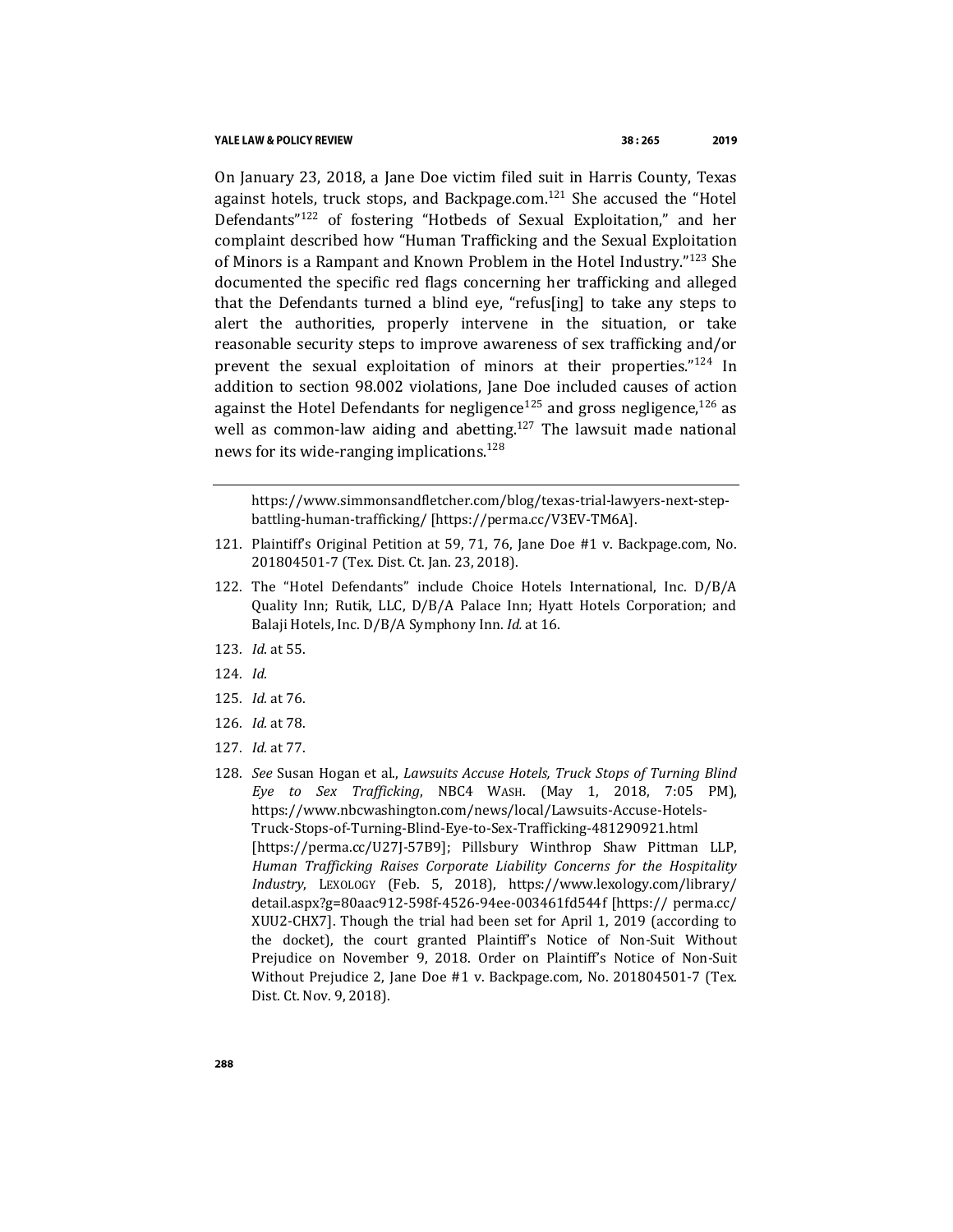Less than six weeks later in that same county, Janiece Charlez filed suit against Plainfield Inn, its owners and operators (Virani & Manav, LLC), and two directors and members of the LLC, on behalf of her deceased twentyone-year-old daughter, Natalie Fisher, who had been trafficked there.<sup>129</sup> The plaintiff alleged that the defendants knowingly benefitted from the human trafficking of Natalie, who was found "brutally murdered and dumped on the side of the road less than 10 miles from the Plainfield  $Inn.^{9130}$  Under Texas's Survival Statutes, $131$  Charlez sought actual and exemplary damages for violations of section 98.002.

<span id="page-24-1"></span><span id="page-24-0"></span>In September 2014, the Pennsylvania General Assembly enacted Act 105, comprehensive anti-trafficking legislation that created a far-reaching civil cause of action against providers of public goods or services that knowingly profited from the victim's sex trade.<sup>132</sup> On March 10, 2017, the lawyers of M.B., a seventeen-year-old girl, filed a civil suit under Act 105 against Roosevelt Inn, a motel in Northeast Philadelphia. The lawsuit also named as defendants the motel's owner, UFVS Management Co., which manages about forty commercial properties, and the motel's resident manager, Yagna Patel.<sup>133</sup> According to her lawyer, M.B. was "sold into sexual slavery" at the Roosevelt Motel when she was just fourteen years

- 130*. Id.* at 3.
- 131. TEX. CIV. PRAC. & REM. CODE ANN. § 71.021 (West 2018).
- 132*. See* 18 PA. CONS. STAT. § 3051(b)(1) (2014); *see also id.* §§ 3001-3072; *New PA Human Trafficking Statute, Act 105, Provides Civil Remedy for Victims of Human Trafficking*, VILL. L. INST. TO ADDRESS COM. SEXUAL EXPLOITATION (June 23, 2015), https://cseinstitute.org/new-pa-human-trafficking-statute-act-105 provides-civil-remedy-victims-human-trafficking/ [https://perma.cc/37LR-GLBX].
- 133. Court Docket, M.B. v. Roosevelt Inn, No. 170300712 (Phila. Ct. Com. Pl. Mar. 09, 2017); Joseph A. Slobodzian, *First of Kind Lawsuit Accuses N.E. Philly Hotel of Accommodating Sex Trafficking*, PHILA. INQUIRER (Mar. 10, 2017, 5:27 PM), http://www2.philly.com/philly/news/crime/First-of-kind-lawsuitaccuses-NE-Phila-hotel-of-accomodating-sex-trafficking.html [https://perma.cc/3WVH-3Q9C].

<sup>129.</sup> Plaintiff's Original Petition and Request for Disclosure, Janiece Charlez v. Plainfield Inn, No. 201815356-7 (Tex. Dist. Ct. Mar. 8, 2018).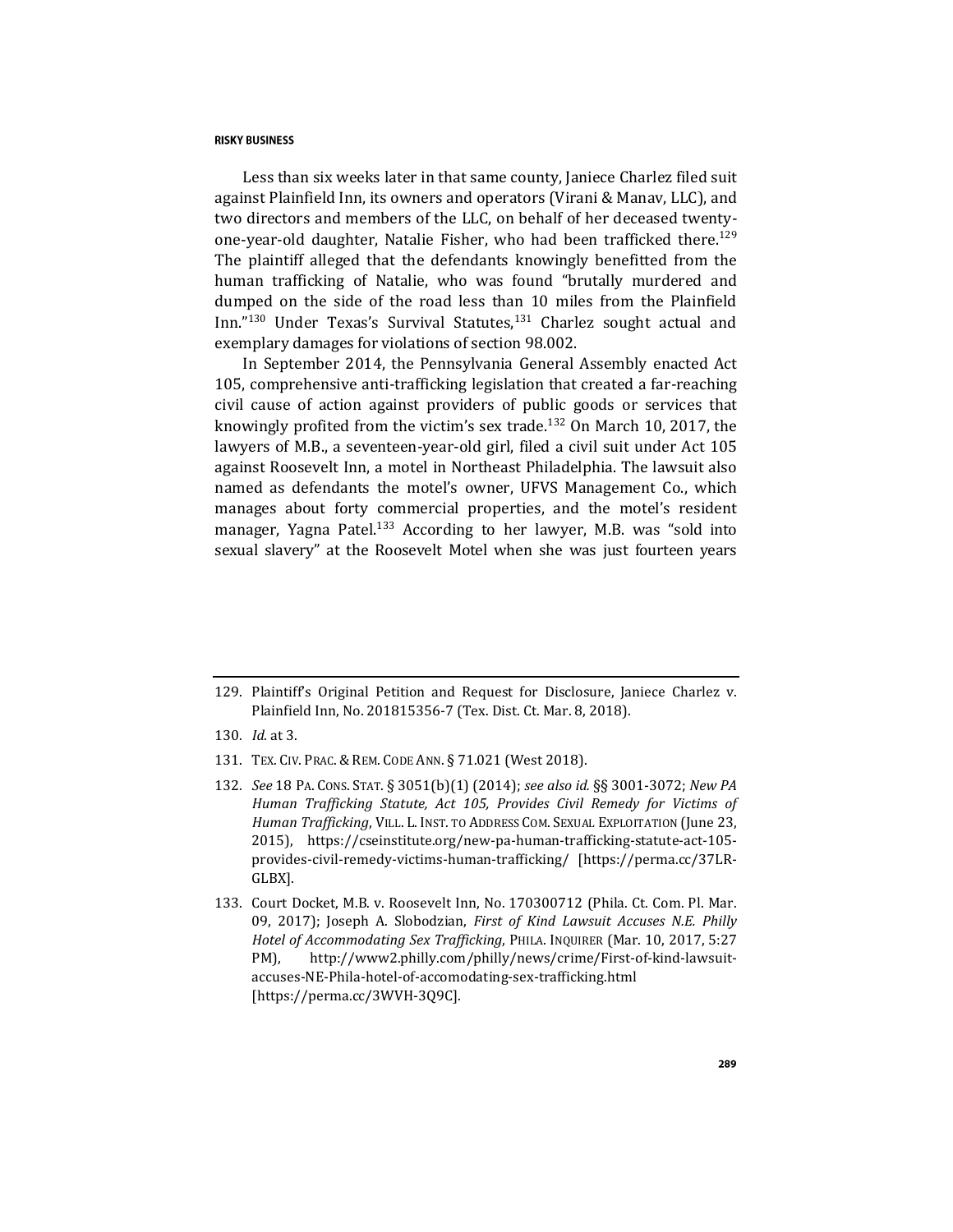<span id="page-25-0"></span>old.<sup>134</sup> During 2013 and 2014, M.B. spent weeks or months living at the motel, was barred from leaving, and was forced to commit sex acts with about 1,000 men "double, triple and quadruple her age." $135$  The complaint alleged negligence under Act 105, in addition to common-law negligence, negligent infliction of emotional distress, and intentional infliction of emotional distress.<sup>136</sup>

Patel, the motel owner, has publicly responded to the allegations, claiming, "We just rent the room and that's all we can do."<sup>137</sup> He added that "if we think a lot of people are having a party in the room, we kick them out."<sup>138</sup> But through the lawsuit, M.B. and her lawyer hope to challenge that common refrain—and eliminate it as a legal defense:

I think the message is pretty clear and that is, if you're going to run this type of business, make sure you have some idea of what's occurring in your hallways and, if you know of this type of illegal activity, particularly involving children, you better do something about it. $139$ 

Indeed, prosecutors were aware that the Roosevelt Inn had been a hotbed of prostitution and human trafficking; they even referred to the motel as Philadelphia's "epicenter of human trafficking."<sup>140</sup> Law enforcement had investigated and prosecuted numerous crimes on the motel's premises over the years, making it harder to credit Patel's defense that he was unaware of any minors being abused or used in prostitution at

- 134*. Nadeem Bezar Comments On Human Trafficking Case On Canada CBC Radio*, KLINE & SPECTER, PC (Mar. 24, 2017), https://www.klinespecter.com/ nadeem-bezar-comments-on-human-trafficking-case-on-canana-cbcradio.html [https://perma.cc/S38R-TJ2W] [hereinafter *Bezar Comments*].
- 135. Slobodzian, *supra* not[e 133.](#page-24-0)
- 136. Amended Complaint at ¶¶ 72-111, M.B. v. Roosevelt Inn, No. 170300712 (Phila. Ct. Com. Pl. Sept. 5, 2017); *see Report on Commercial Sexual Exploitation in Pennsylvania*, VILL. L. INST. TO ADDRESS COM. SEXUAL EXPLOITATION 16 (Spring 2018), https://cseinstitute.org/wp-content/uploads/ 2018/05/2018-report-final-B-2.pdf [https://perma.cc/2KW6-6285].
- 137. Slobodzian, *supra* not[e 133.](#page-24-0)
- 138*. Id*.
- 139*. Bezar Comments*, *supra* not[e 134.](#page-25-0)
- 140. Slobodzian, *supra* not[e 133.](#page-24-0)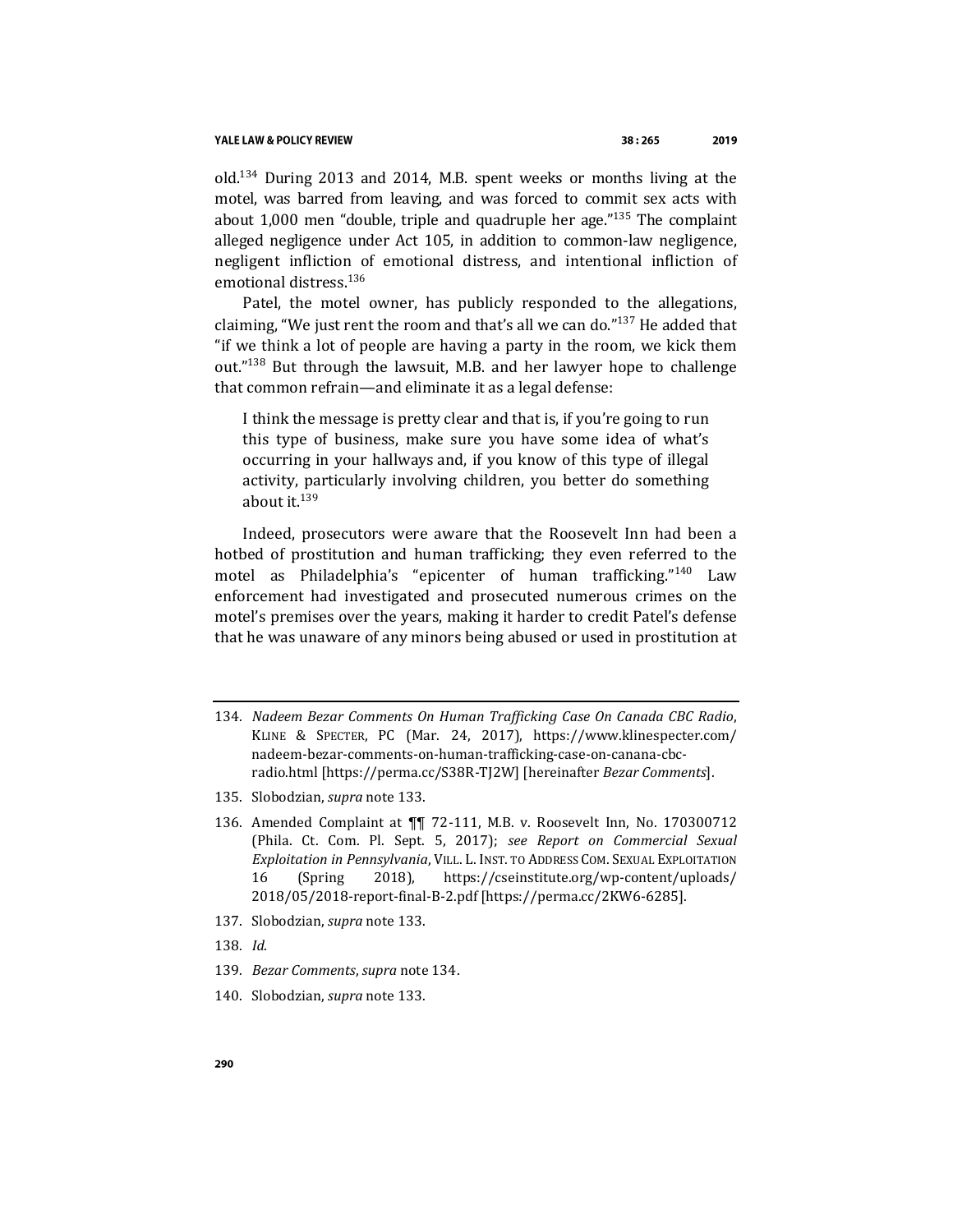the motel.<sup>141</sup> Given the systemic problems and criminal history on-site, police records will likely be a key aspect of the case, undermining or bolstering Patel's mens rea-related claims. And, indeed, the presiding judge ordered discovery from the Township Police Department.<sup>142</sup> The litigation is ongoing; the case is currently listed for a settlement conference, with a projected trial date of April 6, 2020.<sup>143</sup>

Although the tide may be turning towards harnessing civil remedies in both state and federal court, the question now is whether these lawsuits are sufficient to shift the incentives of the hotel industry, or if there is still a better solution.

## III. TOWARD PRIVATE REGULATION

Because defending against sex-trafficking claims is costly for hotels, it is unsurprising that these civil lawsuits spawn third-party insurance coverage disputes. Pursuing impact litigation against hotels—be it by a City Attorney's Office, a State Attorney General's Office, private plaintiffs, or the federal government—adds uncertainty. Not only do the lawsuits directly pressure the corporate entities, but they also burden their commercial insurers, who neither want to pay the expenses of protracted litigation nor be held liable for massive claims. Insurers therefore have sought declaratory judgments under 28 U.S.C. § 2201 that they have no duty to defend or indemnify their insured due to policy exclusions or public policy reasons $144$ — a course of action that is only becoming more common.<sup>145</sup> Ultimately, we should use the threat and unpredictability of

- 143*. See id.*
- 144. Complaint at 1, Nationwide Mut. Ins. Co. v. UFVS Mgmt. Co., No. 2:18-CV-03171-CDJ (E.D. Pa. July 25, 2018) (seeking a declaratory judgment under 28 U.S.C. § 2201 for coverage obligations arising out of the *M.B. v. Roosevelt Inn* litigation).
- 145*. See*, *e.g.*, Travelers Prop. Cas. Co. of Am. v. Vill. Voice Media Holdings, No. 17- CV-3994, 2017 WL 4932856 (D. Ariz. Oct. 30, 2017).

<sup>141</sup>*. Id*.

<sup>142.</sup> Judge Butchart directed the discovery sought in defendants' subpoena on November 6, 2018. The Police Department must hand over all records, "including but not limited to records involving prostitution, solicitation, human trafficking and/or any other criminal activity, from 2012 to the present" relating to another defendant, the incarcerated Abdul Lopez, who was joined by the defendants. Court Docket, *Roosevelt Inn*, *supra* not[e 133.](#page-24-0)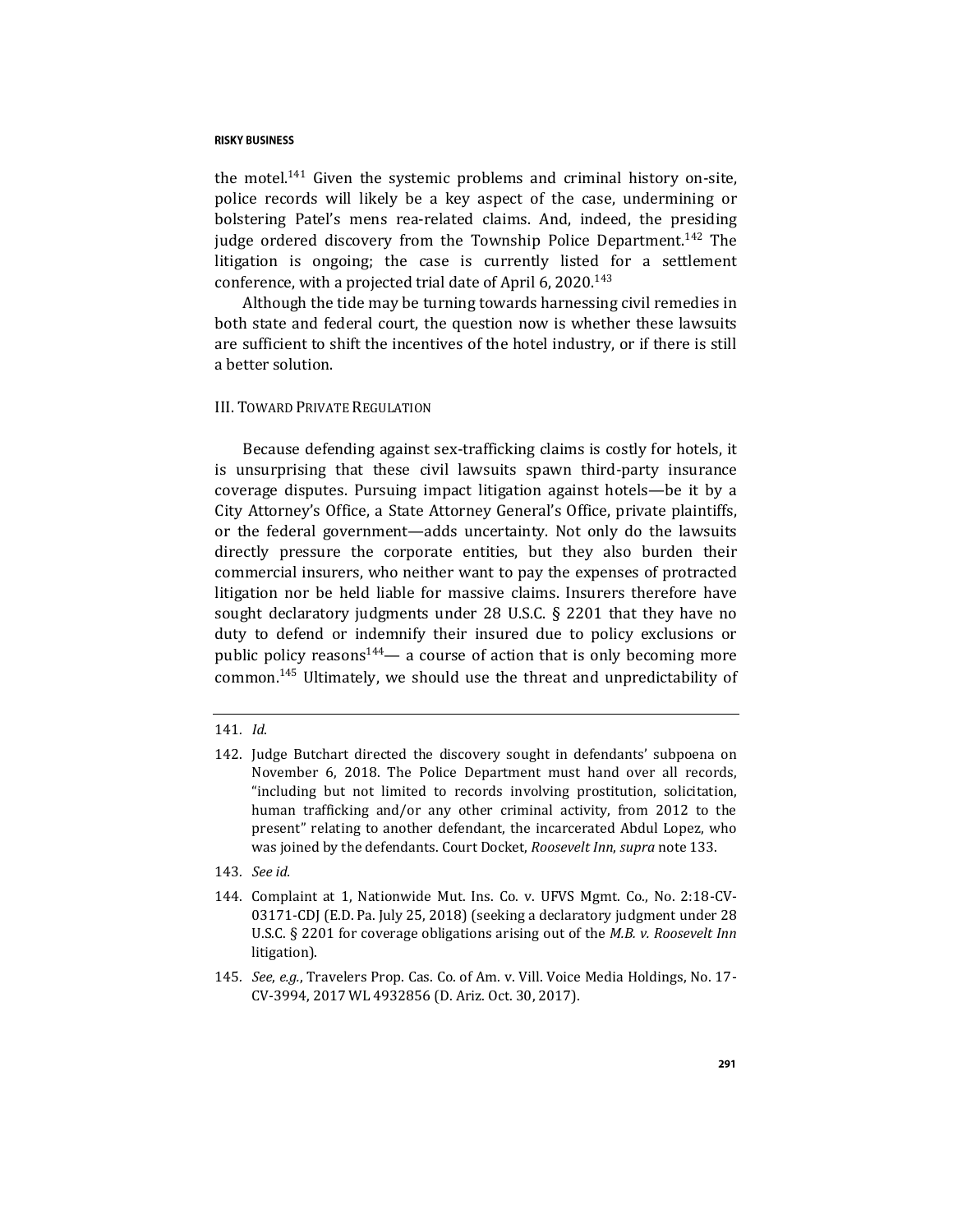sex-trafficking litigation to pressure insurers into making wholesale changes in their hotel policy coverage.<sup>146</sup>

## <span id="page-27-0"></span>*A. An Insurance Primer*

<span id="page-27-1"></span>At common law, liability insurance was thought to violate public policy.<sup>147</sup> Such coverage can perpetuate the problem of "moral hazard," the idea that insurance tends to "reduce the insured's incentives to prevent harm."<sup>148</sup> By transferring the risk to the insurer and diluting the actions of the insured, liability insurance might ultimately lead to underdeterrence of the social harm we sought to reduce in the first place. At the same time, however, once an insurer assumes the liability risk, it develops a financial incentive to minimize that risk through loss prevention, which would lower payouts under the policy and maximize profits.<sup>149</sup>

Hotels are typically insured under commercial general liability (CGL) policies, which protect them from various forms of liability and property risks.<sup>150</sup> Although the contracting parties agree to the specific terms, a standard CGL policy often provides coverage for "bodily injury" or "property damage" caused by an "occurrence" or "accident" as defined by the policy. Insurers generally have no duty to defend their insured where there is no "occurrence" within the policy's definition of that term.<sup>151</sup> Moreover, intentional acts usually do not constitute an "occurrence" or an "accident."<sup>152</sup> The recent coverage disputes arising out of trafficking cases

- 147*. Id.*, at 1553-54; Kenneth S. Abraham, *Environmental Liability and the Limits of Insurance*, 88 COLUM. L. REV. 942, 947 (1988).
- 148. Rappaport, *supra* not[e 146,](#page-27-0) at 1553-54.
- 149*. Id.* at 1543-44.
- 150*. Commercial General Liability (C.G.L. or CGL*), BOUVIER LAW DICTIONARY (2012).
- 151. 14 COUCH ON INSURANCE § 201:18 (3d ed. 2018) (Exclusion as to Intentional Acts); *id.* § 201:6 (Occurrence or Accident).
- 152*. Id.* § 201:6.

<sup>146.</sup> In many respects, I envision what Professor John Rappaport suggests in his article regarding police liability insurance, though more research needs to be done to tailor solutions to the hotel industry. *See* John Rappaport, *How Private Insurers Regulate Public Police*, 130 HARV. L. REV. 1539 (2017).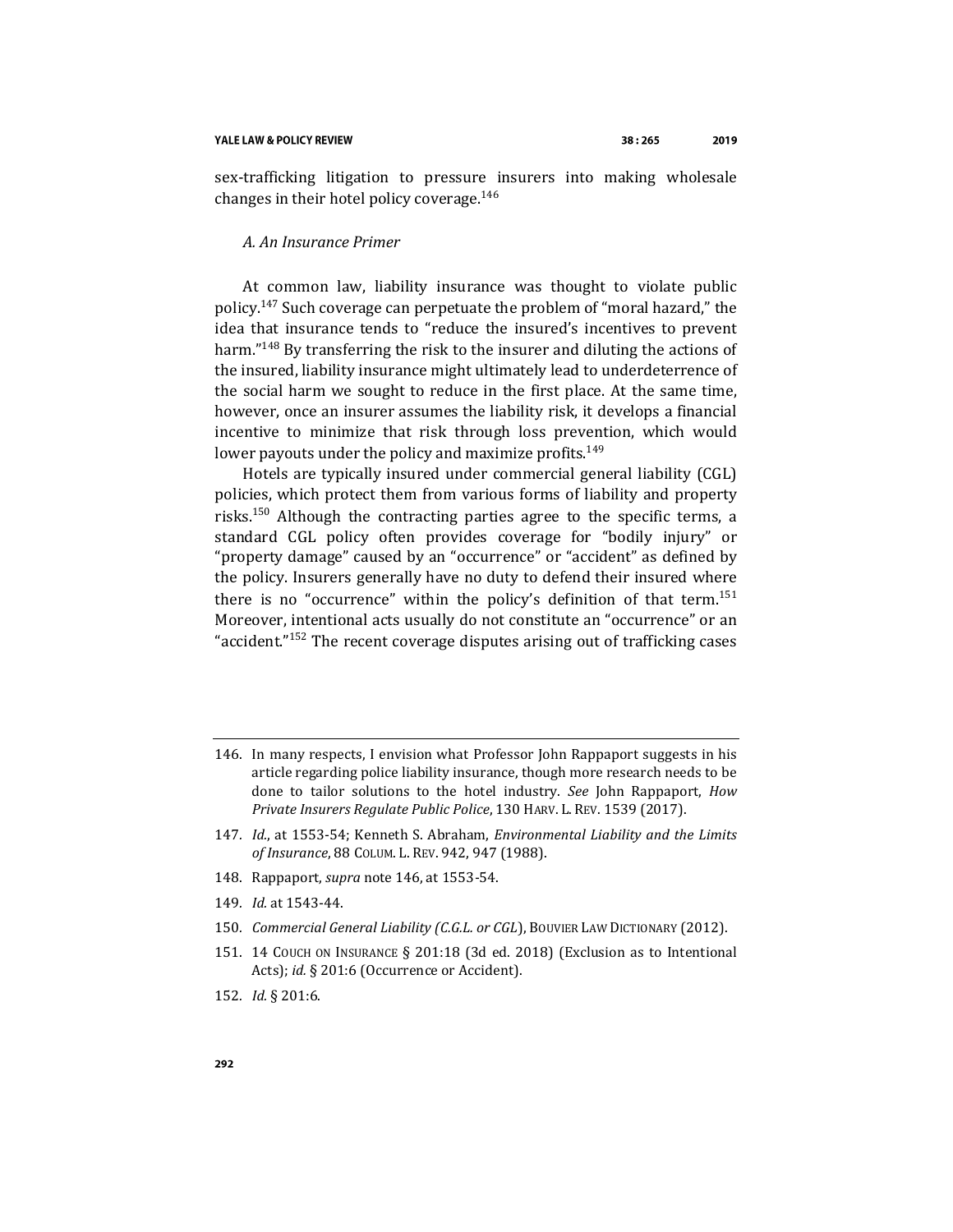have focused on the "bodily injury" provision of CGL policies, which often include an "assault or battery exclusion" as well.<sup>153</sup>

A "primary"<sup>154</sup> CGL policy will provide some form of defense coverage to the policyholder, be it a "direct obligation to defend potentially covered third-party claims brought against the insured" or "an obligation to pay for or reimburse the costs of such defense."<sup>155</sup> Significantly, these policies may "provide defense coverage in addition to the limits of liability available under the policy for indemnity purposes."<sup>156</sup> In these circumstances, insurers would "be required to continue to provide defense coverage even though the amounts expended in defense might exceed the policies' indemnity limits."<sup>157</sup> Thus, primary insurers may have a strong incentive to settle cases.

Often, businesses have layers of coverage, and a hotel will not rely solely on a single CGL policy to satisfy all of its insurance needs.<sup>158</sup> In addition to "primary" insurance, hotels might have umbrella or excess liability policies, which attach "only after exhaustion of a specified amount of primary coverage or self-insured retention."<sup>159</sup> Umbrella policies are valuable for the insured in that they "remove the insured's burden of deciding among potential risks that could remain uncovered by the terms of the policy."<sup>160</sup> For that same reason, they are costly for those insurers

- 153. 43 AM. JUR. 2D *Insurance* § 673 (2018) (Specific Exclusion of Coverage for assault and battery).
- 154. In contrast to policies subject to self-insured retentions, discussed *infra* note [214,](#page-37-0) "primary" insurance" refers to coverage "that attaches at the first dollar of the policyholder's loss or liability." Policies containing deductibles can be "primary" insurance so long as "the insurer's obligations to the policyholder arise at the first instance of loss or liability." INSURANCE COVERAGE DISPUTES (LJP) § 1.03.
- 155*. Id.*
- 156*. Id.*
- 157*. Id.*
- 158*. Id.* (noting that commercial policyholders "frequently have complex insurance coverage programs involving multiple insurers and coverages").
- 159. Excess insurance (sometimes referred to as "pure excess") and umbrella insurance policies (considered a form of excess insurance) both provide additional coverage over and above primary insurance, but they operate in different ways. Thomas S. Novak, *The Defense Obligation of Excess and Umbrella Liability Insurance Policies*, THE BRIEF, Fall 2006, at 12, 12.
- 160*. Id*. at 13.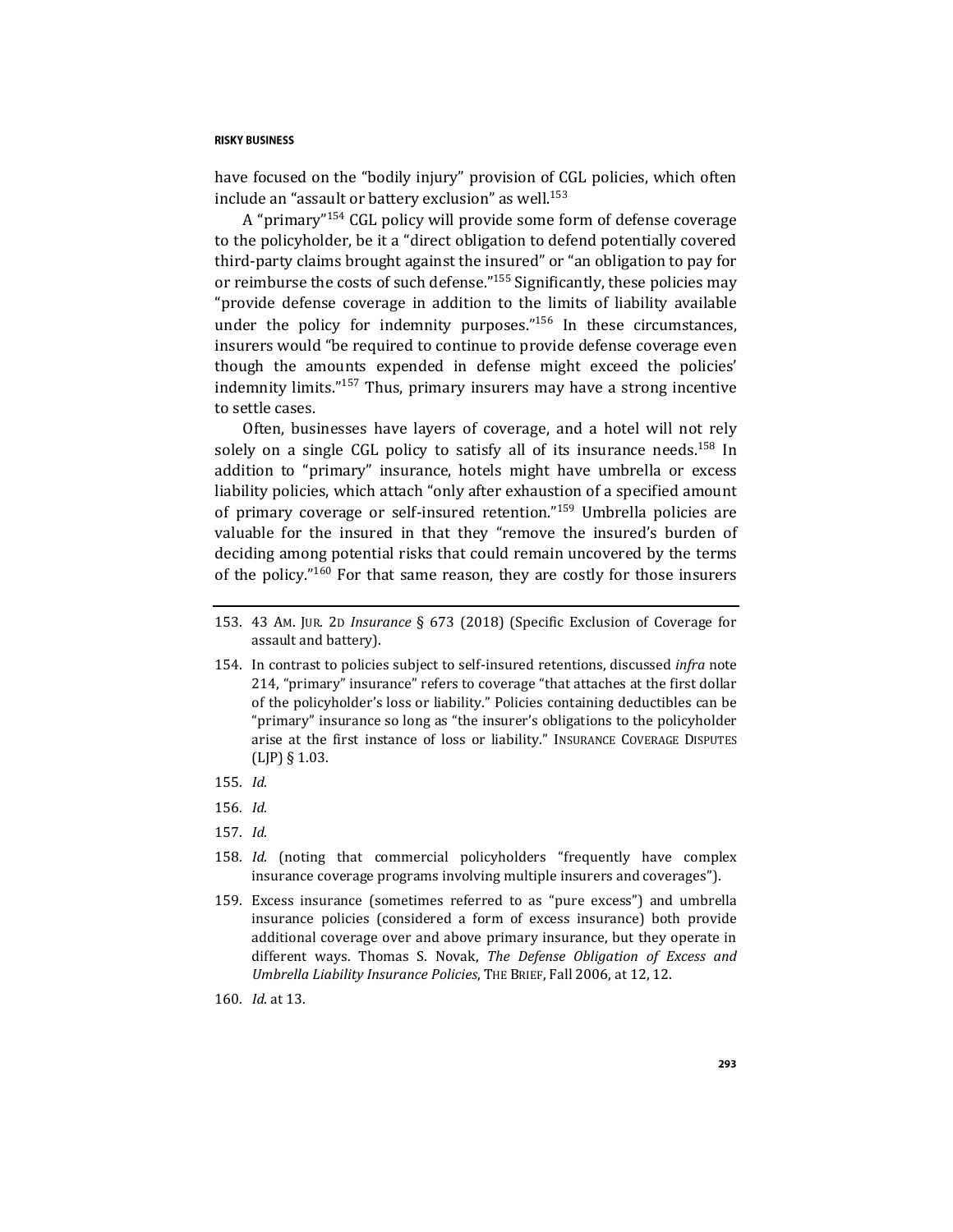#### YALE LAW & POLICY REVIEW

that are unaware of the scope of their potential obligations, including defense coverage for sex-trafficking litigation.

As with other contracts, insurance contracts that are inconsistent with public policy or have terms that promote, encourage, or effectuate a violation of the law are considered illegal and void.<sup>161</sup> A state's public policy is reflected in its constitution, statutes, and judicial decisions.<sup>162</sup> Because all states have human trafficking laws,  $163$  in every state, policies that are seen as "encouraging" trafficking violations will be unenforceable. In practice, however, the analysis can become quite complicated, turning on the specific policy exclusions, plan language, and underlying claims at issue.

#### *B. Act 105 Collateral Litigation*

*E.B. v. Motel 6 Operating L.P.*, an Act 105-related case out of Pennsylvania, provides a detailed study of insurance-driven collateral litigation.<sup>164</sup> Similar to M.B.'s lawsuit against Roosevelt Inn, this plaintiff, a victim of sex trafficking in 2014, sued Motel 6, Neshaminy Inn, and the management services companies, including Motel Management Services (MMS), which owned, operated, and maintained the Neshaminy Inn.<sup>165</sup> E.B. alleged negligent violation of Act 105, negligence, and intentional infliction of emotional distress.<sup>166</sup> Specifically, the complaint alleged that MMS "knew or should have known that E.B. was a victim of human trafficking and that MMS individually or through its employees, agents or servants failed to report the activities to authorities and/or to intervene, disrupt or

- 162. 43 AM. JUR. 2D *Insurance* § 276 (2018) (Basis of public policy).
- 163*. See supra* not[e 115.](#page-22-0)
- 164. E.B. v. Motel 6 Operating L.P., No. 170500487 (Phila. Ct. Com. Pl. May 2, 2017); *see supra* not[e 132.](#page-24-1)
- 165. Complaint at ¶¶ 4-5, 15, *E.B. v. Motel 6*, No. 170500487.
- 166*. Id.* at ¶¶ 9-16. *See id.* at ¶¶ 52-58. E.B. also sought \$50,000 in compensatory and punitive damages. *Id.* at ¶ 69.

<sup>161.</sup> 7 STEVEN PLITT ET AL., COUCH ON INSURANCE § 101:11 (3d ed. 2018) (Public policy considerations). Therefore, provisions and policies that exclude from coverage "violations of law" or "criminal acts" have been deemed valid. *Id.* § 103:40 (Generally Criminal Acts; Violations of Law).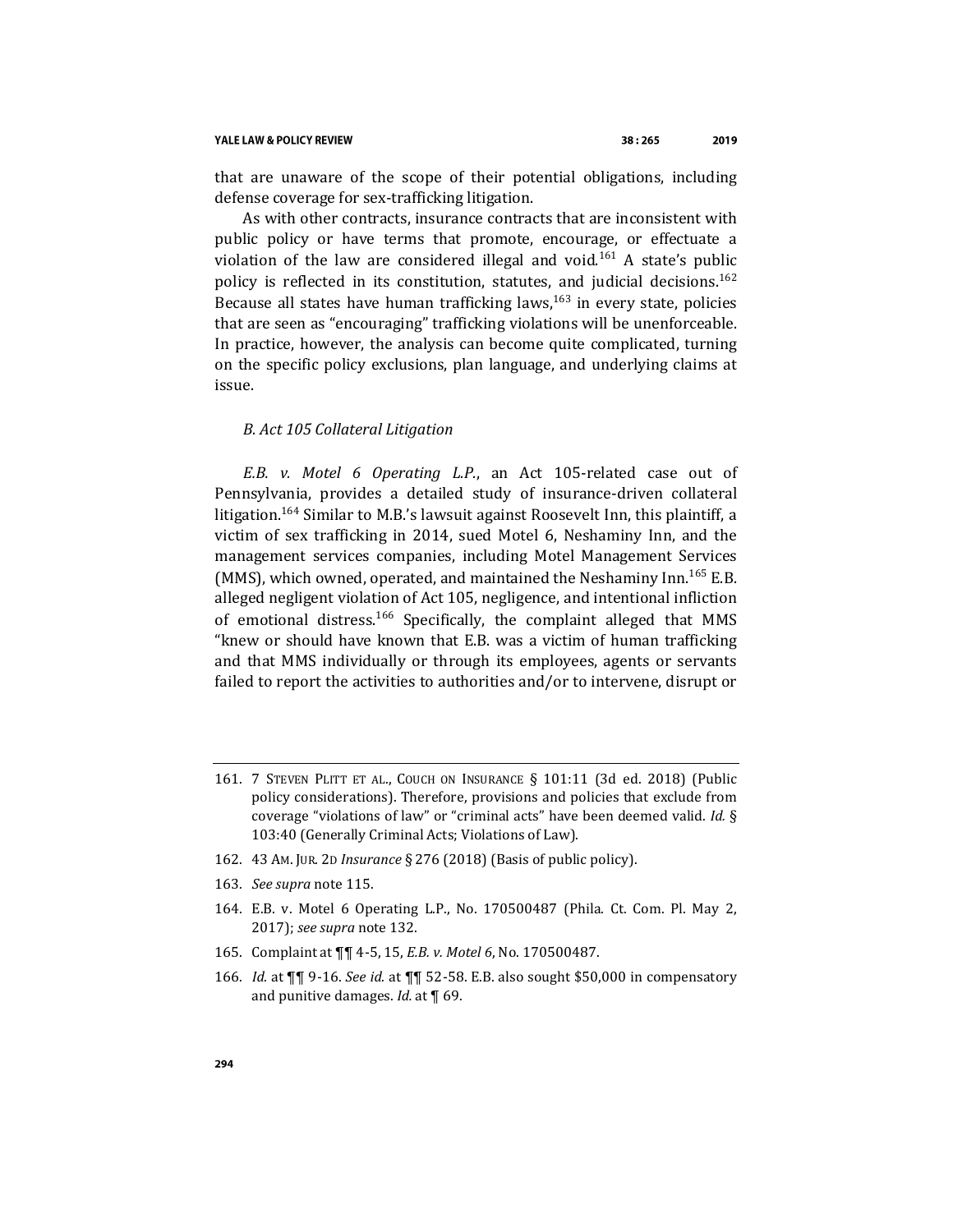otherwise stop the human trafficking of E.B."<sup>167</sup> MMS sought over \$75,000 in coverage for this underlying action, but its insurance providers fought back.

MMS was insured by First Financial Insurance Company (FFIC) through September 1, 2014, and by Nautilus Insurance Company thereafter. After FFIC brought suit for a declaratory action against  $MMS<sub>1</sub><sup>168</sup>$ the parties settled, stipulating that the "occurrences" for which the plaintiff sought damages against MMS took place after the expiration of the FFIC policy.<sup>169</sup>

Like FFIC, Nautilus also filed suit under 28 U.S.C. § 2201 requesting a declaration of its coverage obligations. It argued that the claim in E.B.'s underlying action against MMS was for assault and therefore excluded from coverage by its own policy's assault and battery exception. Furthermore, Nautilus argued that, as a matter of public policy, there can be no duty to defend or indemnify an insured for allegations of human trafficking. Ultimately, Nautilus prevailed on both grounds.

Beginning on September 1, 2014, MMS was covered by a standard CGL policy, under which Nautilus would "pay those sums that the insured becomes legally obligated to pay as damages because of 'bodily injury' or 'property damage' to which this insurance applies."<sup>170</sup> Nautilus, however, would "have no duty to defend the insured against any 'suit' seeking damages for 'bodily injury' or 'property damage' to which this insurance does not apply."<sup>171</sup> The central question, therefore, turned on how the policy delimited "bodily injury." The policy applied to "bodily injury" only if it was caused by an "occurrence," defined as "an accident, including continuous or repeated exposure to substantially the same general harmful conditions."<sup>172</sup> Bodily injury that was "[a]ctual or alleged assault

<sup>167.</sup> Complaint at 3, Nautilus Ins. Co. v. Motel Mgmt. Servs., Inc., No. 2:17-CV-04491-TJS (E.D. Pa. Oct. 10, 2017).

<sup>168.</sup> Complaint at 2, First Fin. Ins. Co. v. Motel Mgmt. Servs. Inc., No. 2:17-CV-04369-TJS (E.D. Pa. Oct. 2, 2017).

<sup>169.</sup> Order of Dismissal, *First Fin. Ins. Co*., No. 2:17-CV-04369-TJS (E.D. Pa. Nov. 2, 2017); Settlement Stipulation at 1, *id.*

<sup>170.</sup> Nautilus Ins. Co. v. Motel Mgmt. Servs., Inc., 320 F. Supp. 3d 636, 640 (E.D. Pa. 2018).

<sup>171</sup>*. Id.*

<sup>172</sup>*. Id.*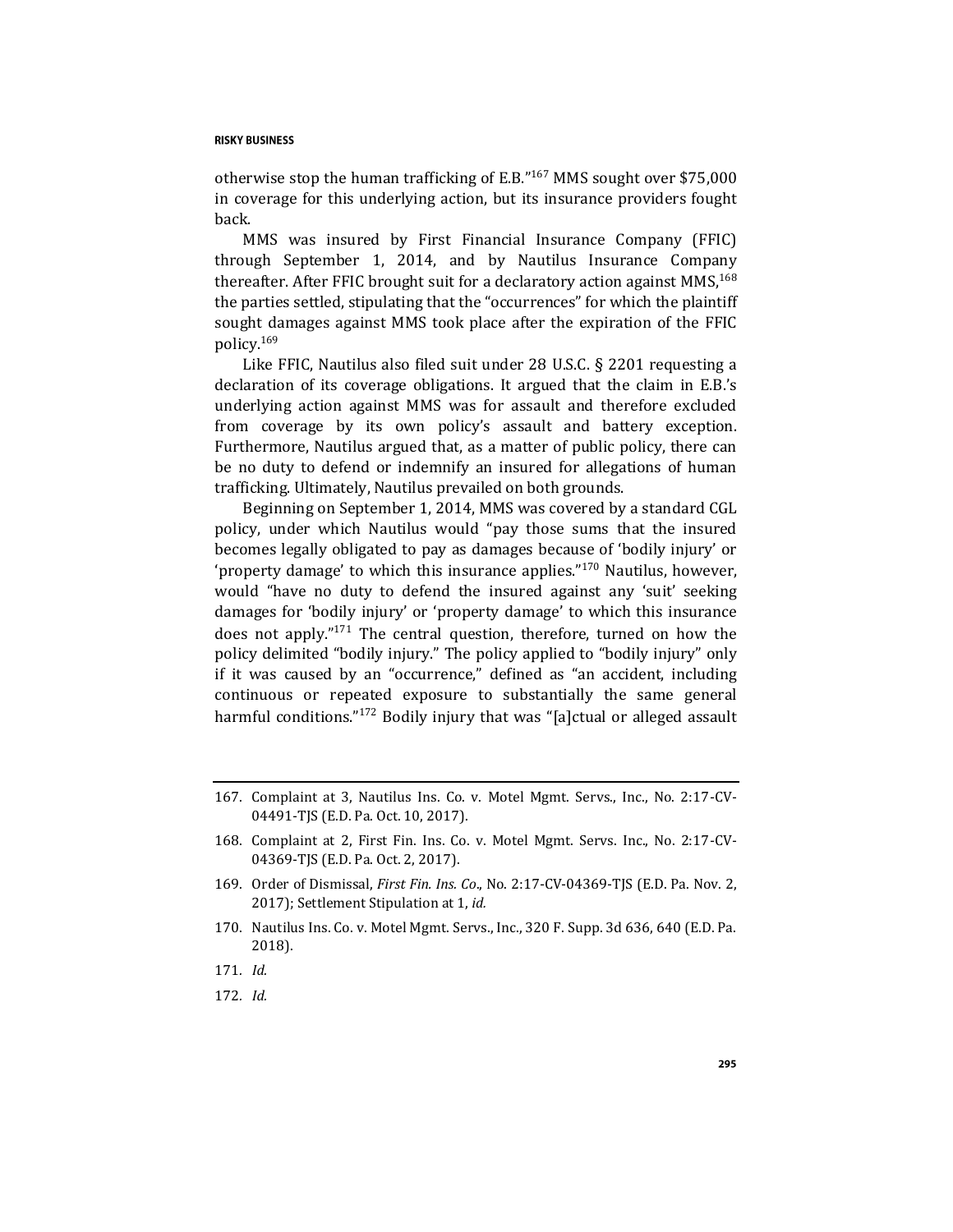or battery," "[r]egardless of culpability or intent of any person" was excluded from coverage under the "All Assault of Battery Exclusion."<sup>173</sup>

In assessing Nautilus's motion for judgment on the pleadings, the district court reviewed the claims made by E.B. and compared their statutory definitions with the policy's language. As defined by the policy terms, "assault and battery" included "negligent conduct on the part of the insured or its employees that directly harms another person, whether through negligent failure to prevent an assault, negligence related to an actual or threatened assault, or negligence resulting in battery."<sup>174</sup> Therefore, even "assuming MMS breached its duty to E.B. in negligently failing to report the sex trafficking occurring on its premises," the claims arising from such conduct were excluded from coverage by the "All Assault or Battery Exclusion."<sup>175</sup> Moreover, because financially benefiting from human sex trafficking is criminalized under the Pennsylvania Human Trafficking Law, public policy precluded coverage as well.<sup>176</sup>

## *C. Jane Does #1-4 Case Study*

Although Nautilus won its arguments, the outcome of each case is idiosyncratic, and highly dependent on the particular policy and jurisdiction. A Federal District Court in Maryland, for instance, recently ruled against an insurance provider, Millers Capital Insurance Company, at the summary judgment stage. $177$  There were four underlying cases at issue. On February 21 and 22, 2017, Jane Does #1-4 filed individual lawsuits in the Circuit Court of Wicomico County, Maryland related to a November 2014 human-trafficking bust.<sup>178</sup> All victims filed suit against Choice Hotels

<span id="page-31-0"></span><sup>173</sup>*. Id.*

<sup>174</sup>*. Id.* at 643.

<sup>175</sup>*. Id.*

<sup>176</sup>*. Id.*

<sup>177</sup>*. See* Millers Capital Ins. Co. v. Vasant, No. 18-CV-00553-RDB, 2018 WL 5295899 (D. Md. Oct. 25, 2018).

<sup>178.</sup> The associated docket numbers are C-22-CV-17-000071; C-22-CV-17- 000072; C-22-CV-17-000073; and C-22-CV-17-000074. Though I could not find the complaints, news outlets reported that the victims accused America's Best Value Inn in Salisbury, Maryland "of knowing that the they had been held there against their will and were forced to perform sex acts with men who had been seen  $-$  by hotel staff and by customers writing reviews of the establishment on travel websites, reporting obvious signs of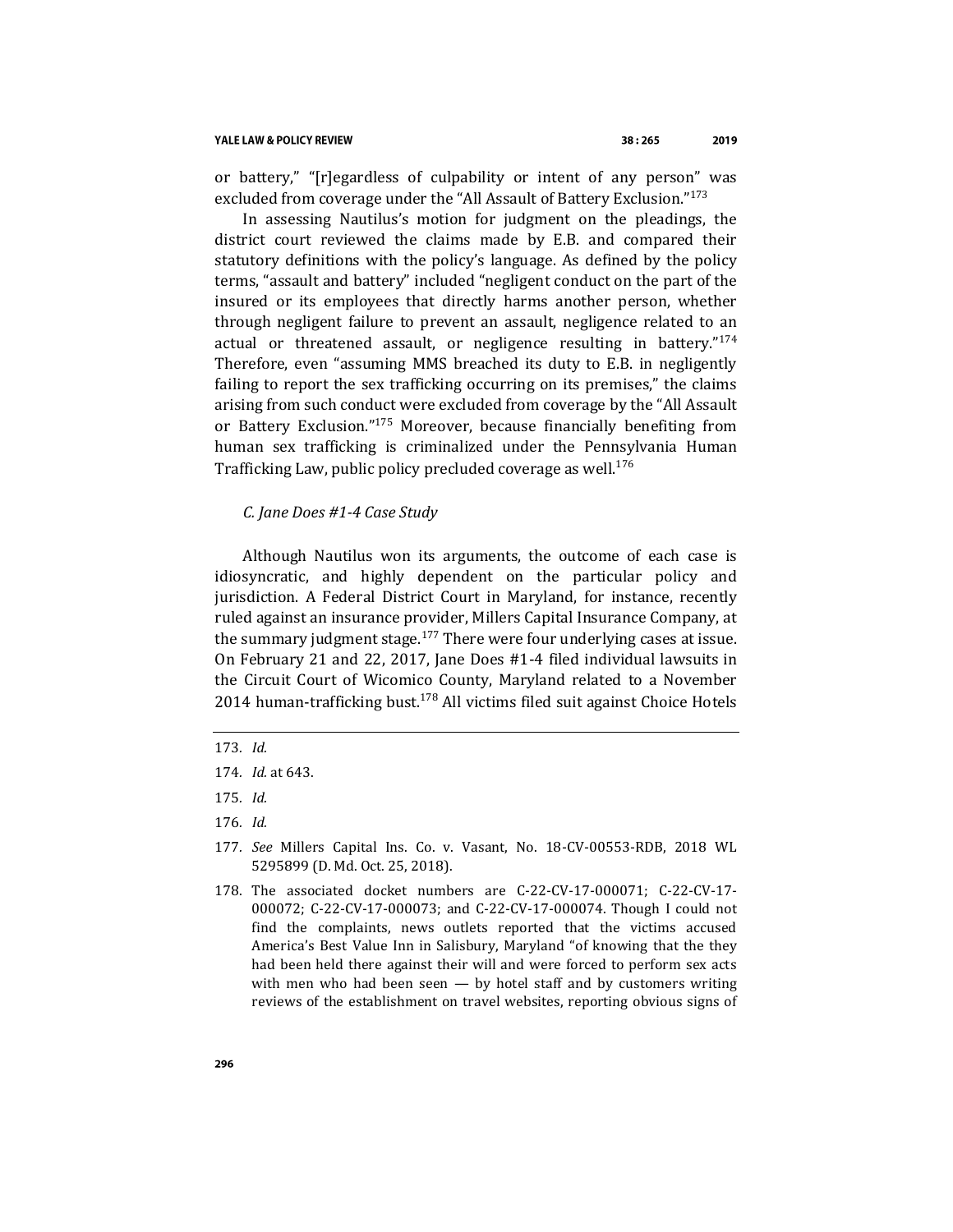and Vasu, Inc., among others,  $179$  for injuries sustained after suffering various forms of abuse by a human-trafficking and prostitution ring.<sup>180</sup>

The majority of the alleged abuse took place at America's Best Value Inn, but for a short period of time, the perpetrators used Econo Lodge, owned by Vasu, Inc. and franchised by Choice Hotel, to conduct their operations. <sup>181</sup> The Jane Doe plaintiffs alleged that "they were moved to an Econo Lodge franchised by Choice Hotel and held against their will until they were moved again."<sup>182</sup> While held captive, they were "forced to pose for provocative pictures that were posted on a website soliciting prostitution, they were forced to perform sexual intercourse as prostitutes, and they were forced to perform sexual acts on the perpetrators, often drugged."<sup>183</sup> The plaintiffs' claims against Vasu, Inc. and Choice Hotels in particular included "negligence (premises liability), negligent training/supervision, and *respondeat superior* on the ground that the Econo Lodge failed to properly monitor and secure the hotel premises, ignored signs of criminal activity, and failed to investigate complaints regarding criminal activity."<sup>184</sup>

Millers Capital Insurance Company became involved in the litigation because it was the insurance provider of defendants Vasu, Inc. and Choice Hotels.<sup>185</sup> Millers Capital filed suit seeking a declaration it had no duty to defend or indemnify the defendants as a result of the underlying Jane Doe

- 179. The suits also name as defendants Subh Properties LLC, the hotel's local owner, and Vantage Hospitality Group, the parent company of the America's Best Value Inn Brand. *See* Cox, *supra* note [178.](#page-31-0)
- 180. Complaint at 5, Millers Capital Ins. Co. v. Vasant, No. 18-CV-00553-MJG (D. Md. Feb. 23, 2018).
- 181*. Millers Capital Ins. Co.*, 2018 WL 5295899, at \*2, \*4.
- 182*. Id.* at \*2.
- 183*. Id.*
- 184. Complaint at 5, *Millers Capital Ins. Co.*, No. 18-CV-00553-MJG.
- 185. Because defendant Choice Hotel is a franchisor of the named insureds, it is named as an "additional insured" under the Policy. *Millers Capital Ins. Co.*, 2018 WL 5295899, at \*1.

trafficking — in and around the hotel." Esola, *supra* not[e 118.](#page-22-1) *See also* Jeremy Cox, *Human-trafficking Victims Sue Salisbury Hotel*, DELMARVA NOW (Feb. 27, 2017 2:34 PM), https://www.delmarvanow.com/story/news/local/ maryland/2017/02/24/human-trafficking-victims-sue-hotel/98347930/ [https://perma.cc/FB3G-JRTQ ] (documenting the underlying conduct).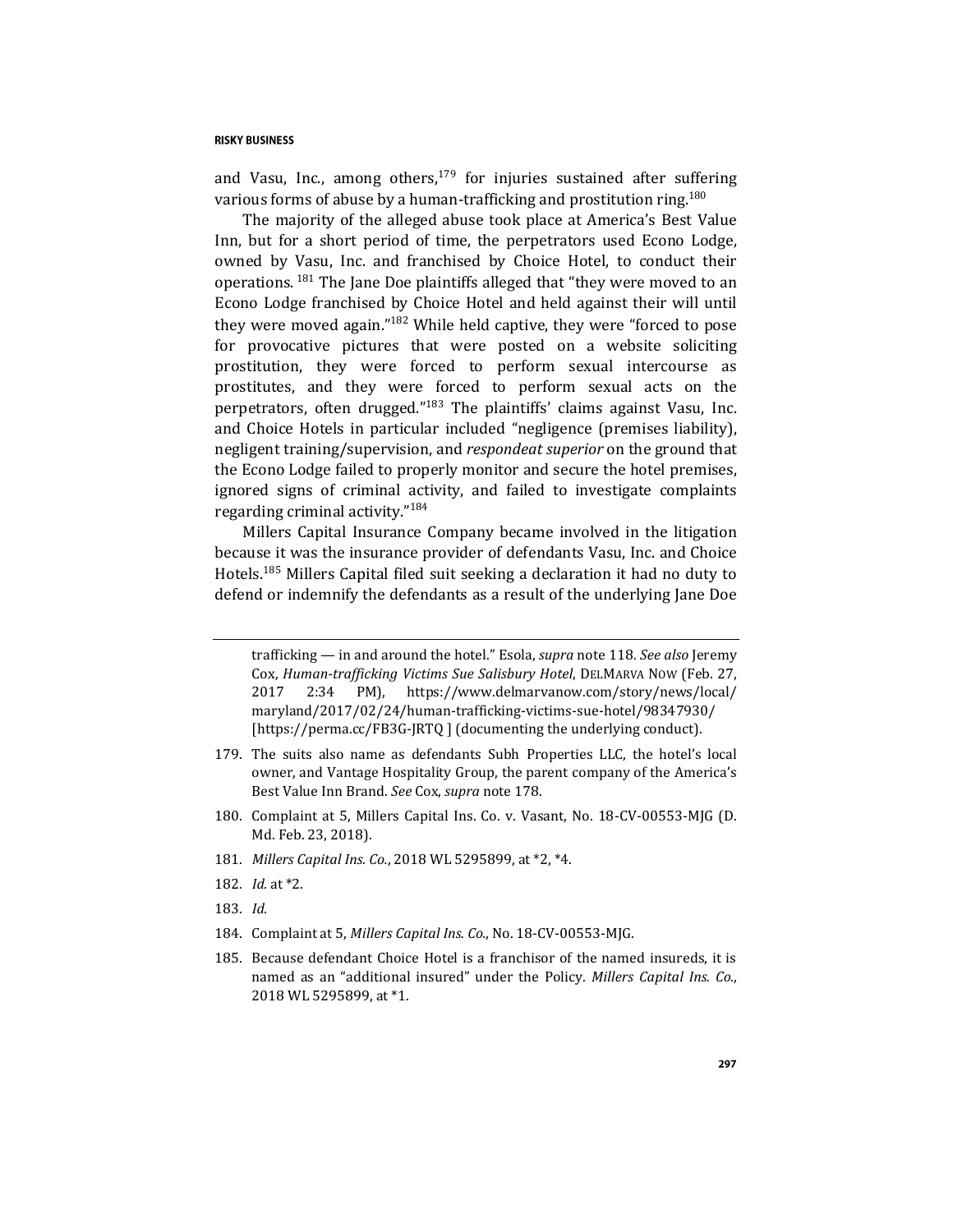actions.<sup>186</sup> The defendants had taken out a CGL policy, under which Millers Capital had a "duty to defend the insured against any suit seeking bodily injury and property damages liability as well as personal and advertising injury liability, within stated limits and exclusions."<sup>187</sup> One of the stated limits was the "Abuse or Molestation Exclusion."<sup>188</sup> Millers Capital denied its duty to defend its insureds in the underlying cases "based solely on the Abuse or Molestation Endorsement in its insurance policy."<sup>189</sup> As explained by the court, this endorsement modified the CGL coverage by adding an exclusion to the standard "bodily injury and property damage" and "personal advertising injury" coverage provisions: The policy did not cover those injuries or damages "arising out of the actual or threatened abuse or molestation by anyone of any person while in the care, custody or control of any insured."<sup>190</sup>

After reviewing the policy in light of Maryland precedent and evaluating the specific circumstances of the case, the court denied Millers Capital's motion because the endorsement, its sole ground for excluding coverage, did not apply. It was "evident that none of the Defendant Insureds or their employees had the abuse victims under their care, custody, or control."<sup>191</sup> Rather, the testimony showed that the "wrongdoers actively prevented Econo Lodge from knowing about the victims, deliberately keeping them hidden."<sup>192</sup> Because there was no evidence "that the hotel was ever aware of the victims being on its premises," the hotel could not have had the Jane Doe victims "under its 'care, custody or control.'"<sup>193</sup> The court therefore ruled that Millers Capital had the duty to defend "all insured Defendants" in the four underlying lawsuits and to reimburse Choice Hotels for the defense costs already incurred, as well as

- 188. Complaint at 5, *Millers Capital Ins. Co.*, No. 18-CV-00553-MJG.
- 189*. Millers Capital Ins. Co.*, 2018 WL 5295899, at \*1.
- 190*. Id.* at **\***1**-**2.
- 191*. Id.* at \*1.
- 192*. Id*. at \*7.
- 193*. Id*.

<sup>186.</sup> Complaint at 2, *Millers Capital Ins. Co.*, No. 18-CV-00553-MJG.

<sup>187</sup>*. Millers Capital Ins. Co.*, 2018 WL 5295899, at \*1 (internal quotation marks omitted).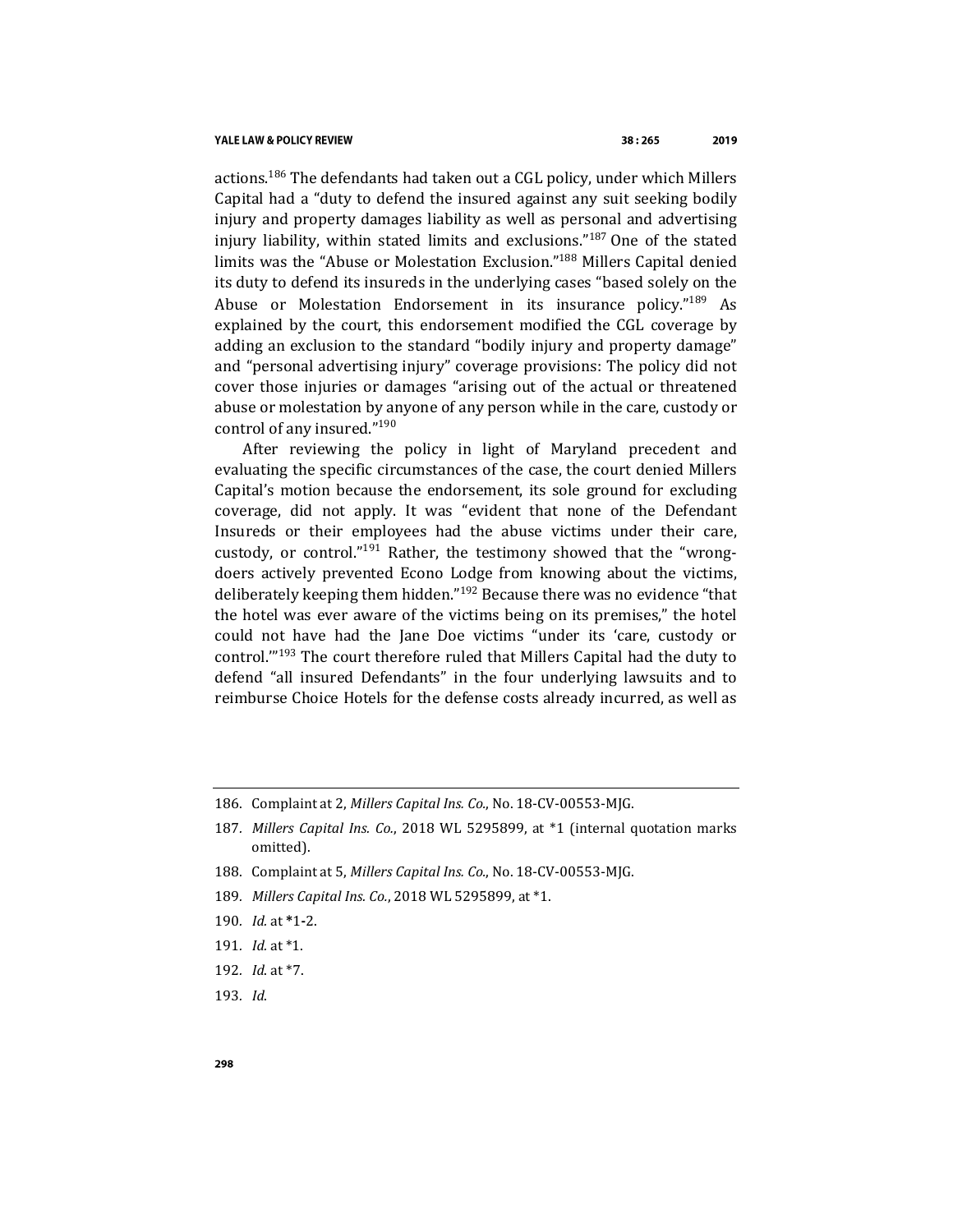<span id="page-34-0"></span>the attorney's fees and costs spent pursuing and defending the collateral action.<sup>194</sup>

## *D. 18 U.S.C. § 1595 Collateral Litigation*

Insurance companies are clearly starting to take a stand against those that facilitate human trafficking—perhaps out of social responsibility, or perhaps to avoid a massive expense.<sup>195</sup>

Within ninety days of M.A.'s § 1595 complaint filing in federal court, the relevant insurers of the defendant hotels— Nationwide Insurance Company and American Family Mutual Insurance Company—had moved to intervene as plaintiffs.<sup>196</sup> At stake was \$11,000,000 in coverage from CGL and commercial umbrella policies, $197$  and each insurer sought a declaratory judgment on the "purported duty to defend and indemnify" the defendants under them.<sup>198</sup> Nationwide further requested participation in "the development of the factual record."<sup>199</sup> It argued that its "substantial" legal interest" (i.e., potential responsibility for indemnifying the

- 194*. Id.* When the court issued this opinion on October 25, 2018, the four underlying cases, which were consolidated on March 8, 2018, had already settled. According to the Wicomico Circuit Court docket sheet, the claims against Choice Hotels were dismissed on August 13, 2018, and the cases were officially closed on August 24, 2018.
- 195. The litigation in *Millers Capital Insurance Co.*, *see supra* text accompanying note [194,](#page-34-0) was expensive. Choice Hotels requested \$204,428.27 in costs and attorneys' fees. Accounting of Attorneys' Fees and Costs at 1, *Millers Capital Ins. Co.*, No. 18-CV-00553-RDB (D. Md. Nov. 6, 2018). Defendants Vasant, Patel, and Vasu, Inc. requested attorneys' fees of \$38,970. Motion for Attorneys' Fees at 2, *Millers Capital Ins. Co.*, No. 18-CV-00553-RDB (D. Md. Nov. 8, 2018).
- 196. They moved either as of right under Federal Rule of Civil Procedure 24(a) or, in the alternative, permissively under Federal Rule of Civil Procedure 24(b). American Family Insurance Company's Motion for Leave to Intervene at 1, M.A. v. Wyndham Hotels & Resorts, No. 2:19-CV-00849-ALM-EPD (S.D. Ohio June 5, 2019) [hereinafter American Family Motion]; Nationwide Motion to Intervene at 1, M.A. v. Wyndham Hotels & Resorts, No. 2:19-CV-00849-ALM-EPD (S.D. Ohio June 6, 2019) [hereinafter Nationwide Motion].
- 197. Nationwide Motion at 6.
- 198*. Id.* at 5; *see* American Family Motion at 2.
- 199. Nationwide Motion at 8.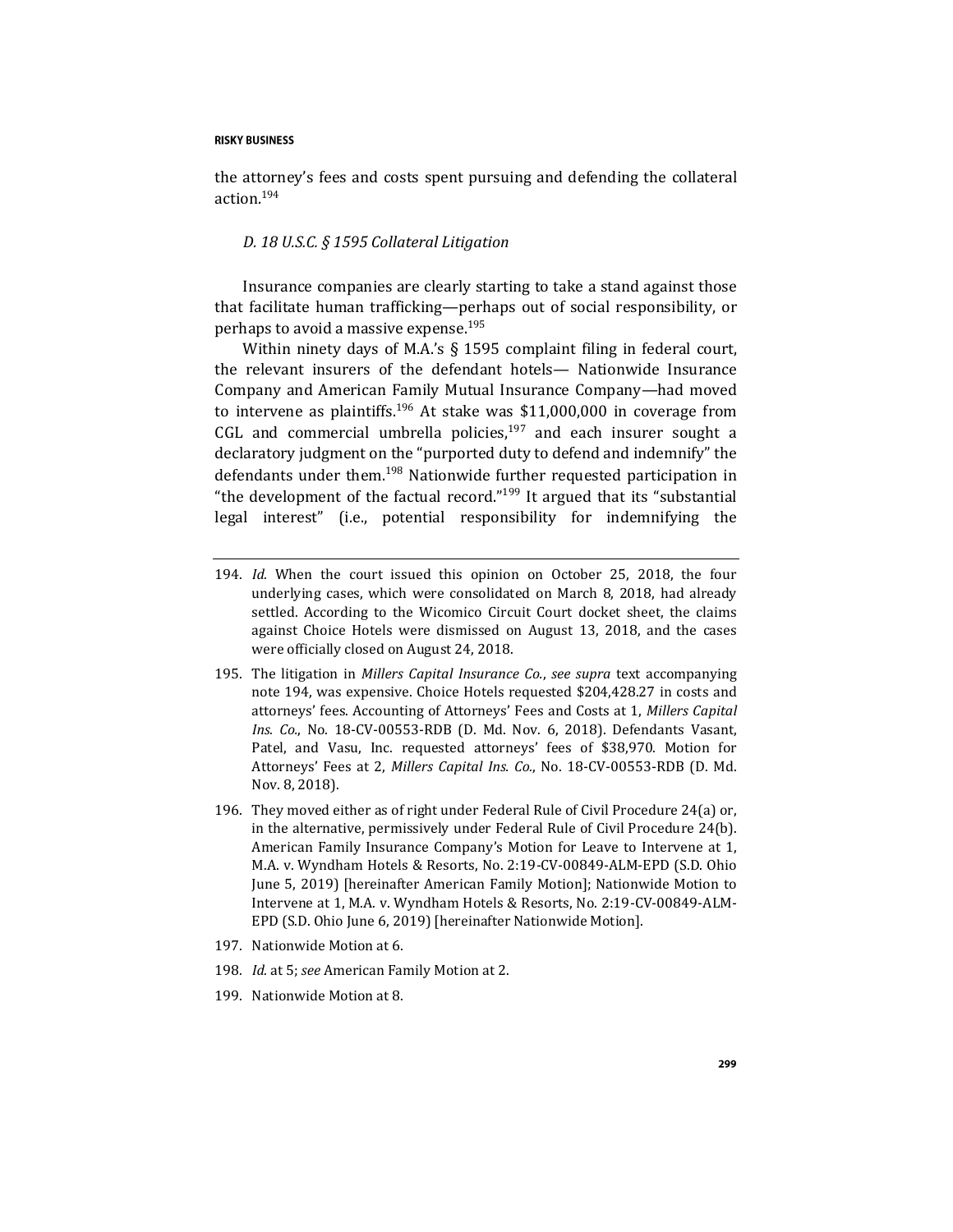defendants)<sup>200</sup> would be impaired absent intervention. Not only would the insurers face "collateral estoppel on issues of fact decided in this case in the event of a supplemental proceeding to collect a judgment against the insured(s) under the Policy," but they would also face additional "expense interests."<sup>201</sup> For instance, depositions and written discovery might be duplicative if all claims and interests were not consolidated in the same suit.<sup>202</sup>

The question of coverage responsibility under the Nationwide and American Family Insurance policies is still uncertain—and will be until a declaratory judgment is issued, despite the built-in policy exclusions. According to Nationwide, because certain claims made by M.A.—including that the defendants acted intentionally or with "willful blindness" and "knowingly benefited" from the trafficking activities—require further factual development, $203$  both the victim-plaintiff and the defendant-hotels are aligned in their motivation "to characterize any such potential damage in a light that will maximize the potential for coverage."<sup>204</sup> Only the insurance companies have an "interest in properly characterizing any noncovered or excluded conduct or damage as such."<sup>205</sup>

\* \* \* \*

Insurers have a great incentive to rewrite their policies in accordance with the most recent state laws to avoid gray areas and, ultimately, a duty to defend or indemnify these underlying actions. Although insurance companies are notoriously reactive, several aspects of the sex-trafficking litigation should spur them to action. First, insurance companies like

203. Nationwide Motion at 12.

204*. Id*.

205*. Id*.

<sup>200</sup>*. Id.* at 9; *see also id.* at 10 ("If the Plaintiff is successful in her claims against Columbus, Nationwide could be liable under the Policy. If IHC is found liable to the Plaintiff, it too may claim indemnity under the Policy.").

<sup>201</sup>*. Id.* at 11. American Family Insurance likewise argued that "under Ohio law, collateral estoppel may apply to an insurer who denies defense and/or indemnity to a potential insured and who chooses not to intervene." American Family Motion at 4 (citing *Mesa Underwriters Specialty Ins. Co. v. Secret's Gentleman's Club*, 751 F. App'x 715, 729-30 (6th Cir. 2018)).

<sup>202.</sup> Nationwide Motion at 11; American Family Motion at 7 (noting the relevant considerations of "judicial economy and lack of overlapping discovery for the original parties" with respect to permissive intervention).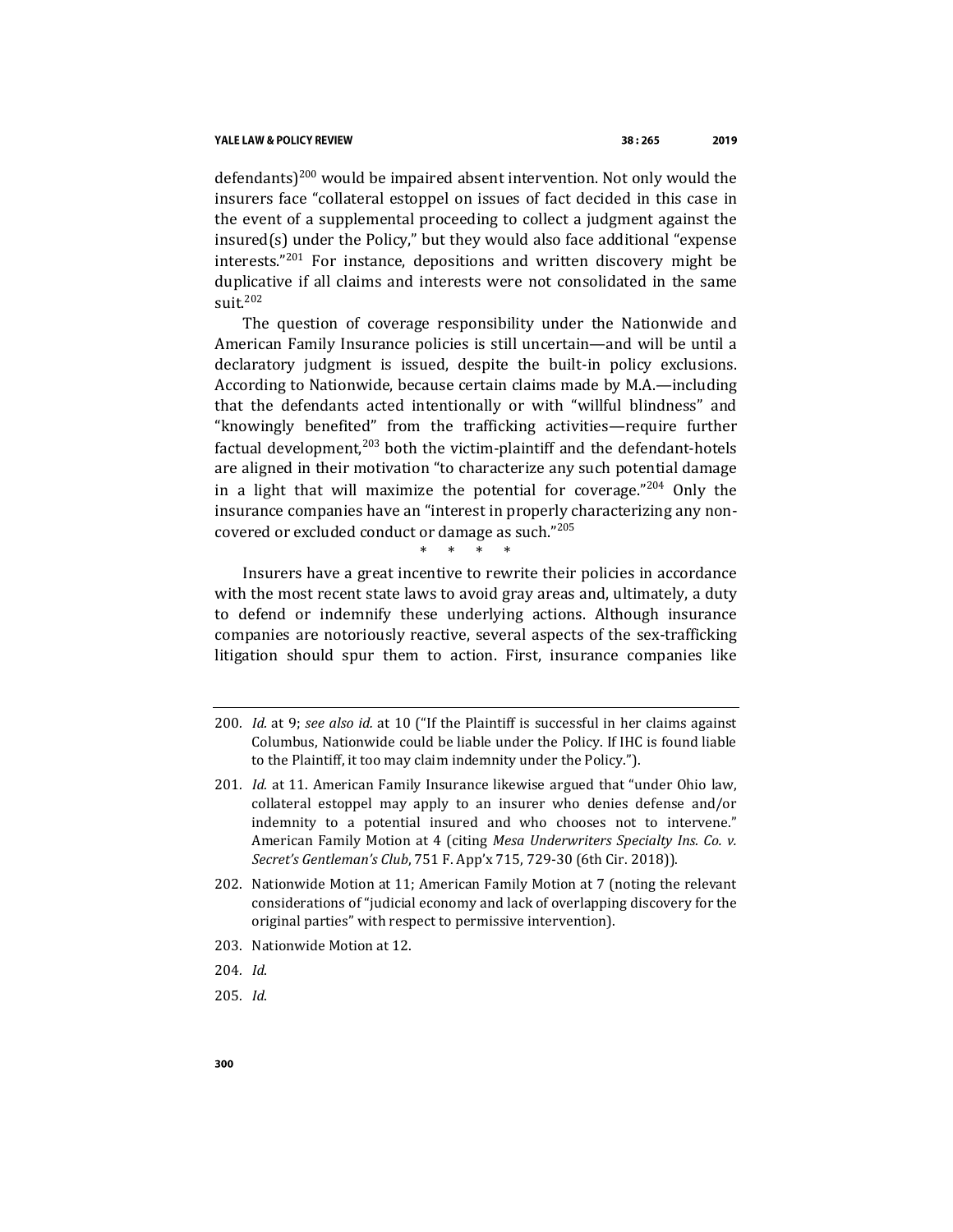predictability.<sup>206</sup> Thus far, the litigation is new and unsettled. Faced with "excessive uncertainties," the insurance industry cannot properly diversify the risks and price their hotel policies among their portfolio.<sup>207</sup> Because of the unpredictable outcomes, insurance companies (and the hotels themselves) will prefer settling these cases to paying more money in protracted litigation.<sup>208</sup>

Second, "insurers want the law to be nonretroactive," meaning they have "strong incentives to prevent unforeseeable payouts that were not priced into the premiums they previously collected."<sup>209</sup> But this is precisely what is happening now: Many of the new TVPA claims arose from incidents that happened years ago, when the insureds had yet to sign the Code of Conduct for the Protection of Children from Sexual Exploitation in Travel and Tourism<sup>210</sup> (and before insurers themselves were aware of the threat of sex-trafficking liability). Thus, by undermining expectations, the trailblazing lawsuits may cause the insurance companies to re-evaluate the policies and exclusions used today, as well as what other tools they "can use to protect themselves from catastrophic retroactive liability."<sup>211</sup>

Moreover, there may come a time when the insurance industry finds that protecting itself from these claims is a business necessity. Take, for instance, the now-infamous (and omnipresent) asbestos litigation.<sup>212</sup> When asbestos exposure was first occurring, no one was aware of the risks. The insurance policies that existed back then did not exclude

- 207*. See* Abraham, *supra* note [147,](#page-27-1) at 947.
- 208. Because many insist on signing confidential agreements, however, it is difficult to estimate the number of cases disposed of in this way.
- 209. Rappaport, *supra* not[e 146,](#page-27-0) at 1609 (emphasis omitted).
- 210*. See infra* notes [221-](#page-39-0)[226.](#page-40-0)
- 211. Rappaport, *supra* not[e 146,](#page-27-0) at 1610.
- 212*. See* Rand Inst. for Civil Justice, *Asbestos Litigation*, RAND CORP. (2019), https://www.rand.org/topics/asbestos-litigation.html [https://perma.cc/FJ5H-FPJX].

<sup>206.</sup> Rappaport, *supra* note [146,](#page-27-0) at 1609 ("What insurers care about most is not necessarily that liability exposure is limited, but that it's predictable."); *see*  Robert Kneuper & Bruce Yandle, *Auto Insurers and the Air Bag*, 61 J. RISK & INS. 107 (1994) (describing how auto insurers lobbied for air bags because they protect against the types of injuries that result in the most unpredictable damage awards).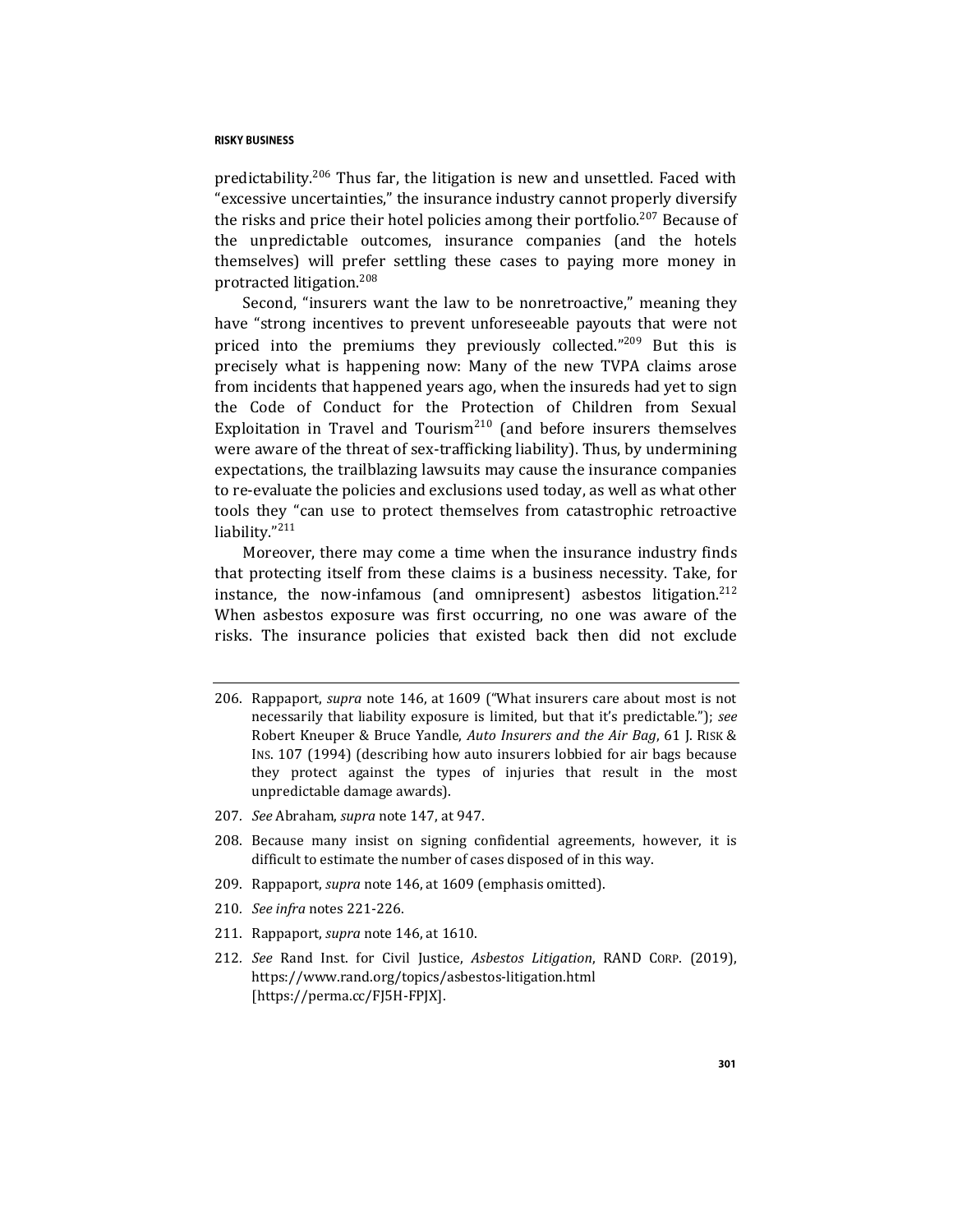asbestos exposure. Now, however, it will be nearly impossible to find a contract that does not have an asbestos exclusion.<sup>213</sup>

In the sex-trafficking context, too, the insurance industry will respond to the threat only when lawsuits reach a critical mass. Though part of its reaction will focus on how to best avoid covering these costly claims, insurance companies must simultaneously ensure that their customers the insured hotels—do not go bankrupt themselves. If insurance carriers refuse to defend the hotel operators and owners ex ante, they should force their insureds either to agree to self-insure or to a steep "self-insured retention."<sup>214</sup> And if third-party facilitators such as hotel management companies are left to dispute sex-trafficking charges without the financial cushion of primary insurance, the hospitality industry might then step up

<span id="page-37-0"></span>213. Michael J. Pinto & Alexander Mueller, *Asbestos Claims and Unavailability Exclusion*, INT'L L. OFF. (May 30, 2017), https://www.internationallawoffice.com/Newsletters/Insurance/USA/Men des-Mount-LLP/Asbestos-claims-and-unavailability-exclusion [https://perma.cc/JT9Z-AHFF] (noting that coverage for asbestos-related injuries claims became generally unavailable after 1985). Courts have broadly interpreted the asbestos exclusions. *See, e.g.*, *An Exclusion Insurers Can Rely Upon In Asbestos Coverage Litigation?*, CLAIMS J. (May 9, 2007), https://www.claimsjournal.com/news/national/2007/05/09/79585.htm [https://perma.cc/DB4G-P9EM] (discussing case involving "asbestosis"); Kent Holland, *Asbestos Damages Excluded under Condo Association's Property Policy*, IRMI EXPERT COMMENT. (January 2012), https://www.irmi.com/ articles/expert-commentary/asbestos-damages-excluded-under-propertypolicy; Judy Greenwald, *Asbestos Exclusion Shields Travelers Unit From Liability*, BUS. INS. (Apr. 24, 2017), https://www.businessinsurance.com/ article/00010101/NEWS06/912313048/Asbestos-exclusion-shields-Travelers-unit-from-liability [https://perma.cc/C5QP-EE2Y].

214. Among the many forms of self-insurance, the "self-insured retention" is the most common. Mark W. Flory & Angela Lui Walsh, *Know Thy Self-Insurance (and Thy Primary and Excess Insurance)*, TORT & INS. L.J., Summer 2001, at 1005. A self-insured retention (SIR) is a "[a] dollar amount specified in a liability insurance policy that must be paid by the insured before the insurance policy will respond to a loss." *Self-Insured Retention*, IRMI (2019), https://www.irmi.com/term/insurance-definitions/self-insured-retention [https://perma.cc/93X7-4XSQ]; *see also* Zeke N. Katz, *A Primer on Self-Insured Retentions*, 28 IDC Q., no. 1, 2018, at 1 ("Importantly, until the amount of the SIR has been reached, the insurer is not compelled to defend the insured and the insured is responsible for all of its own settlement decisions and costs of defense, if any.").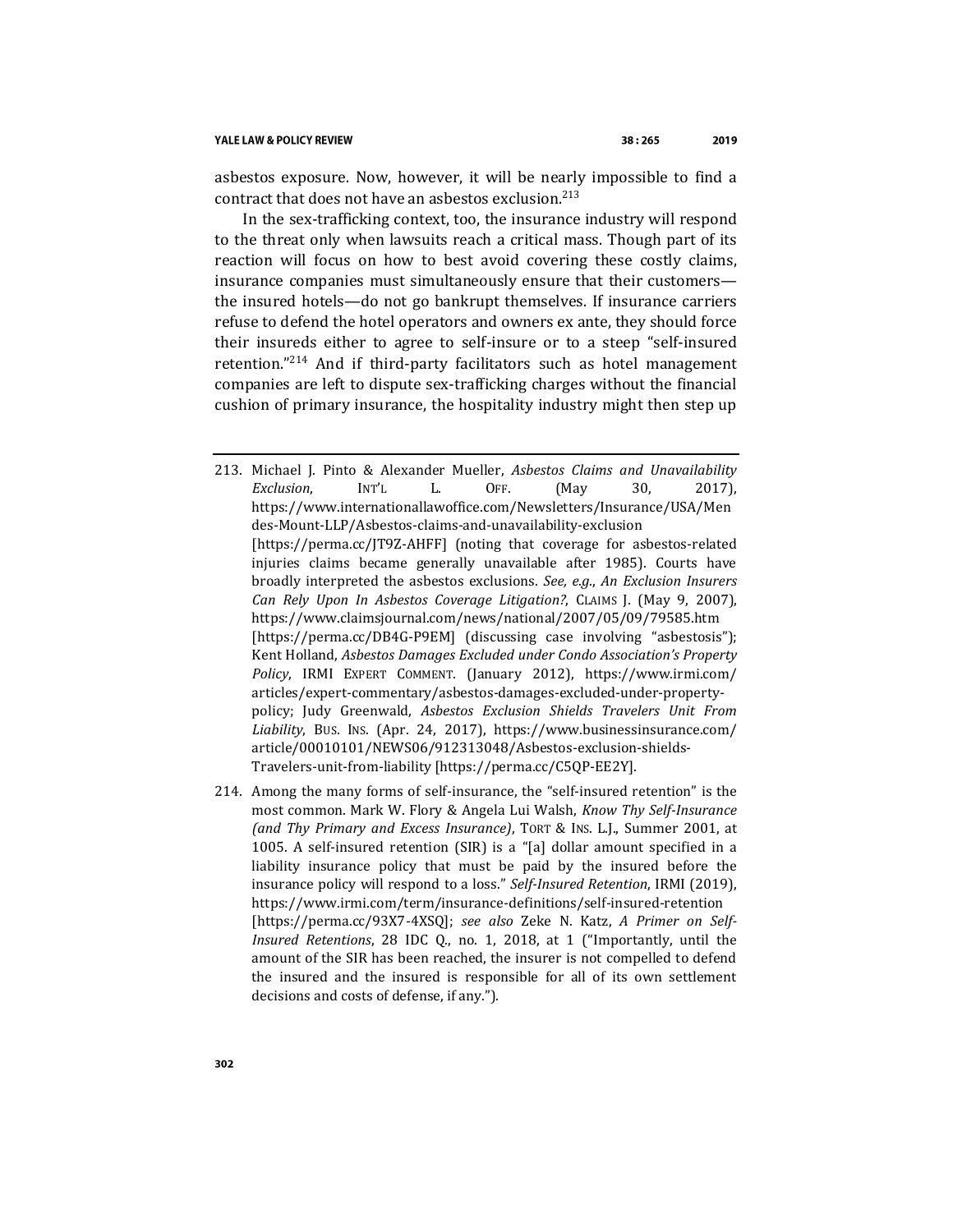and start learning about this tremendously misunderstood crime. Hotels will be incentivized to be proactive in eliminating misconduct and to err on the side of caution. This is especially true for many small chains or franchisees, for which the out-of-pocket litigation costs may be prohibitive.

Regardless of the precise route, the insurance industry can (and should) capitalize on hotels' exposure by drafting policies to exclude trafficking claims within each jurisdiction and forcing hotels to self-insure, either partly or in full. Not only would restricting coverage conserve resources for insurance providers, but it would also lead to greater selfpolicing and reporting within the hotel industry.

## IV. A MORE ACCOUNTABLE INDUSTRY

## *A. All Words, What Action?*

For now, accountability to victims of sex trafficking is sorely lacking. Hotels are attempting to avoid litigation by rooting out the underlying criminal conduct, a lofty goal, but perhaps a naïve one, given the complex dynamics at work in this area. $215$  The hospitality industry's weapon of choice is education, but it may not be powerful enough.

<span id="page-38-0"></span>Indeed, education is a critical first step to combatting trafficking, and a number of hotels have already implemented training programs.<sup>216</sup> The Department of Homeland Security launched a "Blue Campaign" to guide hotels and their various sectors in identifying signs of trafficking,<sup>217</sup> and individual states are debating legislation that would require hotels to join the fight in various ways.<sup>218</sup> The American Hotel and Lodging Association

- 215*. See* KENDALL & FUNK, *supra* note [12,](#page-4-0) at 29-36; *see also* Jessica Weiss, *Florida Sex Trafficking Bust Sheds Light On Victims' Needs*, WLRN (March 3, 2019), https://www.wlrn.org/post/florida-sex-trafficking-bust-sheds-lightvictims-needs [https://perma.cc/PZX6-D7Z4] (discussing challenges of getting victims to talk, including a "trauma coercive attachment" to their traffickers).
- 216*. See, e.g.,* Cavagnaro, *supra* note [66,](#page-13-0) at app. V (Hotel Chain Company Actions); *infra* notes [235](#page-41-0)[-243](#page-43-0) and accompanying text.
- 217*. Blue Campaign: Human Trafficking and the Hospitality Industry*, U.S. DEP'T HOMELAND SECURITY (Oct. 30, 2018), https://www.dhs.gov/bluecampaign/hospitalityindustry [https://perma.cc/7Q29-JMM6].
- 218*. E.g.*, Brian Bossetta, *Bill Seeks to Enlist New York Hotels to Help Fight Sex Trafficking*, N.Y. TIMES (April 16, 2017),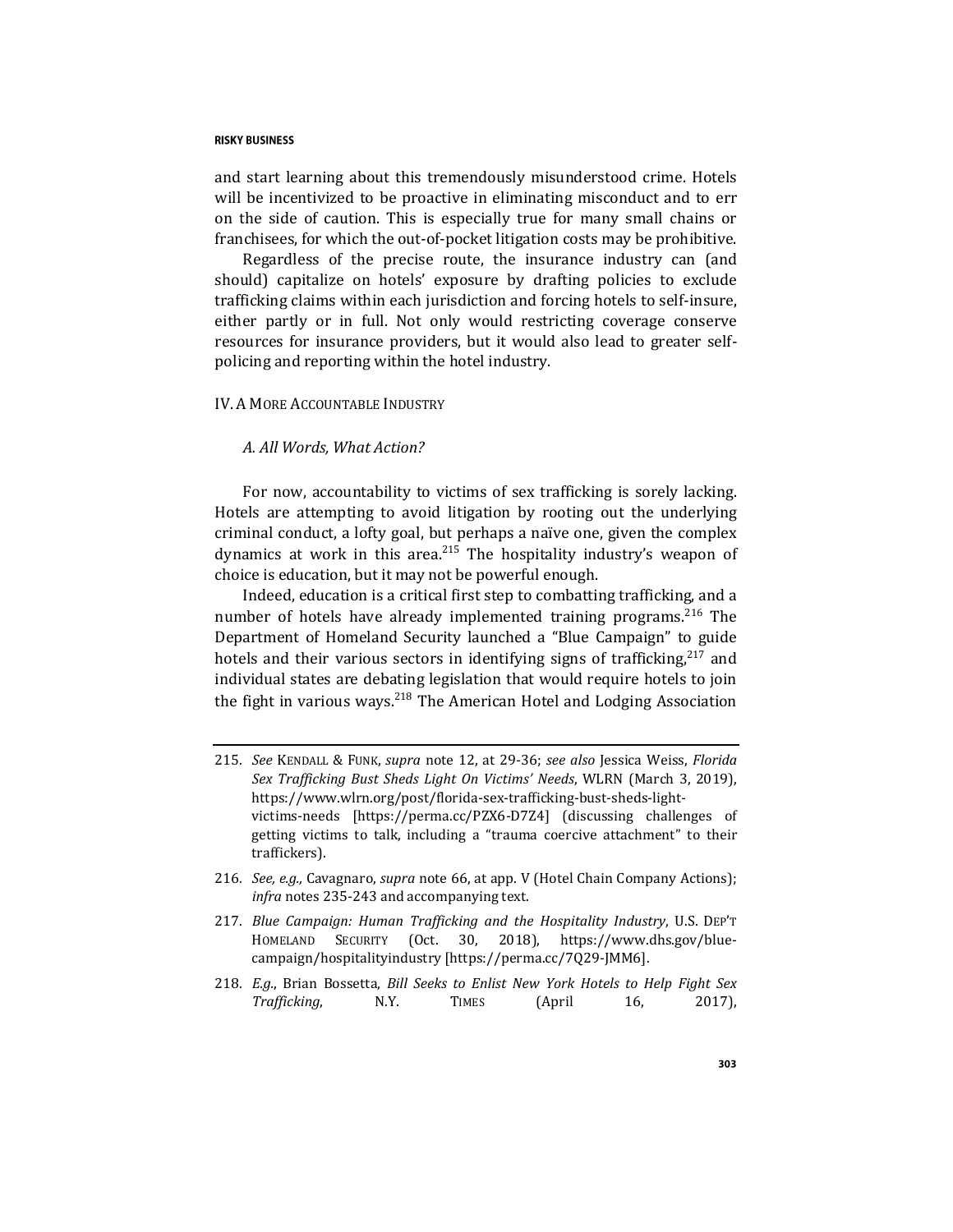#### YALE LAW & POLICY REVIEW

has produced an online training course for its members, $^{219}$  and various state associations have also developed region-specific training.<sup>220</sup>

<span id="page-39-0"></span>It is encouraging that this push for change has come from the industry itself. For instance, the Code of Conduct for the Protection of Children from Sexual Exploitation in Travel and Tourism ("The Code") is a voluntary, industry-driven set of business principles to prevent child sex tourism and the trafficking of children.<sup>221</sup> Created in 1996 as a practical tool for the tourism industry, The Code provides support to private sector businesses worldwide in developing responsible tourism or corporate social responsibility policies.<sup>222</sup> Companies that sign The Code commit to taking "six essential steps to help protect children": (1) establishing a policy and procedures against the sexual exploitation of children; (2) training employees; (3) including a zero-tolerance clause in contracts; (4) providing information to travelers; (5) supporting, collaborating and engaging stakeholders; and  $(6)$  reporting annually on implementation.<sup>223</sup>

<span id="page-39-1"></span>https://www.nytimes.com/2017/04/16/nyregion/bill-seeks-to-enlist-newyork-hotels-to-help-fight-sex-trafficking.html [https://perma.cc/Y9XA-5SF7].

- 219*. Human Trafficking Prevention*, AM. HOTEL & LODGING ASS'N (2018), https://www.ahla.com/issues/human-trafficking [https://perma.cc/V8JK-SBF7].
- 220*. See, e.g.*, *Businesses Ending Slavery & Trafficking*, WASH. HOSPITALITY ASS'N (Mar. 29, 2017), https://wahospitality.org/blog/businesses-ending-slaverytrafficking/ (discussing partnership between non-profit BEST and the Washington Hospitality Association Education to help prevent and report local human trafficking); *Combatting Human Trafficking in Oklahoma*, OKLA. HOTEL & LODGING ASS'N (2018), https://www.oklahomahotels.org/ news\_manager.php?page=16006 [https://perma.cc/9WRF-FF6Y]; *see generally* Cavagnaro, *supra* note [66,](#page-13-0) at app. VI (State Specific Hotel Industry Actions).
- 221*. The Tourism Child-Protection Code of Conduct*, ECPAT-USA (2017), https://www.ecpatusa.org/code/ [https://perma.cc/PR5Q-5P9X].
- 222*. Child Protection as CSR*, THE CODE (2018), http://www.thecode.org/csec/ child-protection-as-corporate-social-responsibility/ [https://perma.cc/5TZ3-CDJY]; Steering Comm. on Code of Conduct, *Background and Implementation Examples*, ECPAT INT'L (2003), https://www.ecpat.org/wp-content/uploads/2016/04/Code\_of\_ Conduct\_ENG.pdf [https://perma.cc/7CBC-M58W].
- 223*. About The Code*, THE CODE (2018), http://www.thecode.org/about/ [https://perma.cc/7WH8-ZJL6].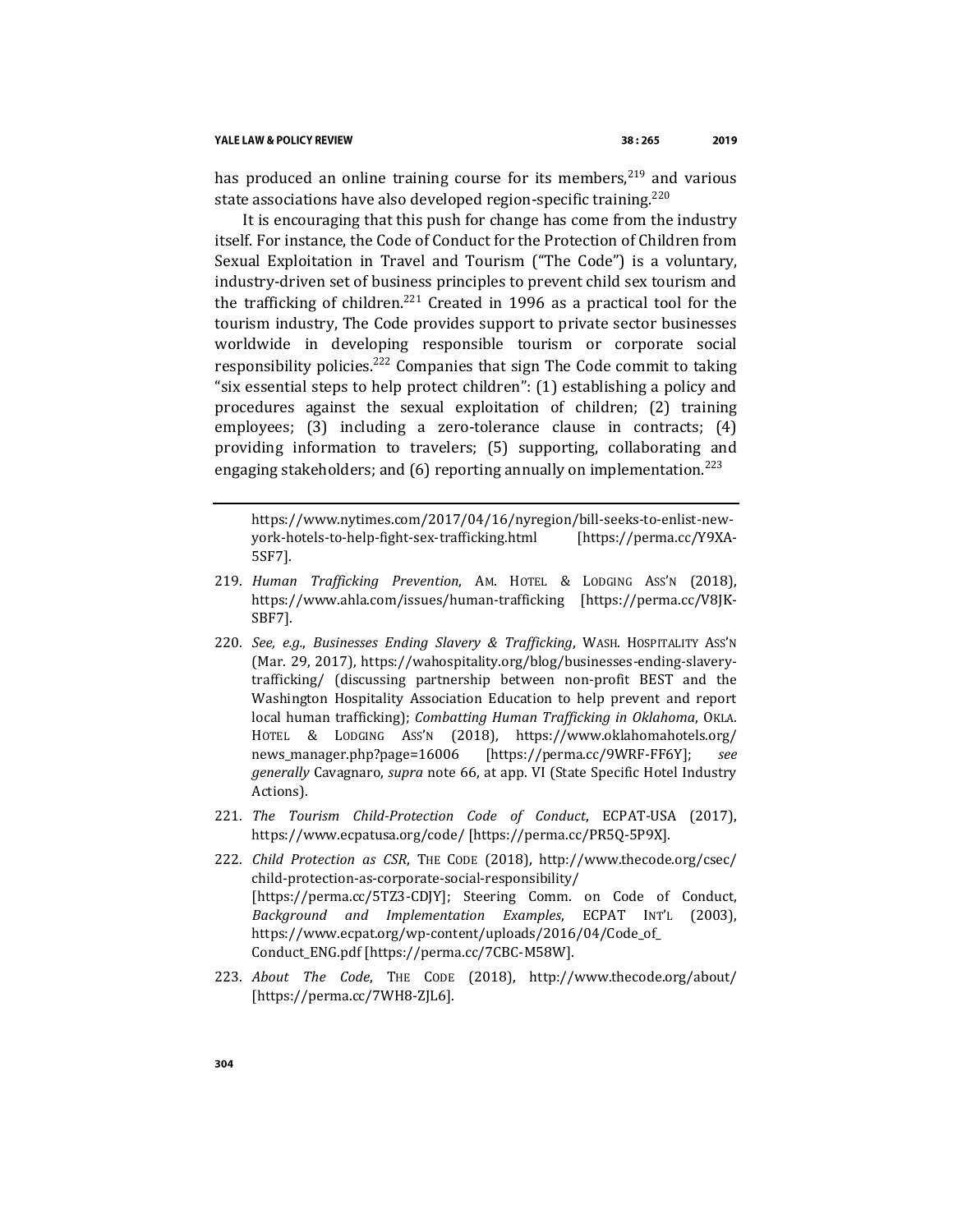In the past two decades, The Code has increased in prominence and reach; its impact is not limited to child victims. The Code has been acknowledged as an example of "best practices" by U.N. organizations and incorporated into the overarching tourism policy of numerous governments and organizations.<sup>224</sup> Over 360 companies worldwide have become members of The Code, $225$  and their adherence to its six criteria can be tracked online.<sup>226</sup>

<span id="page-40-1"></span><span id="page-40-0"></span>ECPAT-USA, the leading anti-child-trafficking non-profit organization in the United States, brought The Code to North America in  $2004.<sup>227</sup>$ Carlson Hotels was the first company to sign in the United States—at the 2004 launch<sup>228</sup>—but not all U.S.-based chains were as quick to subscribe.<sup>229</sup> Hilton Worldwide signed in April of  $2011$ <sup>230</sup> and when Wyndham Worldwide joined later that year, it was just the fifth U.S.

#### 224*. Id.*

- 226*. Members of the Code*, THE CODE (2018), http://www.thecode.org/who-havesigned [https://perma.cc/A743-XYLZ] (tracking adherence to the six criteria).
- 227*. Mission*, ECPAT-USA (2019), https://www.ecpatusa.org/mission [https://perma.cc/D9D8-CTZU]; *No Vacancy Report*, *supra* not[e 89,](#page-17-0) at 7.
- 228*. No Vacancy Report*, *supra* not[e 89,](#page-17-0) at 7.
- 229. This may be a problem of denial—hotels do not think this is occurring in the United States. *See* 145 CONG REC. H2956 (daily ed. May 23, 2016) (statement of Rep. Yoho). ("There is an acronym called NIMBY, not in my backyard. People don't think this happens. No, it happens in our own backyards. It happens here at home. It happens in your State, in your county, and more than likely it happens in your town."); Cavagnaro, *supra* note [67,](#page-13-1) at 42 (referring to the "not in my hotel phenomenon").
- 230*. Hilton Worldwide Signs Tourism Code of Conduct, Joins ECPAT-USA in Fight Against Child Trafficking in the Travel Sector*, HILTON WORLDWIDE (Apr. 14, 2011), http://newsroom.hilton.com/corporate/news/hilton-worldwidesigns-tourism-code-of-conduct-joins-ecpatusa-in-fight-against-childtrafficking-in-the-travel-sector [https://perma.cc/7XL2-MZWJ].

<sup>225</sup>*.* THE CODE (2019), http://www.thecode.org/ [https://perma.cc/6RF6-UU9V]; *see also The Code Brochure*, THE CODE (2019), http://www.thecode.org/wpcontent/uploads/2015/11/The-Code\_Brochure\_ENG.pdf [https://perma.cc/4MQ9-2HWA] (explaining membership fees based on company's total annual revenue and that membership provides access to member portal, online training, and implementation support).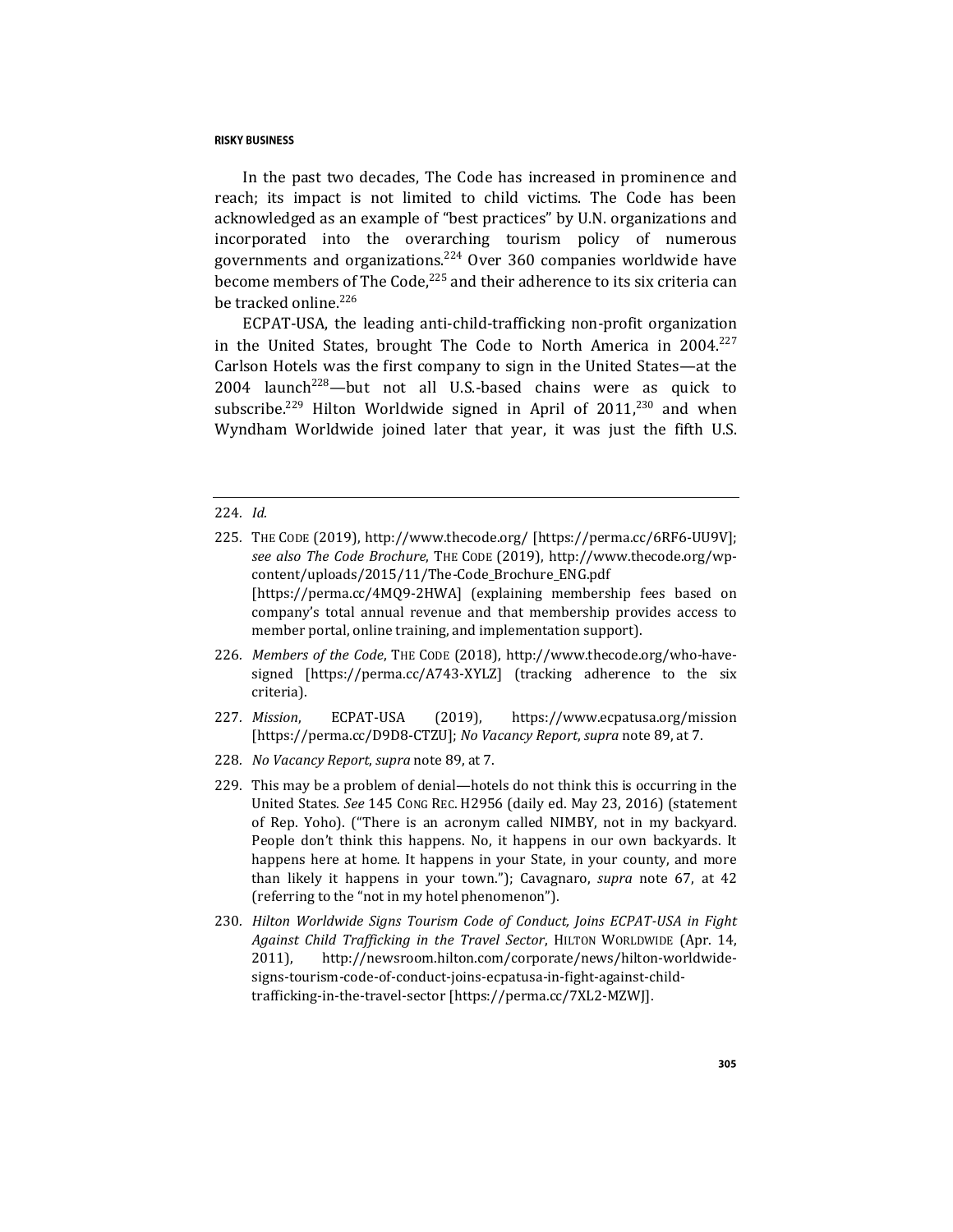company to do so (out of more than  $1,000$  members worldwide).<sup>231</sup> Though parts of the AccorHotels Group joined The Code as early as 2006,<sup>232</sup> the U.S. was the 38<sup>th</sup> country in its network to sign — in January 2016.<sup>233</sup> Marriott only became a member in January 2018.<sup>234</sup>

Besides signing The Code, hotel chains have collaborated with nonprofit organizations and supported human-trafficking survivors—adults and children—in various ways. In 2012, Hyatt joined with Polaris to create a global training program on human trafficking for managers and line staff.<sup>235</sup> Touting its "aggressive stance on identifying and working to

- <span id="page-41-0"></span>231. Michelle Guelbart, *Wyndham Worldwide signs the Tourism Child-Protection Code of Conduct*, ETURBONEWS (Dec. 31, 2011), https://www.eturbonews.com/52977/wyndham-worldwide-signs-tourismchild-protection-code-conduct [https://perma.cc/6SMB-T2H5]; *see also Real Hospitality Group Signs Code of Conduct to Protect Children from Sexual Exploitation*, ETURBONEWS (July 11, 2012), https://www.eturbonews.com/ 58790/real-hospitality-group-signs-code-conduct-protect-children-sexua [https://perma.cc/V32F-7B7J] (becoming the first hotel management group to sign in 2012); *On Human Rights Day, Hyatt Reinforces Commitment to Protect Children and Help Them Live Free from Exploitation*, HYATT HOTELS CORP. (Dec. 10, 2015), https://newsroom.hyatt.com/121015On-Human-Rights-Day-Hyatt-Reinforces-Commitment-To-Protect-Children-And-Help-Them-Live-Free-From-Exploitation [https://perma.cc/4L9H-6P8M] (announcing intention to sign); *Sonesta Partners with ECPAT to End Exploitation of Children*, SONESTA INT'L HOTELS CORP. (Aug. 22, 2016), https://blog.sonesta.com/2016/08/22/sonesta-partners-with-ecpat-toend-exploitation-of-children/ [https://perma.cc/F8A3-UZ4J] (signing The Code).
- 232*. Member Information: AccorHotels HQ*, THE CODE (2018), http://thecode.force.com/apex/publicprofile2?id=0019000000GxgFgAAJ [https://perma.cc/2268-RWBT].
- 233*. AccorHotels Signs The Code in the U.S. in Order to Combat Child Abuse and Trafficking*, ACCOR (Feb. 1, 2016), http://press.accorhotels.group/northcentral-america-and-caribbean/accorhotels-signs-the-code-in-the-u-stocombat-child-abuse-and-trafficking/ [https://perma.cc/5NTW-XYNF].
- 234*. ECPAT-USA and Marriott International Announce New Partnership to Protect Children from Trafficking*, ECPAT-USA (Jan. 29, 2018), https://www.ecpatusa.org/blog/2018/1/29/ecpat-usa-and-marriottinternational-announce-new-partnership [https://perma.cc/G4G2-VFWW].
- 235*. See Hyatt Honors Human Rights Day By Launching Global Training Program To Combat Human Trafficking*, Hyatt (Dec. 12, 2012), https://newsroom.hyatt.com/2012-12-10-hyatt-honors-human-rights-day-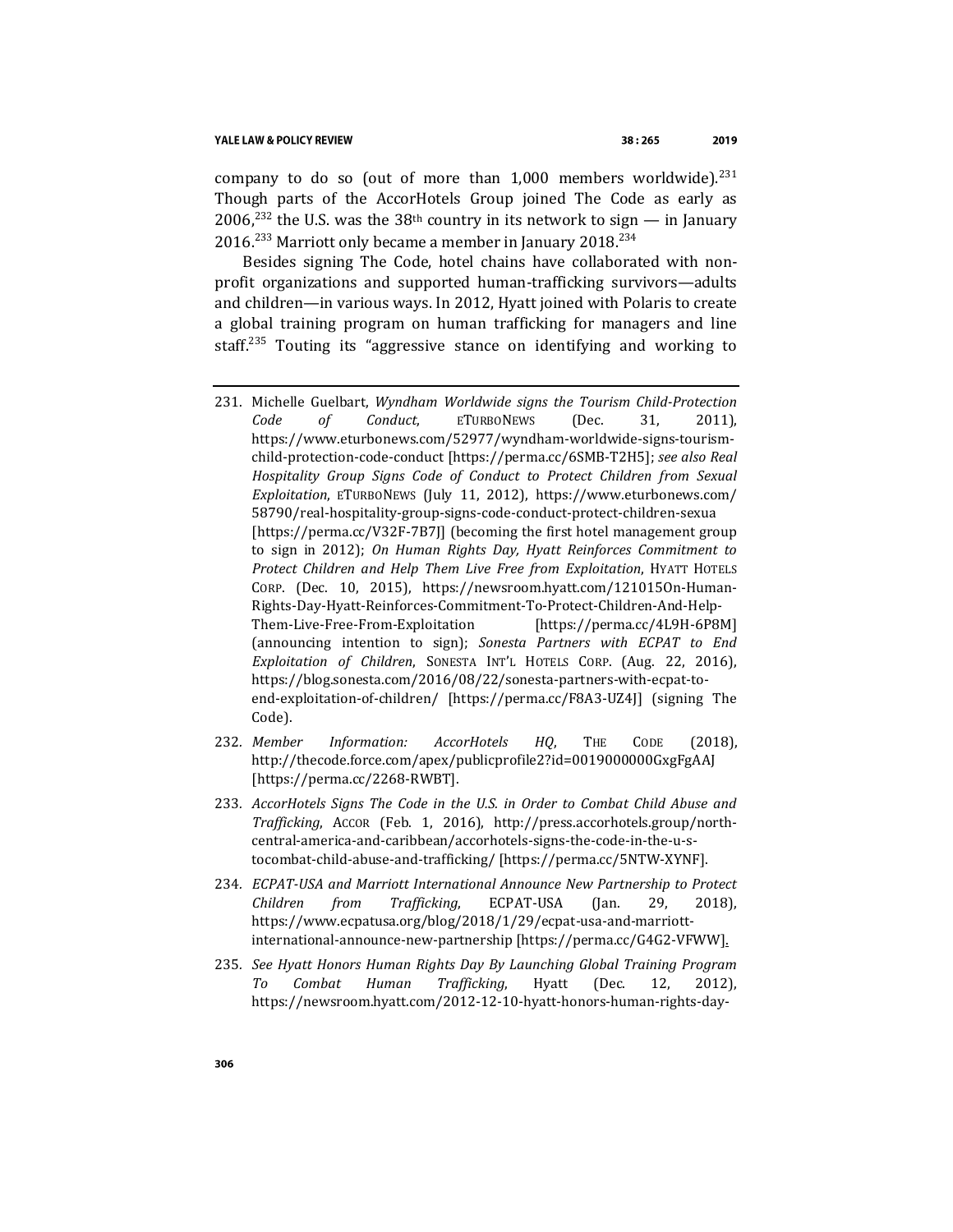<span id="page-42-0"></span>prevent human trafficking," including sex and labor trafficking of adults and children, $236$  Hyatt also developed the International Tourism Partnership's Position Statement on Human Trafficking and provides hospitality skills training to human-trafficking survivors through the Youth Career Initiative. $237$  Hilton partnered with the Global Fund for Children in April 2014 to create the Hilton Worldwide Anti-Trafficking Fund, which supports "innovative grassroots organizations working every day to help children who have been or are at risk of being trafficked."<sup>238</sup> It was the first hospitality company to join the Global Business Initiative on Human Rights in  $2016^{239}$  and a founding member of the UK Stop Slavery Hotel Industry Network.<sup>240</sup> Not to be left behind, in November 2017, Marriott International announced plans to train 100% of personnel in human trafficking awareness by 2025, as well as to provide additional training on responsible sourcing and recruitment policies and practices.<sup>241</sup> After

by-launching-global-training-program-to-combat-human-trafficking [https://perma.cc/7ZV4-ZNS2].

- 236*. Hyatt Thrive: Human Rights*, HYATT (2017), https://thrive.hyatt.com/ en/thrive/human-rights.html [https://perma.cc/P9QB-PZG8].
- 237*. See Sleep Tight: What Hotels are Doing to Fight Human Trafficking*, INTERNATIONELLE: GLOBAL PERSPS. (Jan. 12, 2018), http://www.internationelle.org/hotels-against-trafficking/ [https://perma.cc/AF9V-KY26].
- 238*. Hilton Worldwide and The Global Fund for Children Partner to Protect Children from Trafficking*, HILTON WORLDWIDE (Apr. 9, 2014), http://newsroom.hilton.com/corporate/news/hilton-worldwide-and-theglobal-fund-for-children-partner-to-protect-children-from-trafficking- [https://perma.cc/TZ9U-8BLB].
- 239*. Hilton Slavery and Human Trafficking Statement: Financial Year 2016*, HILTON WORLDWIDE (April 2017), http://ir.hilton.com/~/media/Files/H/Hilton-Worldwide-IR-V3/committee-composition/slavery-and-traffickingstatement-2017-v1.pdf [https://perma.cc/WN7Y-64RD].
- 240*. Sleep Tight*, *supra* not[e 237.](#page-42-0)
- 241*. Marriott International Unveils Global Sustainability and Social Impact Commitments to Deliver Positive Change*, MARRIOT INT'L (Nov. 1, 2017), https://news.marriott.com/news/2017/11/01/marriott-internationalunveils-global-sustainability-and-social-impact-commitments-to-deliverpositive-change [https://perma.cc/2M9Y-ELJR].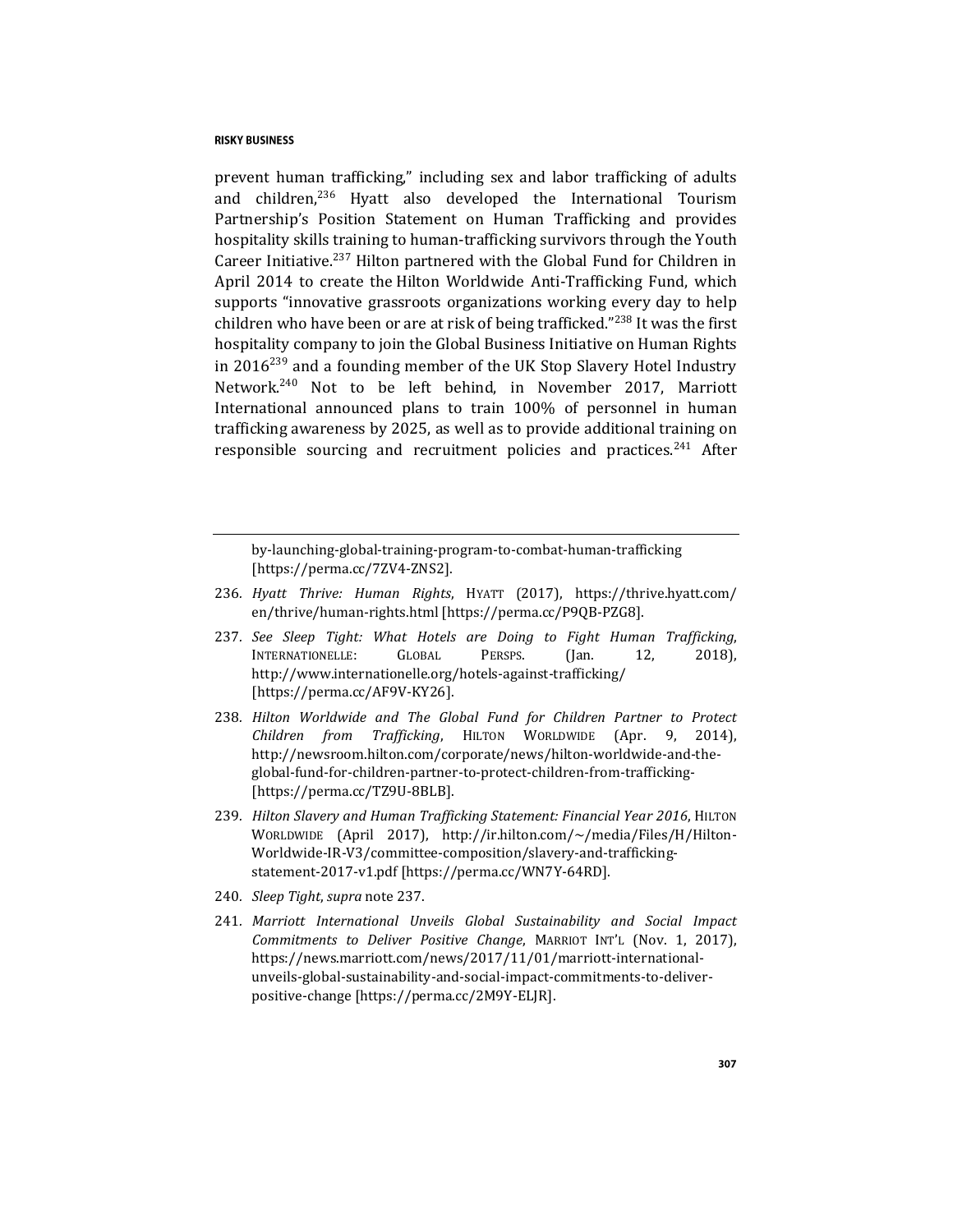<span id="page-43-0"></span>partnering with ECPAT-USA in January  $2018<sup>242</sup>$  Marriott gives its Rewards members the option of donating their loyalty points to the organization.<sup>243</sup>

Admirable as all these "shining exemplary initiatives"<sup>244</sup> are, a cynic could write them off as self-interested marketing ploys. The policies serve as fodder for flashy press releases and positive PR—an easy way to improve reputation by demonstrating good corporate governance and ethical responsibility.<sup>245</sup> In fact, many business-oriented or investorfocused articles have recognized these initiatives as signals of corporate social responsibility.<sup>246</sup> Jones Day has advised corporations that "taking a proactive approach to compliance with state and federal anti-trafficking laws is not only responsible, good governance," but also good for business.<sup>247</sup> Increasing efforts to combat sex trafficking to respond to socially conscious consumers is not a new strategy, or one limited to this issue. In fact, corporations are now often pressured to act on hot-button

- 242*. See* Elliott Mest, *Marriott, ECPAT-USA Partner to Counter Human Trafficking in Hotels*, HOTEL MGMT. (Jan. 30, 2018), https://www.hotelmanagement.net/ operate/marriott-ecpat-usa-partner-to-counter-human-trafficking-hotels [https://perma.cc/5WRL-EN3N].
- 243*. Marriott Rewards Members Can Now Give Points to Support ECPAT-USA*, ECPAT-USA (Dec. 11, 2017), https://www.ecpatusa.org/blog/2017/12/11/ marriott-rewards-members-can-now-give-points-to-support-ecpat-usa [https://perma.cc/UY5Z-7ANY].
- 244*. Sleep Tight*, *supra* not[e 237.](#page-42-0)
- 245. I do not imply that the board members and those in charge of these initiatives do not deeply believe in the cause. In fact, the number one reason cited in the 2013 member survey for joining The Code was "because it was the right thing to do." *About The Code*, *supra* not[e 223.](#page-39-1)
- 246*. See, e.g.*, Jeri Clausing, *Citizen Hotelier: Companies Embrace Social Responsibility*, TRAVEL WEEKLY (Oct. 17, 2018), https://www.travelweekly.com/Travel-News/Hotel-News/Citizen-hotelier-Companies-embrace-social-responsibility [https://perma.cc/B2TA-9J8H] ("Corporate citizenship is now a CEO-level strategy and critical to a company's bottom line.").
- 247. Biesenthal et. al, *supra* note [10,](#page-3-0) at 4 n.57 (citing a recent marketing survey in which 87% of Americans "would purchase a product because that company advocated for an issue that they care about," and 76% "would refuse to purchase a company's product or services upon learning that it supported an issue contrary to their beliefs").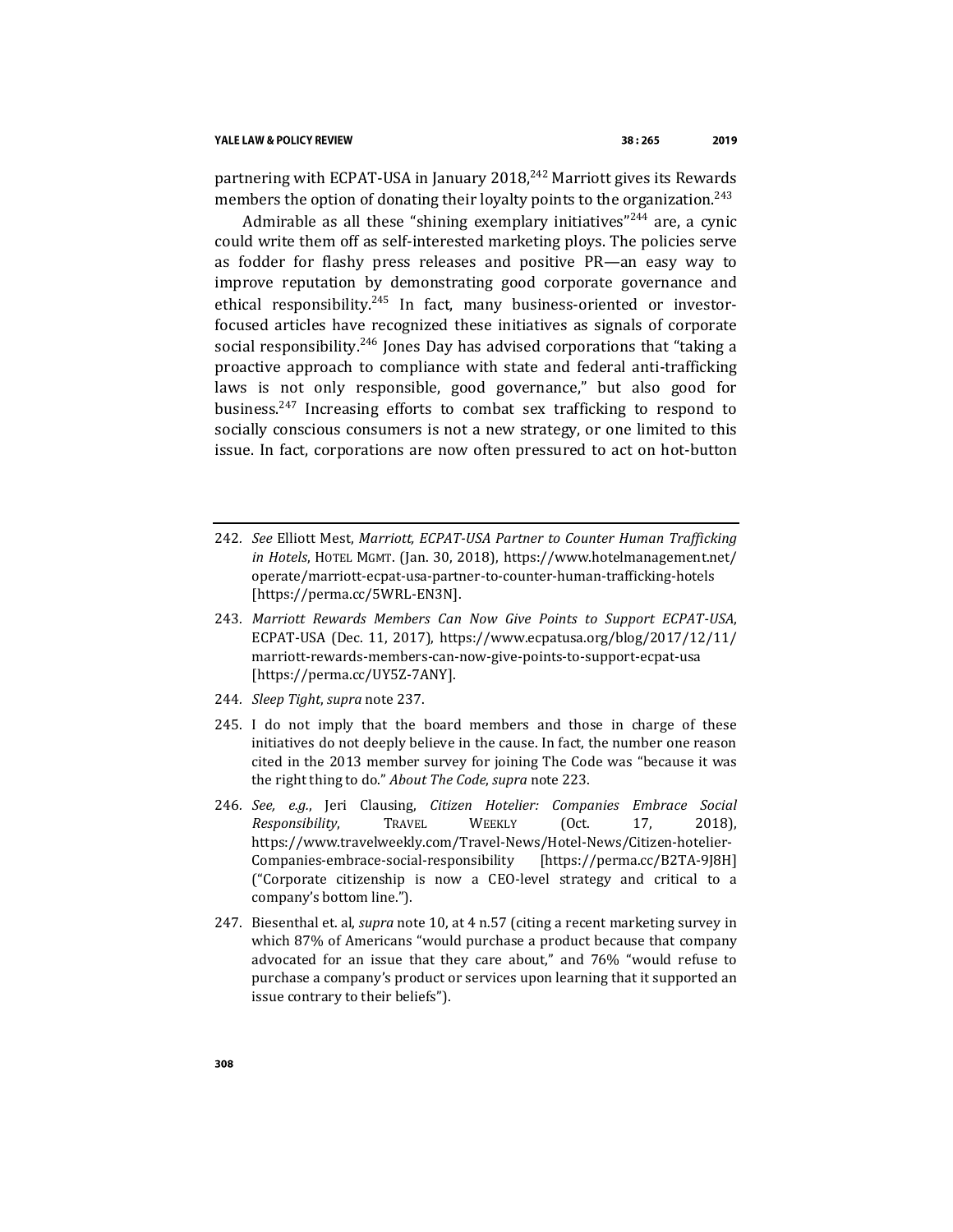issues where the government will not, as consumers vote with their pocketbooks.<sup>248</sup>

At bottom, these efforts are all "carrots"; hotels are rewarded with enhanced status as they attempt to out-do-good one another. Admittedly, in the process, others reap substantial benefits as well. Hotels have the platform and financial resources to create meaningful change by signing onto initiatives, pledging support for the cause, and raising basic awareness of the issue.

But in the race to win the praise of the public, the sex-trafficking victims—already drawn from vulnerable populations<sup>249</sup>—are deprioritized; their needs are subordinated to the economic concerns of the business. This failure is exemplified by yet another high-profile case in which a victim, K.R., filed suit against the Quality Inn in Dothan, Alabama and its parent company, Choice Hotels. She alleged that the defendants "conspired, enabled and/or otherwise worked together in a sex trafficking venture in which K.R. was victimized when she was just 17 years old," in violation of both common law and Alabama's anti-human trafficking statute.<sup>250</sup>

<span id="page-44-0"></span>The victim chose to sue Choice Hotels because of the overall role of the hotel industry in sex trafficking, as well as the specific chain's actions—or lack thereof—in other sex-trafficking cases.<sup>251</sup> According to K.R., after a child was raped and killed at a Comfort Inn, another Choice Hotels brand, in November 2009, Choice Hotels could have taken action, but it

- 248*. Why More Corporate Agendas Are Reflecting Social Issues*, INS. J. (March 2, 2018), https://www.insurancejournal.com/news/national/2018/03/02/ 482235.htm?print [https://perma.cc/8E69-L5ME].
- 249*. See, e.g.*, Miller, *supra* note [7](#page-2-1) ("No matter which different form it is, traffickers groom their victims. They're looking for vulnerable people.").
- 250. Complaint at ¶ 1, K.R. v. Backpage.com, No. 38-CV-2017-900041.00 (Houston Cty. Ct. Jan. 25, 2017) (bringing suit under ALA. CODE § 13A-6-157 et. seq.). The action was removed to federal court on May 5, 2017 before being sent back to the Houston County Circuit Court on August 18, 2017. *See* K.R. v. Backpage.com, No. 1:17-CV-00299-WKW-DAB (M.D. Ala. May 5, 2017).
- 251. Roy S. Johnson, *Alabama Sex Trafficking Survivor Sues Backpage.com, Choice Hotels, Dothan Hotel Owner*, AL.COM (Jan. 26, 2017), https://www.al.com/news/birmingham/index.ssf/2017/01/sex\_trafficking \_survivor\_files.html [https://perma.cc/BS6D-PATD].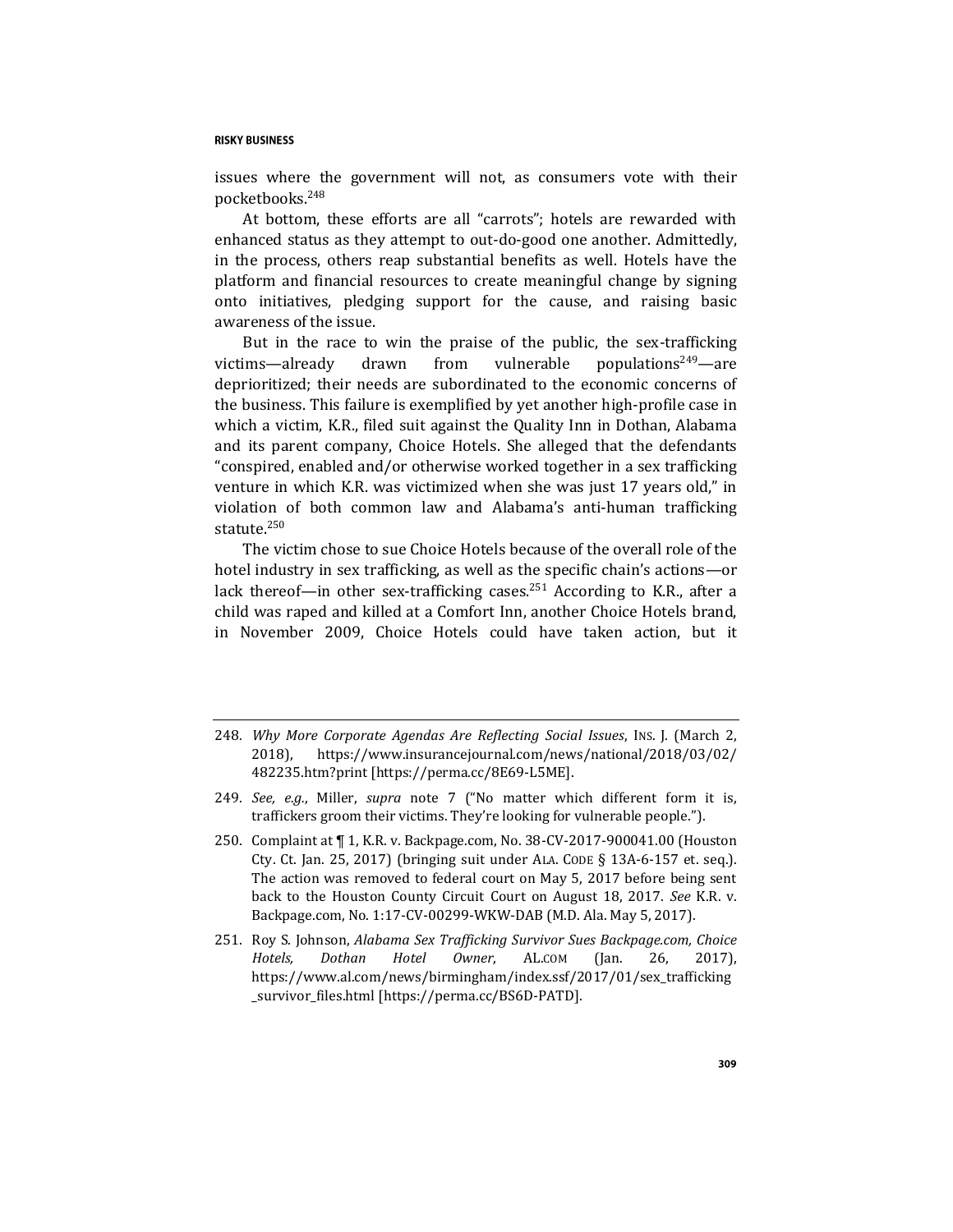#### YALE LAW & POLICY REVIEW

"repeatedly failed to make reasonable efforts to stop these crimes." $252$ Choice Hotels partnered with ECPAT-USA the following year to develop a training module to educate management and staff in the prevention of sex trafficking. However, it "did not require its employees to complete this training," and it waited until April 29, 2015 to sign The Code.<sup>253</sup> K.R. contended that the Dothan Quality Inn, like its parent company, failed to act on numerous "open and obvious" red flags that should have alerted hotel employees to the illegal activity of K.R.'s trafficker.<sup>254</sup>

In her own complaint under the TVPA, M.A. cites K.R.'s case as indicative of the hotel defendants' "same entrenched, pervasive willful blindness to sex trafficking"—both before and after their adoption of The Code—that facilitated her own sex trafficking.<sup>255</sup> Choice Hotels, for instance, "chose not to invest the time to implement and execute the antitrafficking program. Instead, the only steps they took were to advertise to the public that they had implemented human trafficking policies." $256$ Similarly, Wyndham Worldwide Corporation signed The Code in 2011, but M.A. alleged that this, too, was mere lip service:

[A]s evidenced by the widespread sex trafficking which continued to occur at Defendant Wyndham's branded properties, Defendant Wyndham did not practice what it preached. Defendant Wyndham's adoption of the Code appears to have been nothing more than a strategic maneuver through which it sought a shield against liability but not a sword against human trafficking.<sup>257</sup>

These lawsuits, like many others, condemned the hotels and sought to hold them liable for turning a blind eye or ignoring obvious red flags. Though the recent, press-grabbing litigation out of Pennsylvania,

- 253*. Id.* ¶ 35, K.R. v. Backpage.com, No. 38-CV-2017-900041.00.
- 254*. Id.* ¶ 36; *see* Johnson, *supra* not[e 251.](#page-44-0)

- 256*. Id.* at 30 ¶ 91.
- 257*. Id.* at 20-21 ¶ 63. Ironically, Polaris counts Wyndham's signing the pledge as a one of its "successes" on its website. *Successes: Wyndham Group Partnership*, POLARIS PROJECT (2019), https://polarisproject.org/successes/ wyndham-hotel-group-partnership [https://perma.cc/PL2P-MKNZ].

<sup>252.</sup> Amended Complaint at ¶ 34, K.R. v. Backpage.com, No. 38-CV-2017- 900041.00 (Houston Cty. Ct. Apr. 7, 2017); *see* Johnson, *supra* not[e 251.](#page-44-0)

<sup>255.</sup> Complaint at 28 ¶86, M.A. v. Wyndham Hotels & Resorts, No. 2:19-CV-00849- ALM-EPD (S.D. Ohio March 8, 2019).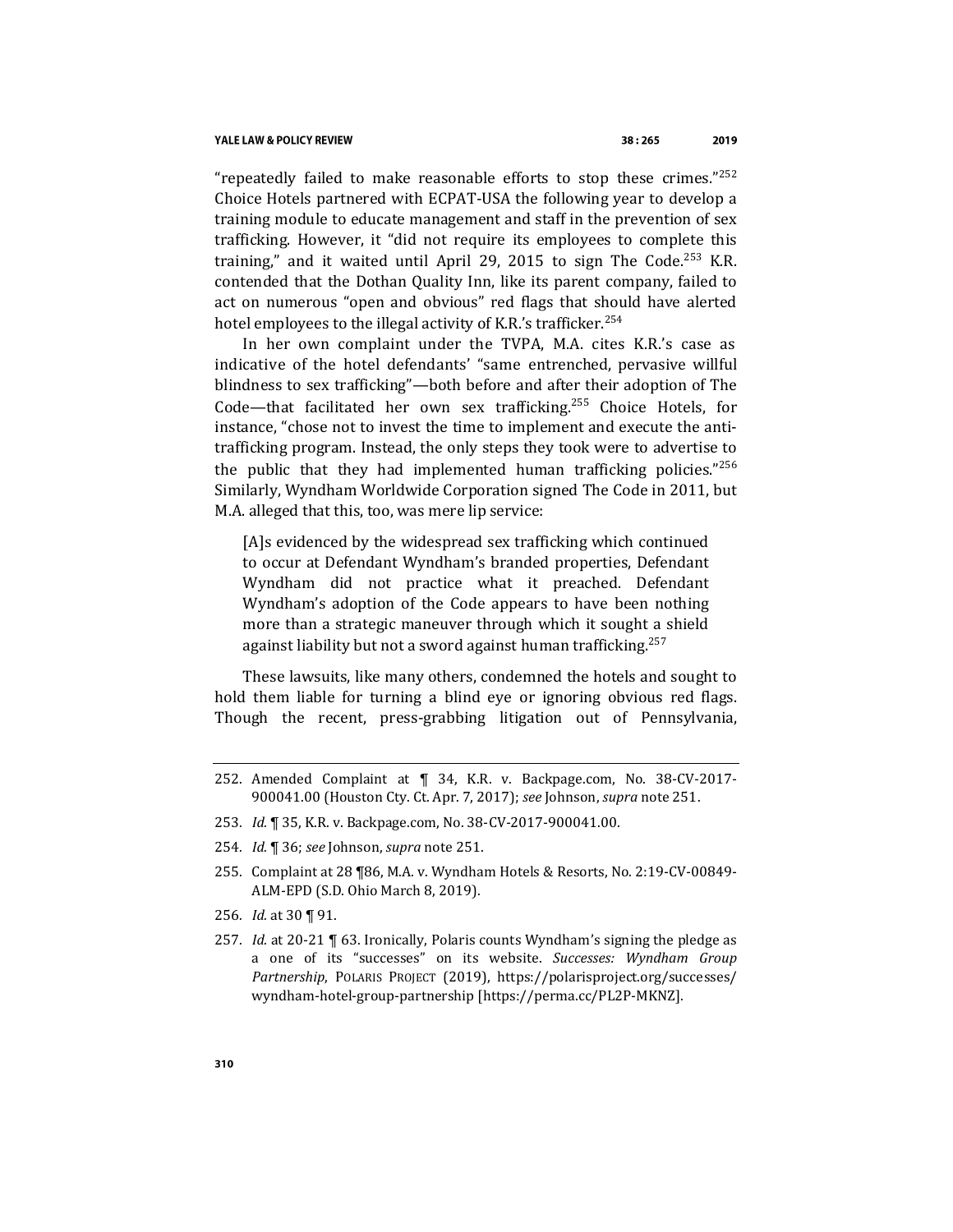Maryland, Alabama, and Texas has been met with concern from the hotel industry, most of the commentary and suggestions for protecting against civil (and criminal) liability emphasize training.<sup>258</sup> For instance, the director and founder of Businesses Ending Slavery and Trafficking published an article about the *E.B. v. Motel 6* case and the favorable Nautilus Insurance ruling. It, too, prioritized training:

This court ruling and its resulting denial of insurance coverage should be setting off alarm bells across the hospitality industry that it's time to implement comprehensive human trafficking awareness training programs for employees to help hotels address all forms of commercial sexual exploitation. This is an essential step that hotel owners and management groups can take to reduce their liability and protect their assets.<sup>259</sup>

The problem with this approach is that training, while a necessary condition, is itself insufficient to rid the hotel industry of trafficking.

## *B. Real Solutions*

The most promising way to disrupt sex traffickers' reliance on hotels—and to force hotels to practice what they preach—is through insurance coverage. Yet this particular approach is often overlooked, even by "neutral" third parties. Hotels have an obvious disincentive in proposing this solution, but NGOs and other non-profits with less of a financial interest have also shied away from suggesting a negative form of liability for hotels.<sup>260</sup> For instance, ECPAT-USA's "No Vacancy" Report,

- 258*. See, e.g.,* Jacy Gomez, *How The Hospitality Industry Can Fight Human Trafficking*, INV. BUS. DAILY (Feb. 6, 2018), https://www.investors.com/ politics/commentary/how-the-hospitality-industry-can-fight-humantrafficking/ [https://perma.cc/6Z2T-NTBJ]; Esola, *supra* note [118;](#page-22-1) *Sleep Tight*, *supra* not[e 237.](#page-42-0)
- 259. Mar Brettmann, *Motel Management Company Denied Insurance Coverage for Sex Trafficking Lawsuit, Showing a Bigger Need for Employee Training*, LODGING MAG. (June 14, 2018), http://lodgingmagazine.com/motelmanagement-company-denied-insurance-coverage-for-sex-traffickinglawsuit-showing-a-bigger-need-for-employee-training/ [https://perma.cc/EGQ8-WVD5].
- 260. There is a possibility that these third parties are receiving significant financial support from their hotel partners such that they do, in fact, have a reason to not propose this course of action.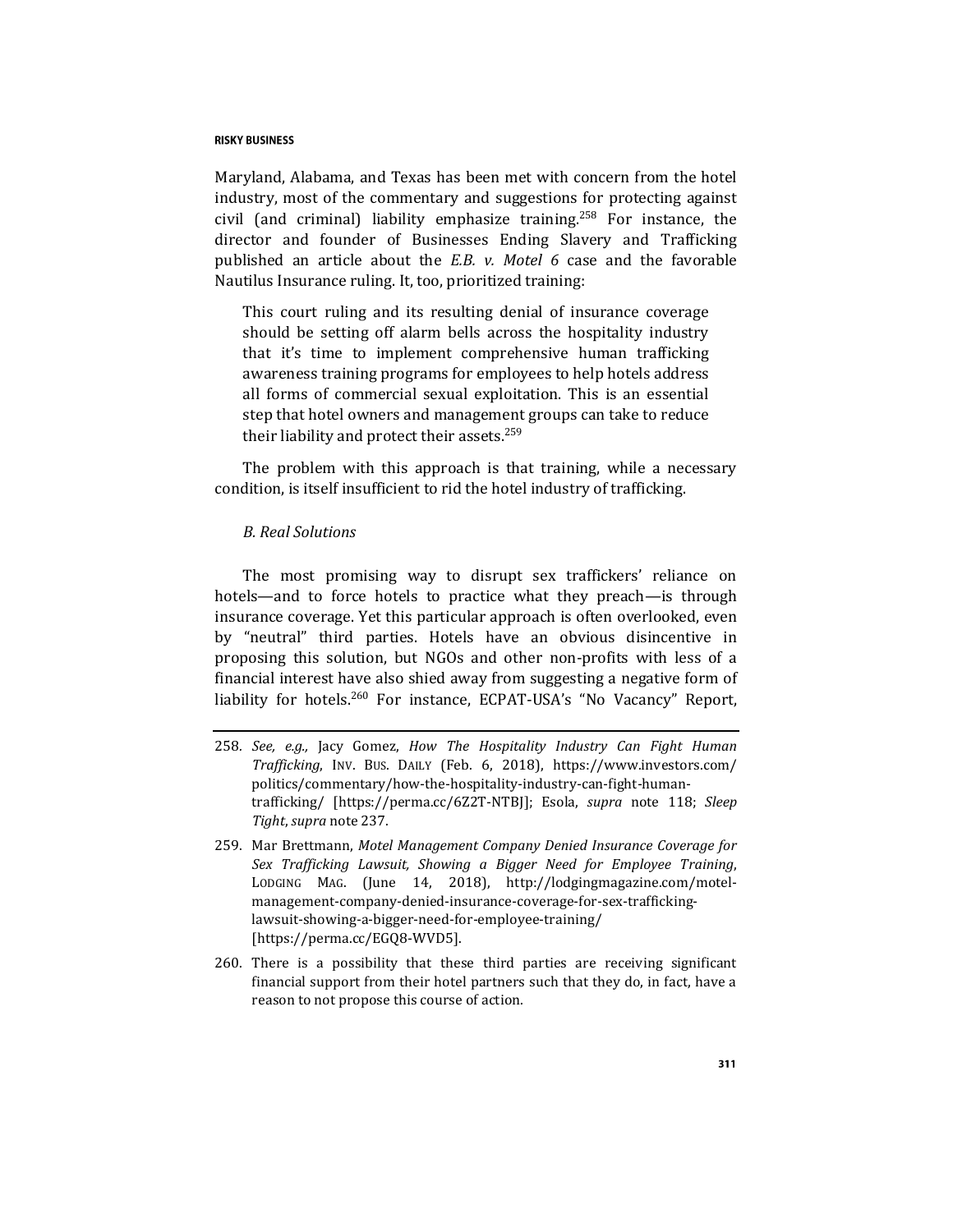which documents the efficacy of ECPAT-USA's work in preventing and disrupting the commercial sexual exploitation of children in hotels, says nothing about insurance or this type of market-based solution.<sup>261</sup> Instead, the report focuses on training.

But as indicated by the latest lawsuits, especially those with repeat defendants like Choice Hotels, training is not the antidote to human trafficking. Training can be incomplete; its lessons need not be acted upon. Even companies that have joined The Code are not at full compliance with training or reporting.<sup>262</sup> Because industry fear intensifies when a lawsuit commences, we must capitalize on the legal shockwaves, and their financial consequences, to spur hotels to action.

Although education is essential to identifying the underlying trafficking conduct, $263$  the industry should not stop there. It should take affirmative steps, above and beyond training, to prevent sex trafficking. As with The Code, some of this movement could be industry-driven. Hotels could install more surveillance cameras and eliminate cash transactions; they could insist on regular housekeeping entry into rooms, better monitor their guest registries for repeated suspicious usage through spreadsheets, and encourage reporting to hotlines (or police) at the first warning signs.<sup>264</sup> To better oversee on-site management (and avoid problems with self-reporting), the parent company's executives or legal team could "put a

<sup>261</sup>*. No Vacancy Report*, *supra* not[e 89.](#page-17-0)

<sup>262.</sup> The Code's "Top Members" are inconsistent. *See, e.g.*, *Member Information: Hilton Worldwide*, THE CODE (2018), http://thecode.force.com/ publicprofile2?id=0019000000GxgQIAAZ&lan [https://perma.cc/9PHA-P8T6] (0% in 2011 and 2012; 83% in 2013 and 2014, with "training" as the missing criteria; 100% in 2015; 33% in 2016; 100% in 2017; 33% in 2018).

<sup>263.</sup> Indeed, before any significant change can occur, various types of hotel staff must learn and internalize the red flags. *See Blue Campaign Hospitality Toolkit*, *supra* note [217](#page-38-0) (suggesting specific tips).

<sup>264.</sup> Bradley Myles, *Combating Human Trafficking in the Hotel Industry*, HUFFINGTON POST (Dec. 6, 2017), https://www.huffingtonpost.com/bradleymyles/combating-human-trafficking-in-the-hotel-industry\_b\_7840754.html [https://perma.cc/CV89-NFGP]. *But see* Sandra Song, *When Anti-Sex Trafficking Policies Like the Marriott's Do More Harm Than Good*, PAPER (Jan. 30, 2019), https://www.papermag.com/marriott-hotels-sex-traffickingtraining-2627520121.html?rebelltitem=13#rebelltitem13 [https://perma.cc/P38T-CE9U].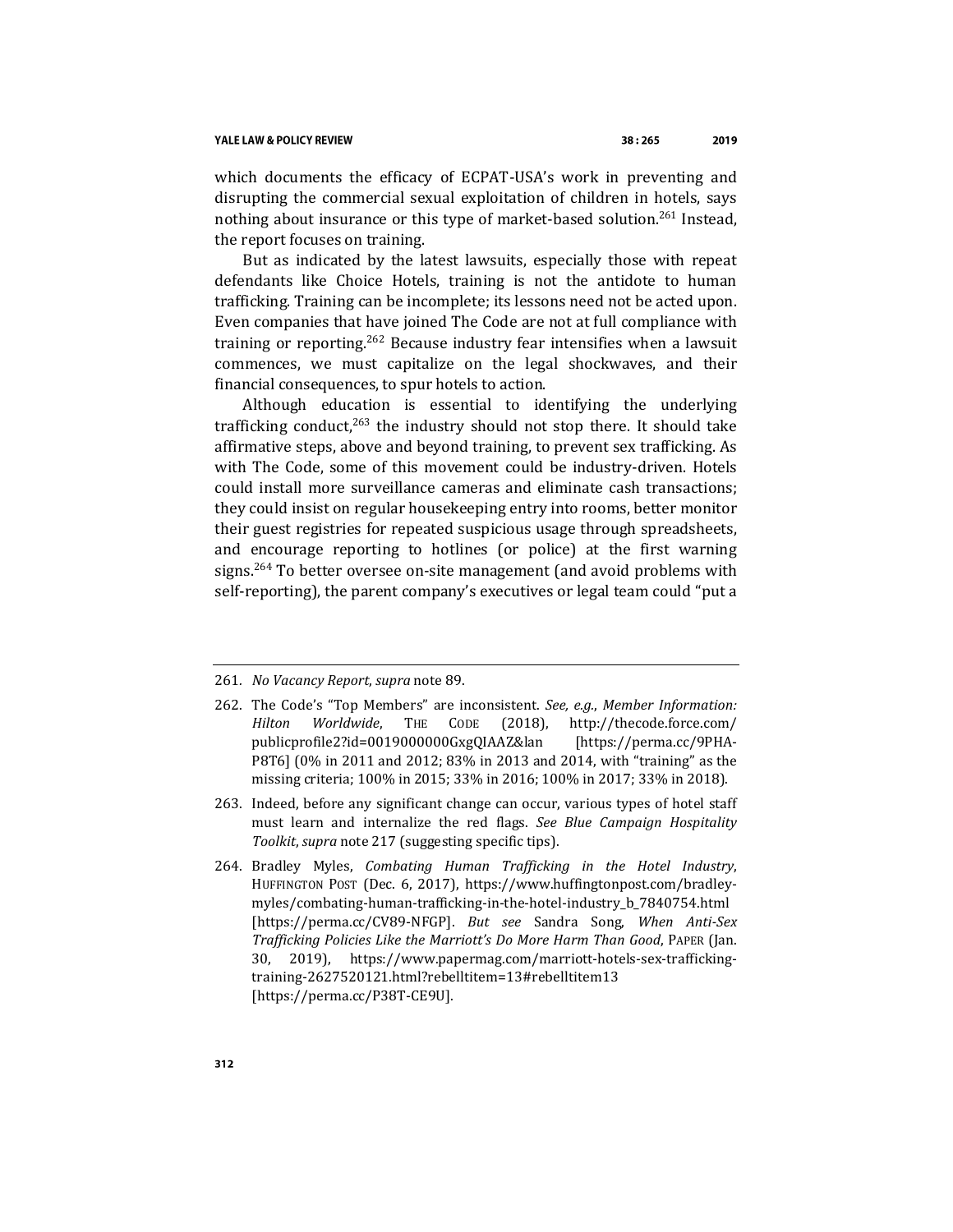crime grid" on their individual franchises by making open records requests of all police reports alleged to have occurred at the properties.<sup>265</sup>

Such vigilant self-regulation, however, might seem superfluous—an unnecessary cost to the company when corporate executives perhaps know sex trafficking occurs, just not in *their* hotels.<sup>266</sup> Whether the motivation for inaction is "limitless corporate greed"<sup>267</sup> or something less sinister such as lack of foresight, $268$  there is much headway to be made. Perhaps hoteliers still do not recognize the potential ways they are at risk of being held liable. They might believe (and reasonably at this point) that prosecution is a nearly nonexistent risk, or that their insurance would take care of the claims regardless.<sup>269</sup>

But hotel owners will react if demands are made in their insurance policy, if every month they have to pay a higher premium because of their sex-trafficking risk factors—if the costs of their inaction are made plain in their bottom lines. To fully ensure an adequate level of diligence and compliance, insurance companies should use all the tools at their disposal to create a workable and easy-to-implement system that adequately translates economic profitability into the value of human life.

I envision the insurance industry acting as the primary external regulators of hotels by categorizing, critiquing, and policing the businesses' conduct. This system would resemble the State Department's Trafficking in Persons (TIP) reporting, where countries are evaluated "on the extent of governments' efforts to meet the TVPA's minimum standards

- 266*. See supra* note [229](#page-40-1) (noting the prevalence of the "not in my hotel" phenomenon).
- 267. Complaint at 17 ¶ 48, M.A. v. Wyndham Hotels & Resorts, No. 2:19-CV-00849-ALM-EPD (S.D. Ohio March 8, 2019).
- 268*. E.g.*, Casey Gale, *The Importance of Keeping Hotel Insurance Updated*, LODGING MAG. (Apr. 17, 2017), https://lodgingmagazine.com/the-importance-ofkeeping-hotel-insurance-updated/ [https://perma.cc/LA2P-S8PB].
- 269*. The Law and Liability of Hotels*, STIMMEL L. (2019), https://www.stimmellaw.com/en/articles/law-and-liability-hotels [https://perma.cc/H83J-FTCK] (advising the "wise hotel keeper to make sure that the premises are as 'crime proof' as possible" and to carry "adequate insurance").

<sup>265.</sup> Elaine Pofeldt, *A Duty to Deter Human Trafficking*, MPI (Sept. 21, 2018), https://www.mpiweb.org/blog/article/a-duty-to-deter-humantrafficking?utm\_medium=email&utm\_source=multiview.com&utm\_campaign =news+brief [https://perma.cc/W379-8GXF] (recommending hiring off-duty officers to protect the property).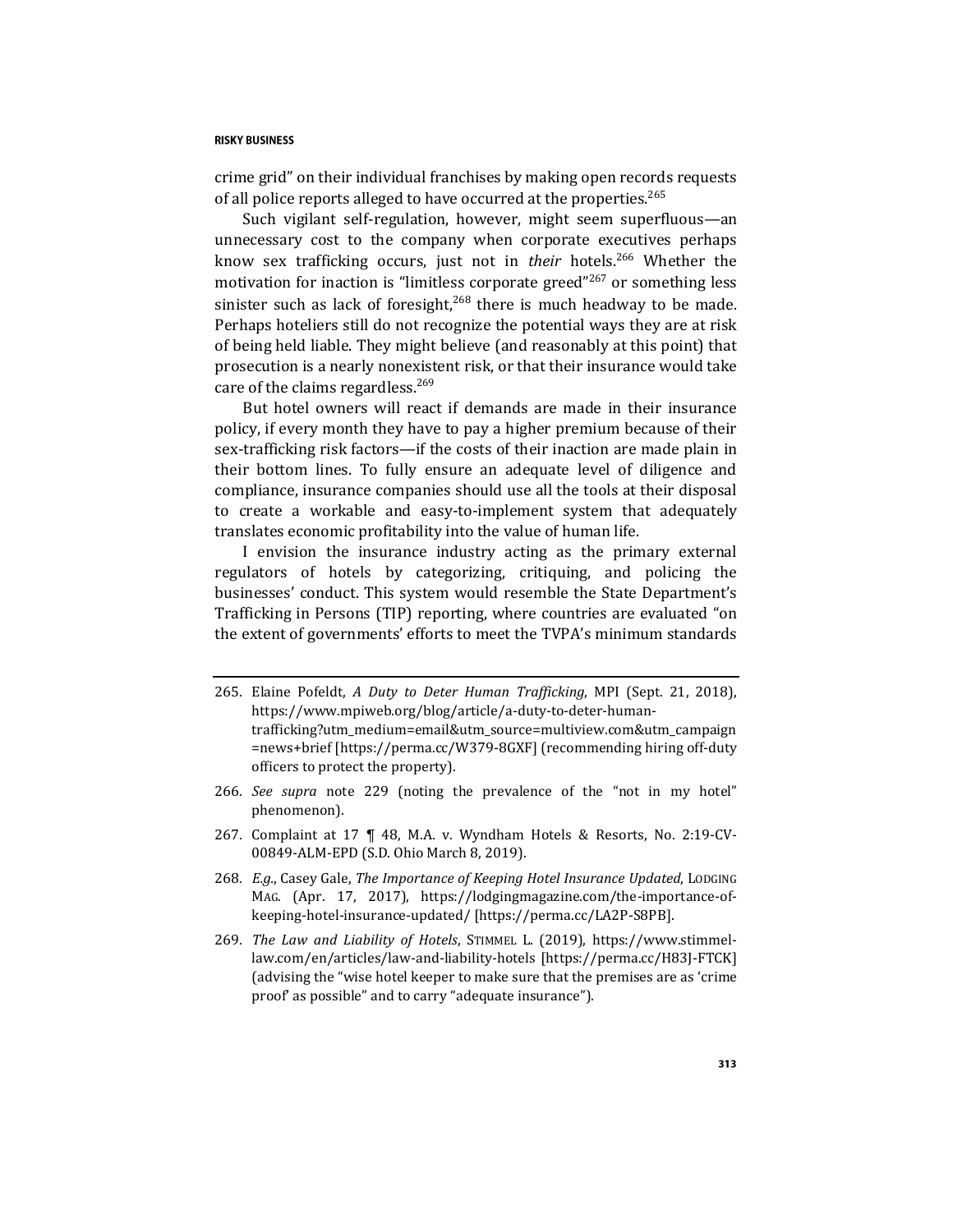for the elimination of human trafficking."<sup>270</sup> Countries are rated annually on a scale of Tier 1 (the highest score) to Tier 3 (the lowest).<sup>271</sup> Tier 3 countries may be subject to certain restrictions on U.S. government assistance, including withheld funding for non-humanitarian, non-traderelated foreign assistance.<sup>272</sup>

For better or worse, TIP's classification system, and corresponding funding restrictions, are powerful anti-trafficking incentives for countries. The insurance industry could similarly induce hotels to adopt beneficial policies and practices by tying trafficking risk factors directly to the cost of a hotel's CGL policy. As with auto insurance, certain groups affect the cost of a premium; younger male drivers, for instance, are riskier as a group. Likewise, a Choice Hotels franchisee, having been embroiled in several lawsuits already, may be a prime target for an increased insurance premium. Its prior history can be analogized to "points" on a driving record, and its position in a "higher risk" bracket may have additional conditions attached, such as unannounced, third-party checks of the premises—what Justice Scalia envisioned in *Patel*.

Insurance companies should incorporate the risk of sex trafficking on premises into their overall valuation assessments, creating something like an actuarial table.<sup>273</sup> Instead of life expectancy probability, the table would

- 270*. 2019 Trafficking in Persons Report*, U.S. ST. DEP'T 35 (June 2019), https://www.state.gov/wp-content/uploads/2019/06/2019-Trafficking-in-Persons-Report.pdf [https://perma.cc/X2LJ-ABQS]. The TVPA's minimum standards are "generally consistent with the Palermo Protocol." *Id.*
- 271*. Id.* at 36. Tier 1 governments "fully meet the TVPA's minimum standards for the elimination of trafficking." *Id.* at 36. Tier 3 is reserved for "governments of countries that do not fully meet the TVPA's minimum standards and are not making significant efforts to do so." *Id.* at 37.
- 272*. Id*. The President may also "withhold funding for government official or employee participation in educational and cultural exchange programs for certain Tier 3 countries" and "instruct the U.S. Executive Director of each multilateral development bank and the International Monetary Fund to vote against and use his or her best efforts to deny any loans or other uses of the institutions' funds to a designated Tier 3 country for most purposes (except for humanitarian, trade-related, and certain development-related assistance)." *Id.*
- 273*. Cf.* David B. Atkinson, *Table Development*, SOC'Y OF ACTUARIES 6 (Feb. 2018), https://www.soa.org/globalassets/assets/files/research/tabledevelopment.pdf (documenting "the process of creating experienced-based tables" [https://perma.cc/439X-HA2U]; *Actuarial Life Table: 2016 Period Life*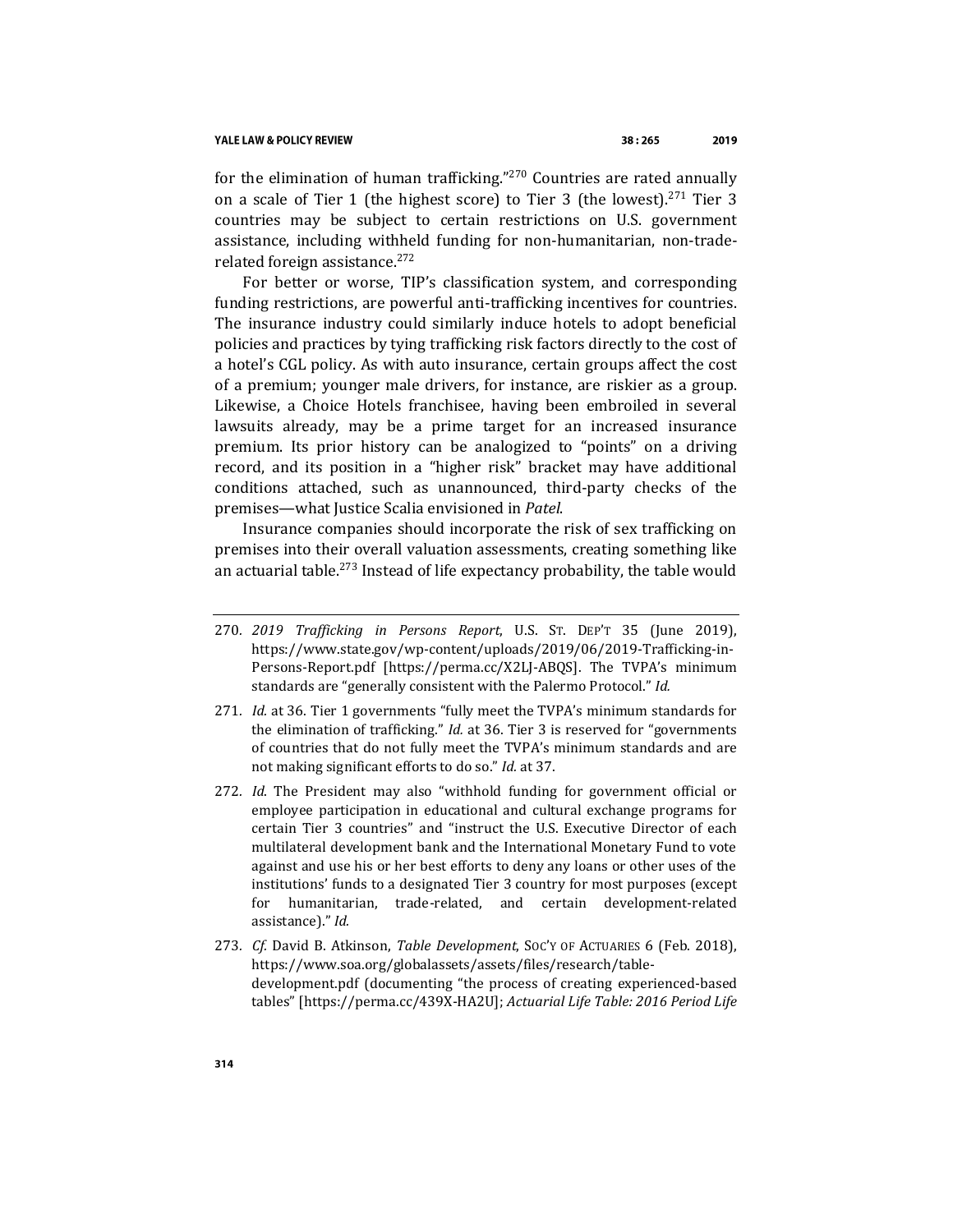compare and incorporate a hotel's geographic location, its extended-stay policies, most used payment methods, and prior criminal incidents at the establishment (among other relevant risk factors) to price out coverage. Insurers would identify the most effective deterrence mechanisms ex ante. The table's informational input would be drawn from third-party produced compliance reports to ensure accuracy and reliability. If an incident at a hotel gives rise to liability, these reports will help insurance companies gauge whether or not to indemnify the hotel. If the company chooses not to indemnify the hotel under a particular policy, both parties could seek to introduce the reports into evidence in the collateral litigation (or motions to intervene) for the court to consider. Or, if an insurance company agrees to indemnify the hotel but, pursuant to the point system proposed above, plans to increase the hotel's policy rate, the hotel could utilize the report as a kind of good-faith defense or negotiation tool to prevent the insurance spike.

The insurance industry can create such a system, though the political motivation has not yet coalesced behind its application to the sextrafficking context.<sup>274</sup> Although more research needs to be done, I suspect the insurance industry's financial incentive is not significant enough for such a change, unlike in asbestos litigation or in the police fatality context, where a police shooting can bankrupt a municipality.<sup>275</sup> This passivity is unfortunate because a comprehensive regime shift, in which the insurance industry transforms the power dynamic of CGL contracting, would be consequential for the hotel industry.

Even if the progress made in the policing context is not on the immediate horizon for sex trafficking in the hotel industry, similar potential exists. Insurance companies already rely on underwriters, who analyze and evaluate an applicant's risks—and recommend a price to offer for coverage, if at all—using specific guidelines set by the companies,

*Table*, SOC. SECURITY ADMIN. (2019), https://www.ssa.gov/oact/STATS/ table4c6.html.

<sup>274.</sup> A search for "hotel" on the National Association of Insurance Commissioner website only pulls up venues for past and future insurance conferences there is nothing policy-related about sex trafficking. Similarly, when I reached out to insurance brokers in the hospitality industry, I received a standard response that sex trafficking was not on their radar.

<sup>275.</sup> Bankrupting an insured is not good business for the insurance company.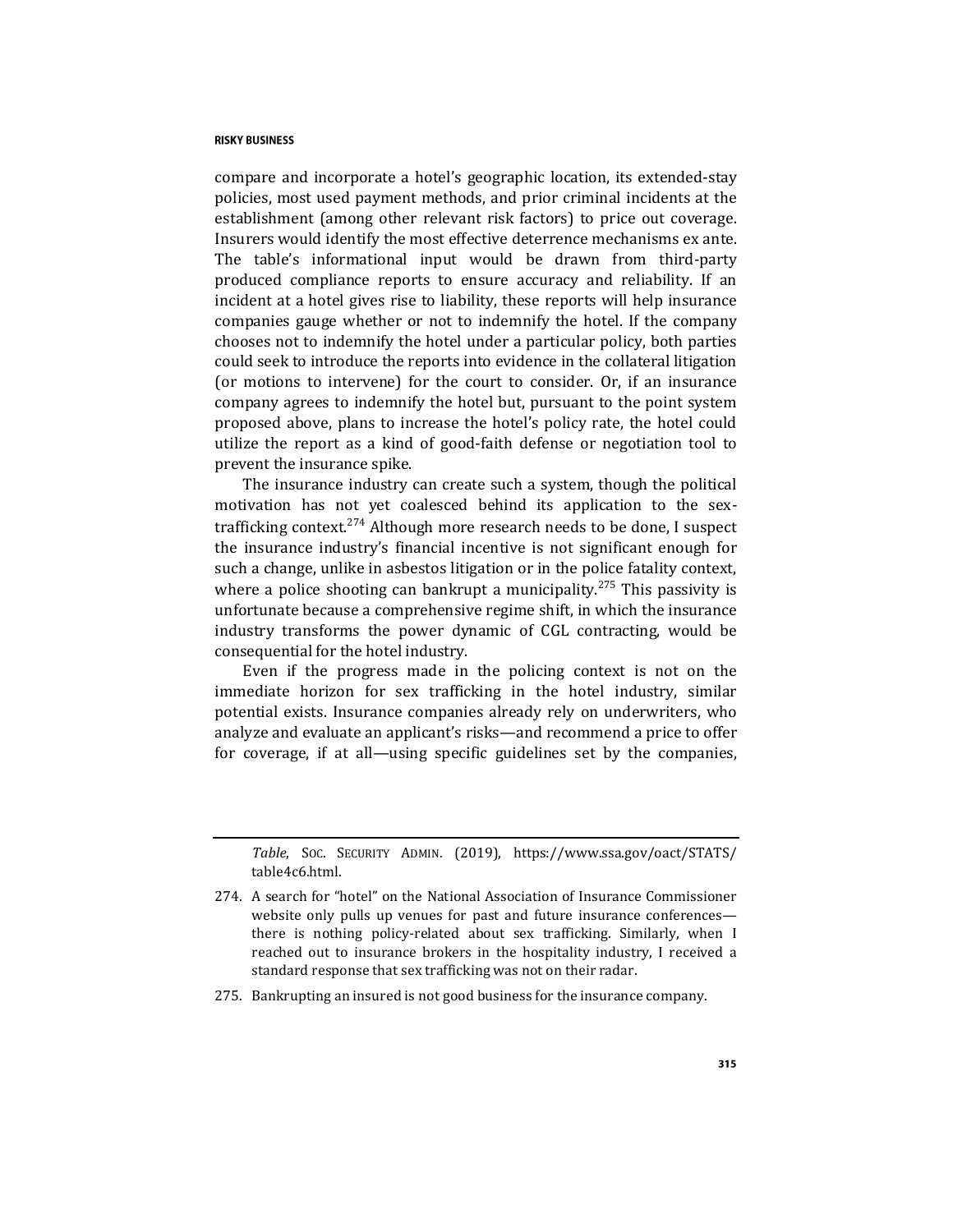#### YALE LAW & POLICY REVIEW

specialized software, and actuarial data. $276$  The underwriting process is "closely linked to rating, or price setting" and together, they serve to discourage risky behavior by the insureds.<sup>277</sup> The insurer can use "differentiated premiums" to charge higher rates to riskier hotels, identified as such through either "experience rating" (based on "loss history") or "feature rating" (based on the "presence of traits correlated with riskiness").<sup>278</sup>

<span id="page-51-0"></span>Moreover, the insurance companies themselves already "engage in loss prevention by helping an insured identify and implement techniques for reducing the risk of loss."<sup>279</sup> As part of their risk management services, insurers publish newsletters and guidance, offer toolkits and training programs, and employ industry experts and industry data to help their commercial insureds craft individualized risk-reduction plans.<sup>280</sup> In the environmental arena, for instance, liability insurers make "on-site visits and instruct policyholders on how to avoid costly damages" and "[p]ollution insurance underwriters send engineers to the sites to examine how landfills are engineered and built, and how waste is disposed."<sup>281</sup> In effect, the insurers implement "private safety codes" for policyholders to comply with that are "managed and audited by third parties such as

- 276*. See, e.g.*, *Insurance Underwriters: What They Do*, U.S. BUREAU LAB. STATS. (Sept. 4, 2019), https://www.bls.gov/ooh/business-and-financial/insuranceunderwriters.htm#tab-2 [https://perma.cc/D9CE-2FU8]; *Insurance Underwriter,* INVESTOPEDIA (Apr. 26, 2019), https://www.investopedia.com/ terms/i/insurance-underwriter.asp [https://perma.cc/JD6R-WM6V].
- 277. Rappaport, *supra* not[e 146,](#page-27-0) at 1554.
- 278*. Id.* at 1555.
- 279. Rappaport, *supra* not[e 146,](#page-27-0) at 1554 (emphasis omitted); *see also Risk Control Services,* LIBERTY MUTUAL INS. (2019), https://business.libertymutualgroup.com/business-insurance/risk-control [https://perma.cc/F3ZM-BPD3]; *Risk Control,* TRAVELERS (2019), https://www.travelers.com/risk-control [https://perma.cc/QD38-BAW6].
- 280. Rappaport, *supra* note [146,](#page-27-0) at 1554; *see* Omri Ben-Shahar & Kyle D. Logue, *Outsourcing Regulation: How Insurance Reduces Moral Hazard*, 111 MICH L. REV. 197, 211 (2012) (discussing examples in the context of workers' compensation insurers, products liability insurers, and environmental liability insurers).
- 281. Ben-Shahar & Logue, *supra* not[e 280,](#page-51-0) at 211.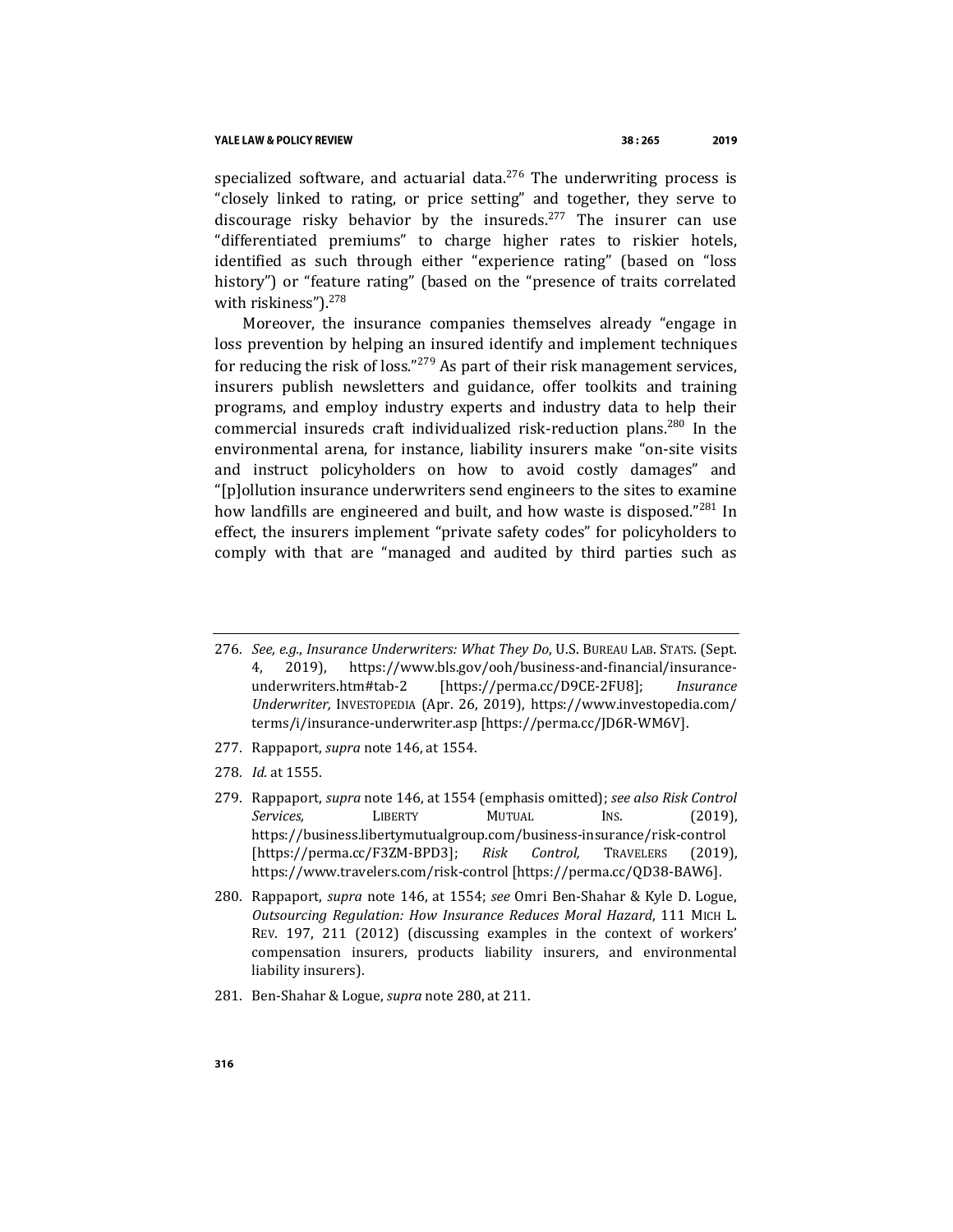accreditation agencies."<sup>282</sup> These standards often exceed the stringency required by government regulators.<sup>283</sup> The same on-site monitoring and individualized instructions could be utilized in the sex-trafficking industry, and an insurer could ultimately deny coverage, cancel it, or refuse to renew a policy unless the insured adopts certain loss prevention measures.<sup>284</sup>

An effective auditing system, either on an as-needed or regular basis, is critical to implementing these loss prevention efforts as well.<sup>285</sup> Insurance companies could, for example, set up an undercover investigation system applicable to a range of hotels broader than just those with a bad track record.<sup>286</sup> As consumers seeking to lower the insurance premiums calculated by underwriters, hotels could affirmatively hire external consultants to investigate their policies and procedures, $287$  implement safeguards against sex trafficking,<sup>288</sup> and regularly produce

- 282. Rappaport, *supra* not[e 146,](#page-27-0) at 1554; Ben-Shahar & Logue, *supra* not[e 280,](#page-51-0) at 211.
- 283. Ben-Shahar & Logue, *supra* note [280,](#page-51-0) at 211 ("In the area of residential home-safety and construction standards, property insurers develop building code ratings that push for stricter standards for builders and stricter enforcement by localities.").
- 284*. Cf.* Rappaport, *supra* not[e 146,](#page-27-0) at 1586 ("Theoretically, there is no limit to the forms and combinations of loss-prevention initiatives insurers might develop.").
- 285*. Id.* at 1582-83 (recounting interviews with insurance agencies about their audits); *see also* Ben-Shahar & Logue, *supra* note [280,](#page-51-0) at 236 ("Monitoring is often done more effectively by insurers that develop regulatory practices and technologies that the government lacks.").
- 286. Rappaport, *supra* note [146,](#page-27-0) at 1583 (describing how one insurance pool "sends personnel to patronize 'cop bars,' listen, and observe").
- 287. This would be analogous to discounts offered by municipality insurers to police departments accredited by the Commission on Accreditation for Law Enforcement Agencies, Inc. (CALEA). *See* Rappaport, *supra* note [146,](#page-27-0) at 1584 n.257 (quoting police executives and commercial insurers reporting discounts of 16-33%); *Risk Management, Liability Insurance, and CALEA Accreditation*, CALEA, http://www.calea.org/content/risk-managementliability-insurance-and-caleaaccreditation [https://perma.cc/DT9S-SMH5] (maintaining "list of liability insurance providers known . . . to offer some type of financial incentive to CALEA accredited agencies").
- 288*. See, e.g*., Ben-Shahar & Logue, *supra* note [280,](#page-51-0) at 212 (describing insurers that provide substantial premium discounts to auto owners who install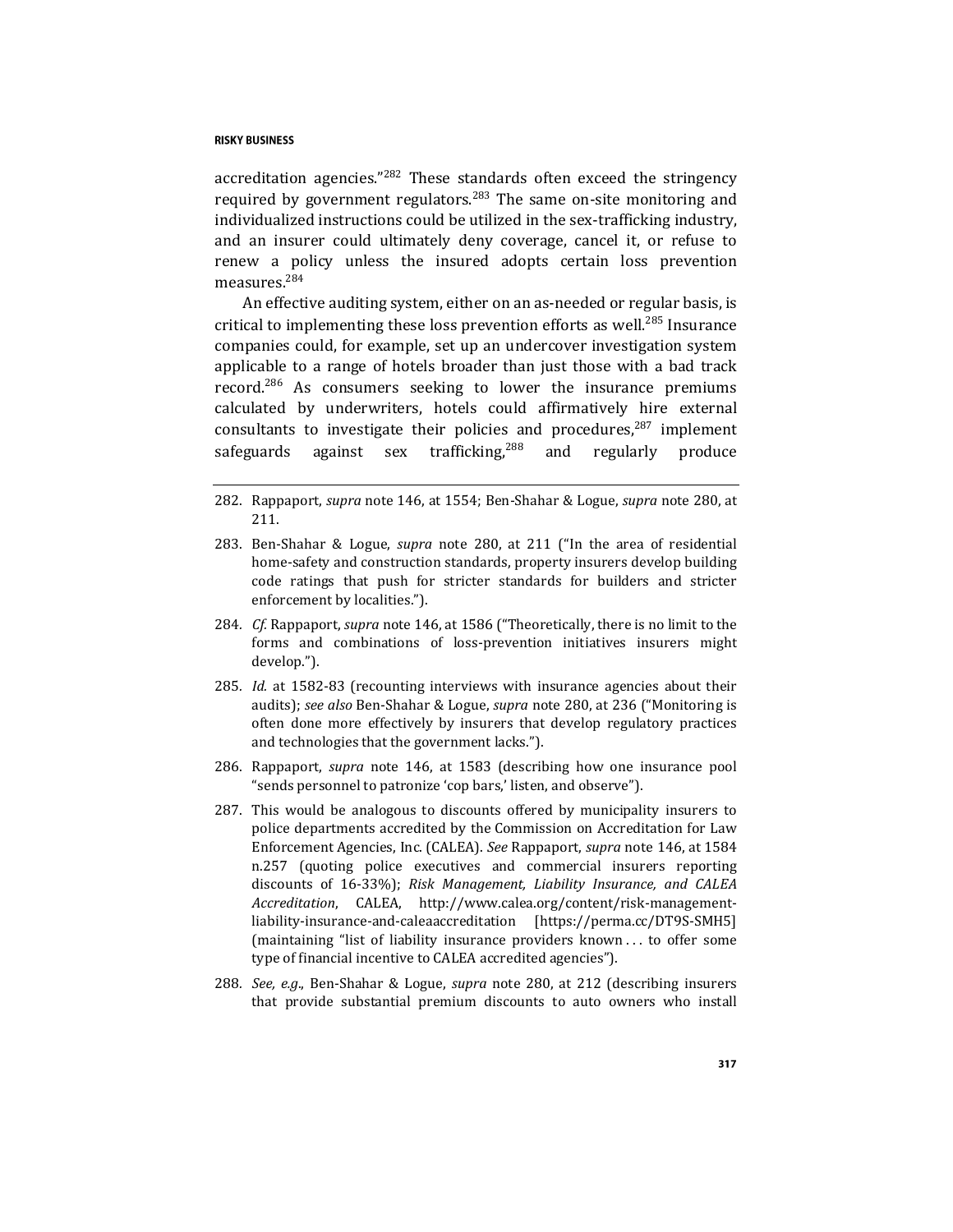comprehensive compliance reports. In certain circumstances, including for motels in high-risk locations, insurance companies might mandate that hotels hire a corporate compliance monitor in order to lower their premiums (or gain coverage in the first place).<sup>289</sup> The upshot is that insurance companies, not the hotels, wield the ultimate power through price setting.

Changing this power dynamic will not be simple. Like the municipal liability market, CGL and umbrella policies for hotels exist in a "soft insurance market," where "insurers tend to be more lax about underwriting, and less forceful about loss prevention, as they compete for premium dollars and market share."<sup>290</sup> Add this competitive environment to the reality that the most problematic hotels tend to be "lower end."<sup>291</sup> Although possibly known to law enforcement as hotbeds of trafficking, these hotels—like the Motel 6 in Sylmar—are difficult for market insurance to regulate effectively because it is "not cost-effective for insurers to individualize loss prevention or engage in the monitoring necessary to link premiums to care."<sup>292</sup> For this problematic market segment, where myriad insurance brokers compete for one fairly standard commercial policy, the hotels currently wield the power. A bigger profile (i.e., multiple hotels under the same owner) would be needed for an

- 289. This is a tactic often used by DOJ in deferred prosecution agreements (DPAs) and non-prosecution agreements (NPAs) with companies. DPAs and NPAs usually require the appointment of outside monitors to ensure the corporation is complying with the terms of the agreement. Christie Ford & David Hess, *Can Corporate Monitorships Improve Corporate Compliance?*, 34 J. CORP. L. 679 (2009). *See generally* DEFINING FEDERAL CRIMES, *supra* note [82,](#page-16-0) at 817-23 (discussing DPAs/NPAs and the use of corporate monitors).
- 290. Rappaport, *supra* not[e 146,](#page-27-0) at 1598-99.
- 291. NIJ Study, *supra* note [2,](#page-1-0) at 108 ("The higher-end places I think are more interested in keeping a clean atmosphere. Whereas the lower end places, if you were to remove all prostitution from their place they would go broke. That is their main customer.").
- 292. Rappaport, *supra* note [146,](#page-27-0) at 1610-11 n.410 (noting that because "commodity clients" pay relatively small premiums, "it is often infeasible for insurers to discount rates enough to compensate for the expenses of loss prevention").

LoJack in their vehicles); *id.* at 211 ("[E]nvironmental liability insurers require, or offer significant premium discounts for, compliance with private environmental safety codes that are managed and audited by third parties and that are stricter than government environmental regulation.").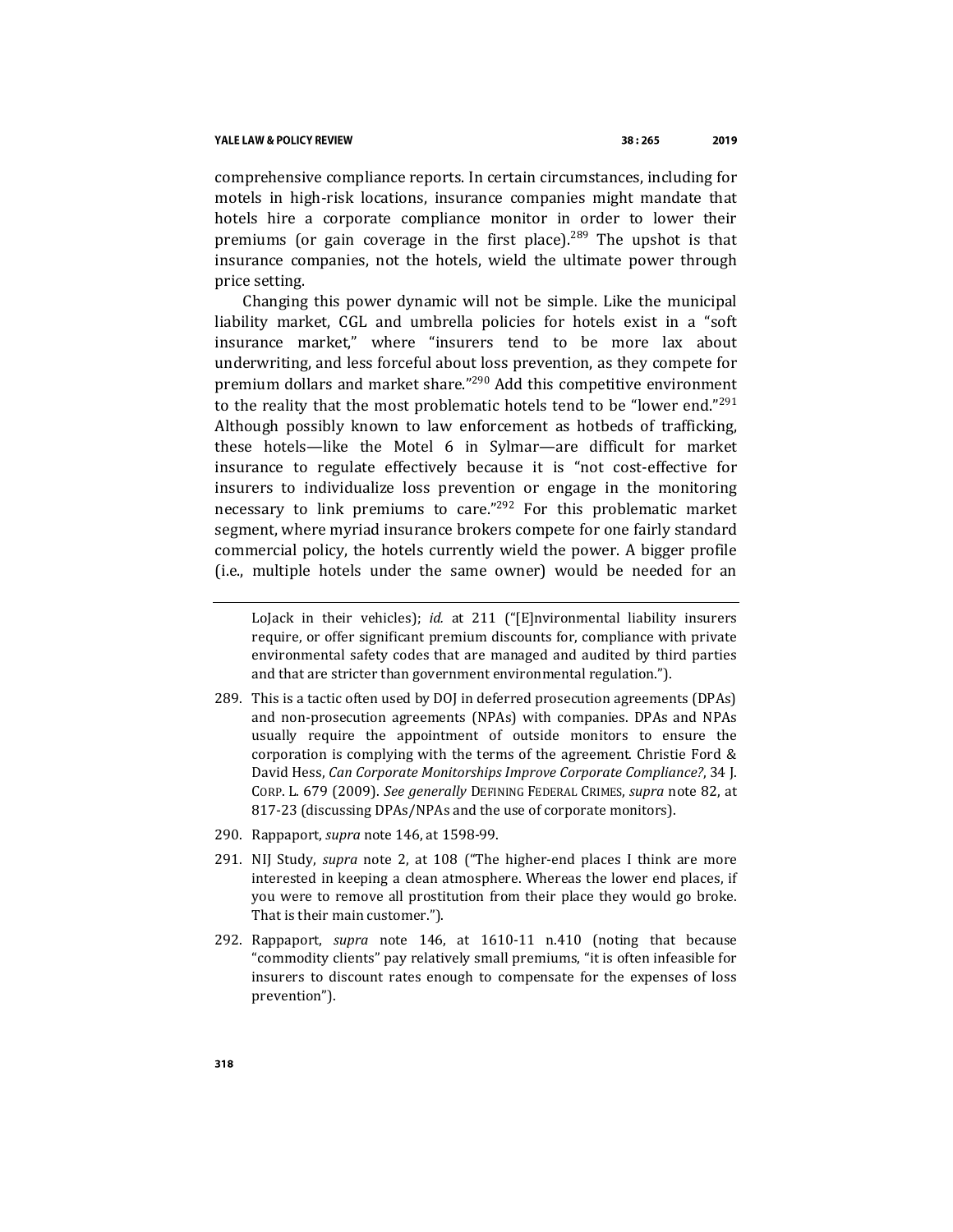insurer—or its underwriter—to become actively involved in monitoring and investigating operations and procedures. Thus, for now, self-insured retentions (SIRs) may be critical to keeping hotels' "skin in the game."<sup>293</sup> But because of the power retained by hotels, which have plentiful options for coverage, a regulatory mandate may be necessary to ensure that SIRs are written into the insurance policies.<sup>294</sup>

Any private system between the hotels and their insurance companies that is set up to establish anti-trafficking norms should be reinforced with government actors. Take, for instance, the explosion of prosecutions under the Foreign Corrupt Practices Act (FCPA) in the last fifteen years.<sup>295</sup> The DOJ has become the global enforcer of anti-bribery norms (not without criticism), $296$  and its deployment of the FCPA has ensured that companies worldwide comply with U.S. values and business practices. With the huge fines imposed as part of settlement agreements, $297$  multinational corporations have taken on the costs of internal investigations, hiring law firms to root out misconduct and avoid indictment. The incentive to disclose and cooperate is magnified because, in general, insurance policies do not cover FCPA claims, just as they would not cover sex-trafficking claims.<sup>298</sup> Similarly, if prosecutors and private plaintiffs more regularly

- 293*. Cf. id.* at 1590 ("Many experts [the author] interviewed stressed the importance of deductibles and self-insured retentions in managing moral hazard. They require all municipalities to retain some risk through one of these mechanisms.").
- 294*. Cf.* Rappaport, *supra* not[e 146,](#page-27-0) at 1612 ("Insurance regulators could consider banning firstdollar police liability policies or requiring a substantial deductible or retention as a regulatory default rule.").
- 295. Rachel Brewster & Samuel W. Buell, *The Market for Global Anticorruption Enforcement*, 80 L. & CONTEMP. PROBS. 193, 193 (2017) (noting that between FCPA's enactment in 1977 through 2000, DOJ pursued 52 enforcement actions, compared to the 379 cases initiated between 2001 and 2015); *see*  Brandon Garrett, *Globalized Corporate Prosecutions*, 97 VA. L. REV. 1775 (2011).
- 296*. See, e.g.*, Steven R. Salbu, *Bribery in the Global Market: A Critical Analysis of the Foreign Corrupt Practices Act*, 54 WASH. & LEE L. REV. 229 (1997); *see also*  Karen E. Woody, *No Smoke and No Fire: The Rise of Internal Controls Absent Anti-Bribery Violations in FCPA Enforcement*, 38 CARDOZO L. REV. 1727 (2017).
- 297*. See generally Foreign Corrupt Practices Act Clearinghouse*, STAN. L. SCH. (June 30, 2019), fcpa.stanford.edu [https://perma.cc/592P-DJAC].
- 298. Sergio F. Oehninger & Geoffrey B. Fehling, *A Primer on Insurance Coverage for FCPA Claims and Investigations*, HUNTON ANDREWS KURTH LLP (Aug. 2017),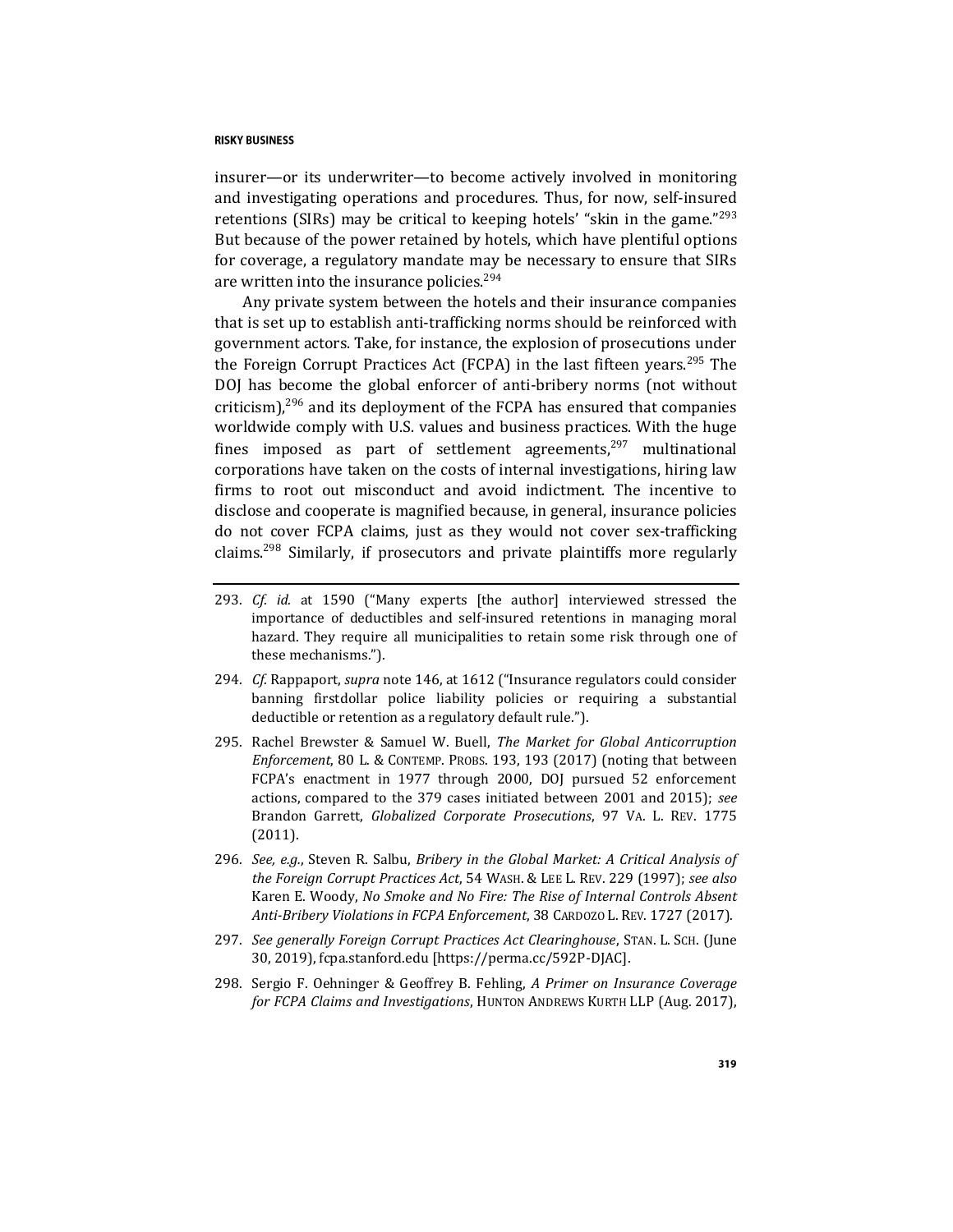#### YALE LAW & POLICY REVIEW

begin to use the TVPA's restitution and fine provisions, hotels have a greater financial incentive to enlist third parties (including law firms) to act as private investigators even before they are targeted by the government. When charges are brought, a self-reporting hotel that seeks help will be treated better and with more leniency.<sup>299</sup>

Public accountability should serve as an additional pressure point. If government regulators reach settlements with corporate actors, those agreements should be publicized. Whether or not corporations cooperate and comply with the settlement terms $300$  would factor into consumers' market decisions, at least for the patrons who prioritize socially responsible hotels.<sup>301</sup> Especially for a crime that is already so difficult to police, it is critical to develop a synergistic regulatory scheme among private interests and public actors that imposes the greatest oversight of hotels and exploits all economic liabilities.

## **CONCLUSION**

Hotels must put their money where their juridical mouth is. Their appeal as human-trafficking harbors should hold them to a higher standard—an increased responsibility to guard against the crime. But insurance companies are the yet unrecognized torchbearers for real change. They have a wealth of options, which can be used creatively and

https://s3.amazonaws.com/documents.lexology.com/e39051d3-4342- 4178-8518-aa9dfd7b5947.pdf [https://perma.cc/3R7X-BDB9]; Evan Bundschuh, *Will your D&O policy respond to FCPA enforcement?*, FCPA BLOG (Jan. 8, 2019), http://www.fcpablog.com/blog/2019/1/8/will-your-dopolicy-respond-to-fcpa-enforcement.html [https://perma.cc/E68C-YY7M].

<sup>299.</sup> Who will cover the potentially huge costs of the investigation—the hotel corporation or the insurance company—would need to be negotiated and written into the insurance policy, lest it spawn further collateral litigation.

<sup>300.</sup> Admittedly, this is a big "if," if we are to judge by NPAs and DPAs in the corporate compliance context. Brandon L. Garrett, *The Rise of Bank Prosecutions*, 101 YALE L.J. F. 33, 43 (2016) ("We know little about how the compliance terms of prosecution agreements are being implemented, since the process is rarely described publicly by companies or prosecutors, and the reports of independent monitors who are sometimes tasked with supervising compliance are typically not made public.").

<sup>301</sup>*. See* Rappaport, *supra* note [146,](#page-27-0) at 1603-07 (discussing how publicized premiums should facilitate democratic accountability and political oversight of police).